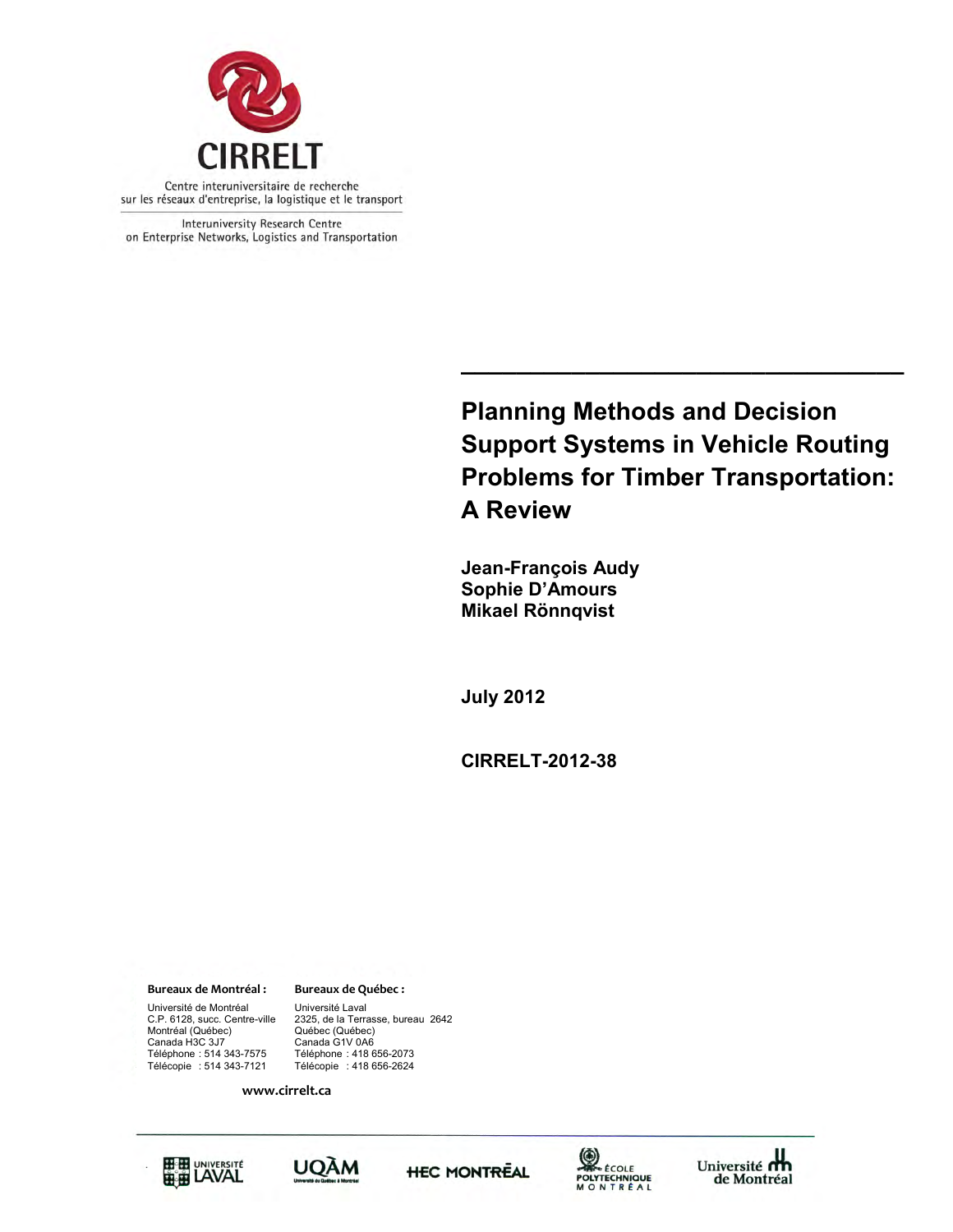# **Planning Methods and Decision Support Systems in Vehicle Routing Problems for Timber Transportation: A Review Jean-François Audy1,\* , Sophie D'Amours<sup>1</sup> , Mikael Rönnqvist<sup>1</sup>**

 Interuniversity Research Centre on Enterprise Networks, Logistics and Transportation (CIRRELT) and Department of Mechanical Engineering, 1065, avenue de la Médecine, Université Laval, Québec (Québec), G1V 0A6

**Abstract***.* Transportation operations account for a significant part of the wood procurement cost. Therefore, reduction in transportation costs through enhanced efficiency of these operations has motivated a considerable amount of research effort in many countries. A substantial part of the research has been dedicated to the vehicle routing problem, i.e. the planning of the set of routes to be taken by a fleet of trucks to deliver timber from harvest areas to industries. This constitutes the operational part of transportation planning and is the part we focus on. The paper surveys the planning methods and decision support systems regarding the vehicle routing problem for timber transportation. Also, a general description of this problem is proposed, based on a summary of the main attributes encountered in each method proposed and/or implemented.

**Keywords:** Vehicle routing problem, decision support system, forestry.

**Acknowledgements.** The authors would like to acknowledge the financial support of the private and public partners of the FORAC Research Consortium.

Results and views expressed in this publication are the sole responsibility of the authors and do not necessarily reflect those of CIRRELT.

Les résultats et opinions contenus dans cette publication ne reflètent pas nécessairement la position du CIRRELT et n'engagent pas sa responsabilité.

**\_\_\_\_\_\_\_\_\_\_\_\_\_\_\_\_\_\_\_\_\_\_\_\_\_\_\_\_\_**

1

Dépôt légal – Bibliothèque et Archives nationales du Québec Bibliothèque et Archives Canada, 2012

<sup>\*</sup> Corresponding author: Jean-Francois.Audy@cirrelt.ca

<sup>©</sup> Copyright Audy, D'Amours, Rönnqvist and CIRRELT, 2012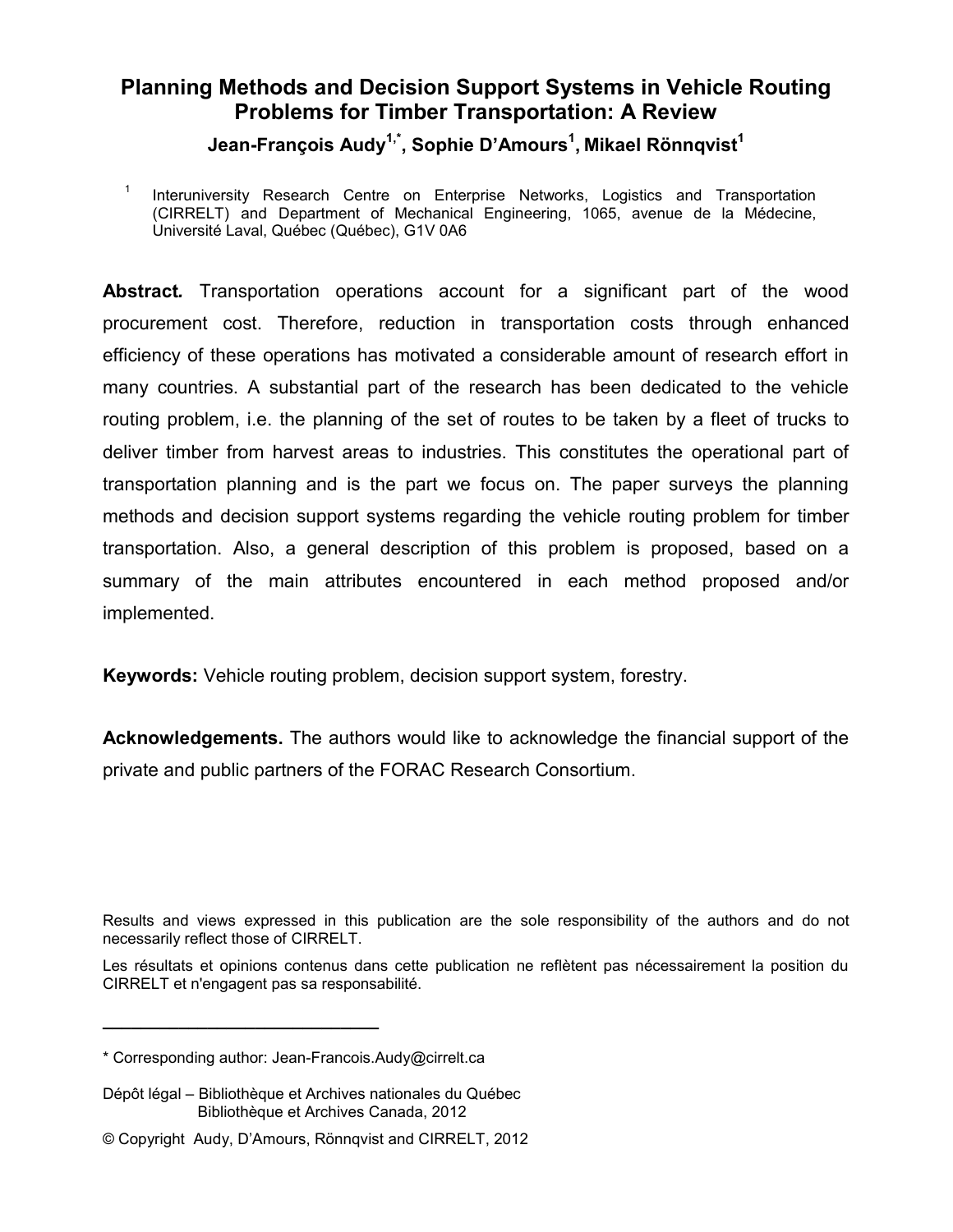# **Introduction**

Transportation from harvest areas to industries accounts for an average of 36% of the operational costs to deliver timber to a Canadian mill (Michaelsen, 2012). Similar values have also been reported in other countries [e.g. 18-25% in Australia (Brown, 2012); 25-35% Southern US (Greene, 2012); 30-40% in Sweden (Anderson, 2012); 40% in New Zealand (Rien, 2012) and ≥45% in Chile (Weintraub, 2012)]. Annually, this adds up to more than 2 billion Canadian dollars for the Canadian forest industry and about 600 million euros for the Swedish forest industry. With all this money spent on transportation, even a small cost reduction can lead to substantial savings (Palmgren et al., 2004). Therefore, there is considerable interest worldwide in finding ways toward cost-savings opportunities in transportation (Murphy, 2003), including making transportation operations more efficient with better planning. Moreover, fuel cost representing a significant proportion of transportation costs [e.g. roughly one-third in Canada (Michaelsen, 2012)], there are additional drivers to improve transportation efficiency such as volatile crude oil world markets, growing environmental concerns, reduction in fuel consumption and, in turn, greenhouse gases emissions. Other reasons are that truck drivers need more support as they work in larger and more unknown areas, truck fleets become more heterogeneous and industries require more customised and fresh wood assortments (defined by e.g. specie, dimension and quality).

Transportation planning in forestry operations involves many decisions commonly managed according to four time-perspective horizons: strategic (up to five years), tactical (six months to five years), operational (one to 180 days), and real-time (<one day) (Rönnqvist, 2003). We provide a summary of some of them but for a more exhaustive survey, we refer to Rönnqvist (2003), Epstein et al. (2007) and D'Amours et al. (2008).

Decisions at the strategic level are concerned with the construction/maintenance of transportation infrastructures (e.g. road, terminal) and the selection of transportation modes (e.g. deployment of train,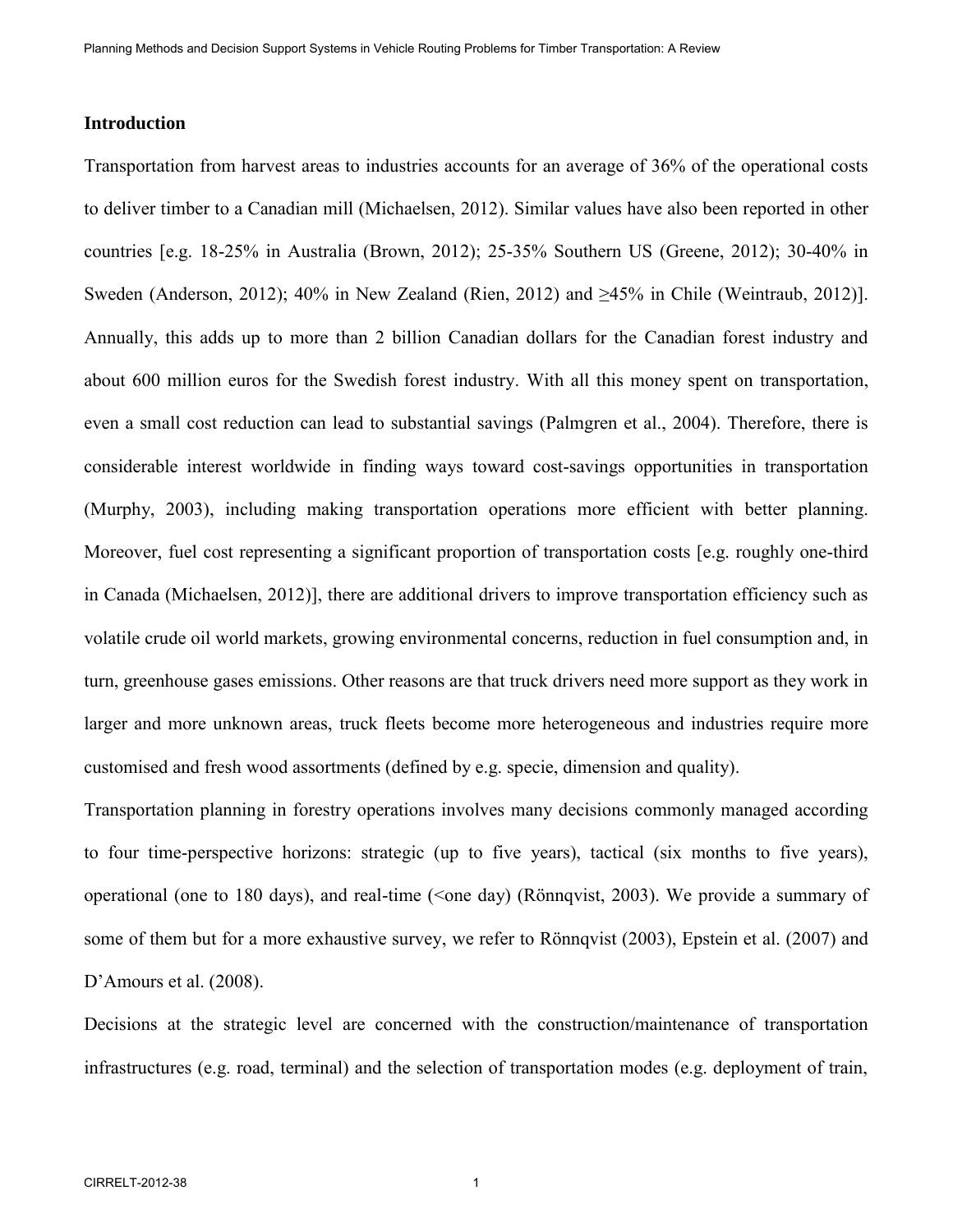ship or heavy-load truck multimodal system). Tactical decisions mainly address upgrading of the transportation infrastructures (e.g. road class or terminal storage-capacity increase) and the adjustment of the transportation equipment capacity and utilisation (e.g. number of wagons in the train route and train route frequency). Operational decisions deal with volume allocation from supply points to demand points, design of truck back-haulage tours, truck routing and scheduling of the transportation equipment/crew. Real-time decisions principally concern truck dispatching with the assignment of the next load (or more) to a truck as the transportation operations occur.

In this paper, we focus on one operational planning decision: how to determine the set of routes to be performed by a fleet of trucks to deliver timber from harvest areas (i.e. origin) to industries (i.e. destination). In the literature, this planning problem is known as the Vehicle Routing Problem (VRP). Since its introduction by Dantzig and Ramser (1959), VRP is one of the most important and well-studied combinatorial optimisation problems (Toth and Vigo, 2002). Each day a VRP is faced by thousands of public and private entities involved in the transportation of freight or people (Cordeau et al., 2007). VRP in timber transportation has been studied in many countries (e.g. Austria, Canada, Chile, Finland, New Zealand, Sweden and USA) and several computer-based planning methods have been proposed to solve it. Moreover, to allow timber transportation decision makers to benefit from these computer-based planning methods, decision support systems embedding solution methods have been developed and deployed in the industry.

The contribution of this paper is threefold. First, a general description of a VRP in timber transportation is proposed. This description is supported by the second contribution: a literature review of the solution methods for VRP in timber transportation and a summary of the main attributes of the VRP addressed in each method. Third, a literature review of decision support systems for VRP in timber transportation is presented.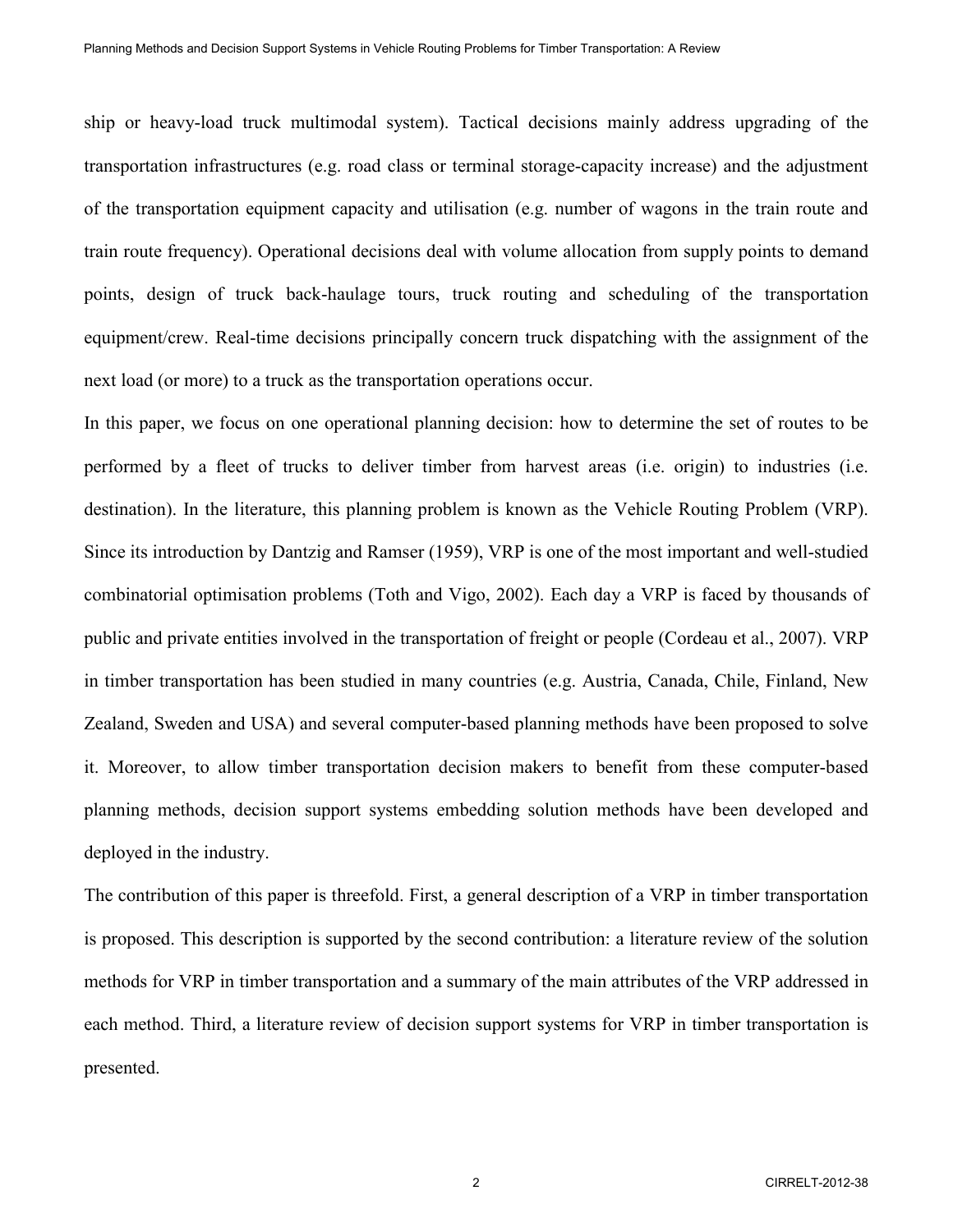The paper is organised as follows. Section [1](#page-4-0) introduces the general description of VRP in timber transportation. Next, Section [2](#page-9-0) provides a review of the planning methods for VRP in timber transportation as well as the main attributes of the VRP addressed in each method. A survey of decision support systems in timber transportation is presented in Section [3](#page-16-0) with a discussion of some issues related to the implementation of planning methods and DSS in timber transportation. Finally, a conclusion is provided.

#### <span id="page-4-0"></span>**1. Description of the vehicle routing problem in timber transportation**

The VRP in timber transportation is a variant of the *pick-up and delivery vehicle routing problem*, more commonly designated a *pick-up and delivery problem* (PDP). In a PDP, entities (e.g. commodities, disabled persons) have to be transported between origin and destination sites by a given fleet of vehicles. The PDP consists of constructing a set of vehicle routes according to a given objective and subject to a set of constraints. When time windows are used, the problem is called a VRP with Time Windows (VRPTW). Often when more general time constraints are considered in vehicle routing, the problem is usually called *vehicle scheduling* (or vehicle routing and scheduling) and the vehicle route is usually called *vehicle schedule*. For a survey of the models and solution methods for PDPs, we refer to Berbeglia et al. (2007) and Parragh et al. (2008); and for a survey of VRPs and their several variants such as the PDP, we refer to book chapters in Toth and Vigo (2002), Barnhart and Laporte (2007) and Golden et al. (2008).

The availability of information at planning time (Berbeglia et al., 2007) is an important dimension present in PDP. In *static* problems, all information is assumed to be known a priori, while in *dynamic* problems, information is revealed gradually and/or subject to change over time. Thus, a planning method for a dynamic PDP requires the possibility of adjusting the current solution as new and/or updated information is obtained. Nearly all papers in the literature on VRP in timber transportation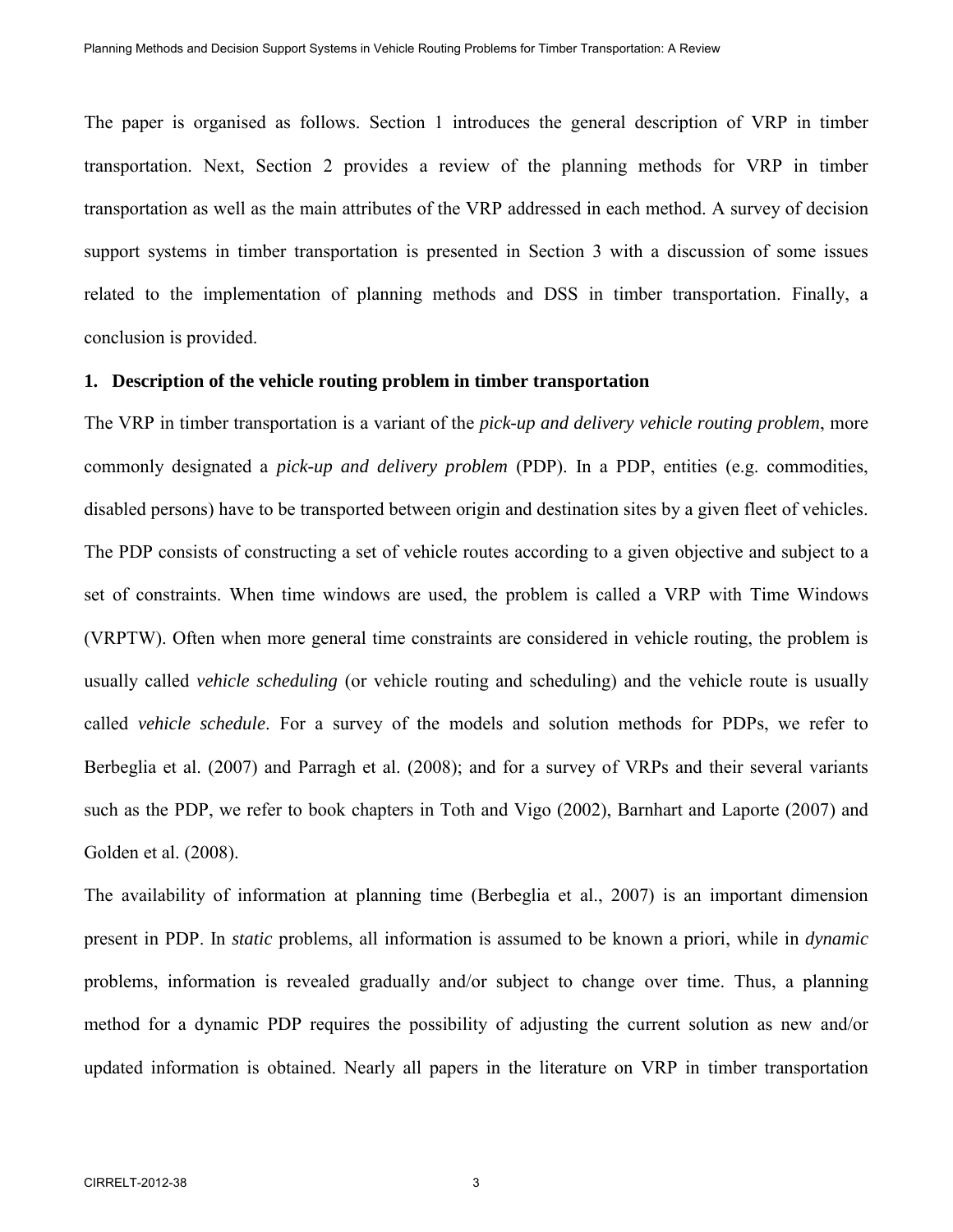address static PDPs, while Rönnqvist and Ryan (1995) and Rönnqvist et al. (1998) are exceptions by proposing a truck dispatching solution method for a dynamic PDP. In these papers, the information about the actual situation is released continuously. However, it is critical to be able to anticipate the future and make a full day plan that can be changed later. Routing is revised as soon as a new event such as delivery at mill, pickup at harvest area, revised supply or demand levels, etc. triggers a reoptimisation. A key component for such a system is to be able to re-optimise given a current partial solution. Also, the information handed back to the trucks is only information about the next trip in a dull route, as the route (except confirmed or trip under way) may change at any time.

Another distinction in PDPs is related to uncertainty of the available information at planning time. In *deterministic* problems, all the data are assumed to be known with certainty, while in *stochastic* problems some data (e.g. vehicle travel time or supply/demand levels) are random variables whose distributions are usually known (Berbeglia et al., 2007). Nearly all papers in the literature on VRP in timber transportation address deterministic problems while certain simulation-based planning methods include some stochastic data (e.g. McDonald et al. (2001a,b)).

In their classification scheme for PDPs, Berbeglia et al. (2007) differentiate three *structures* to describe the number of origins and destinations of the commodities involved in the PDP. The first is *many-tomany,* in which any site can serve as a source or as a destination for any commodity. The second is *oneto-many-to-one,* in which commodities are initially available at the depot (i.e. a site where the fleet of trucks is based) and are destined to the customers; in addition, commodities available to customers are destined to the depot. The third is *one-to-one,* in which a commodity has a given origin and a given destination. The papers in the literature on static PDPs in timber transportation can be classified into the first and the third structure depending on whether the supply and demand points are paired (i.e. *one-toone*) or unpaired (i.e. *many-to-many*). This means that in the *many-to-many* structure, the PDP includes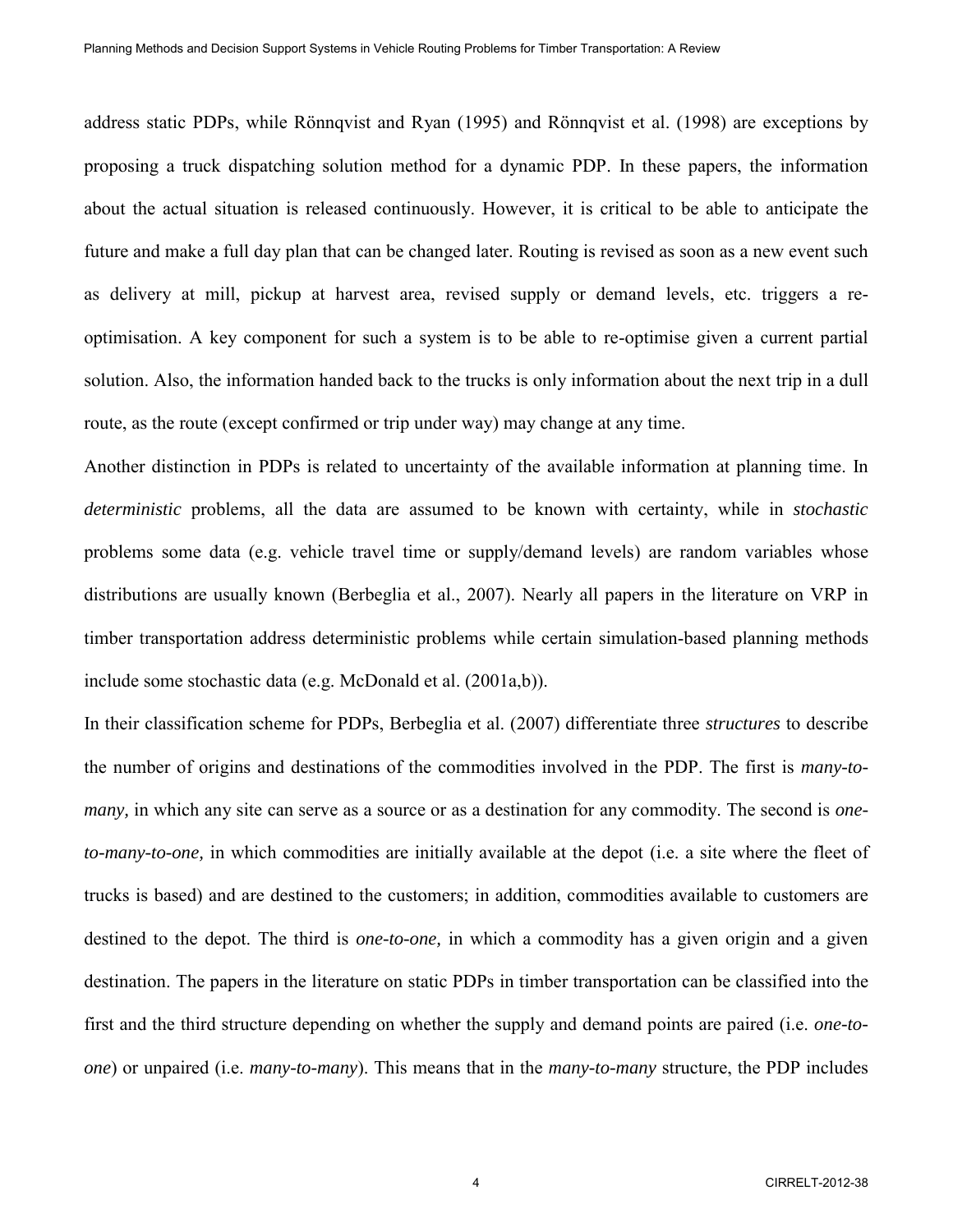allocation decisions (i.e. which supply points satisfy which demand points in what volume of a given product) in addition to the truck routing decisions. With reference to both structures, we provide a general description of the main attributes defining PDP in timber transportation (see Section [2](#page-9-0) for all the attributes encountered in each PDP reviewed). By involving several attributes and large-sized problems, VRP in timber transportation could be referred to as Rich VRPs (see e.g. Hartl et al., 2006).

In a PDP in timber transportation, a set of vehicle routes must be generated in order to deliver a set of *requests* (one-to-one structure) or to satisfy a set of *demand points* (many-to-many structure) according to a given objective (e.g. total minimum cost and/or total minimum empty driving distance) and subject to a set of constraints. A *request* specifies a volume, an assortment, the site where it is to be picked up (origin) and the site where it is to be delivered (destination). Time constraint(s) can be added onto a request (e.g. a latest delivery time or a time window when the pick-up must be made). A *demand point* is a location requiring specific volume in an assortment group (defined by one or several assortments). To satisfy the set of demand points, a set of *supply points* is available; each supply point is a location that can provide specific volume in an assortment. Both the origin/supply and destination/demand sites can be visited more than once. This is the typical situation as the volume available usually exceeds one truckload. On a planning horizon over a day, the entire demand can be divided into daily minimum and maximum accumulated volume, while the entire supply can be released into daily volume. This allows spreading out the deliveries/pick ups at a demand/supply site over the whole planning horizon and, for the latter, representing a daily production (e.g. by a harvest team) at supply site. Transportation priority can be put on e.g. certain urgent requests to deliver or critical supply/demand points to empty/fulfil.

To execute the transportation, a fleet of vehicles is available. This fleet of vehicles may consist of the same (homogenous) or different (heterogeneous) vehicle types, each with a unique set of transportationrelevant characteristics (e.g. capacity, set of assortments allowed to haul, fuel consumption, trucks with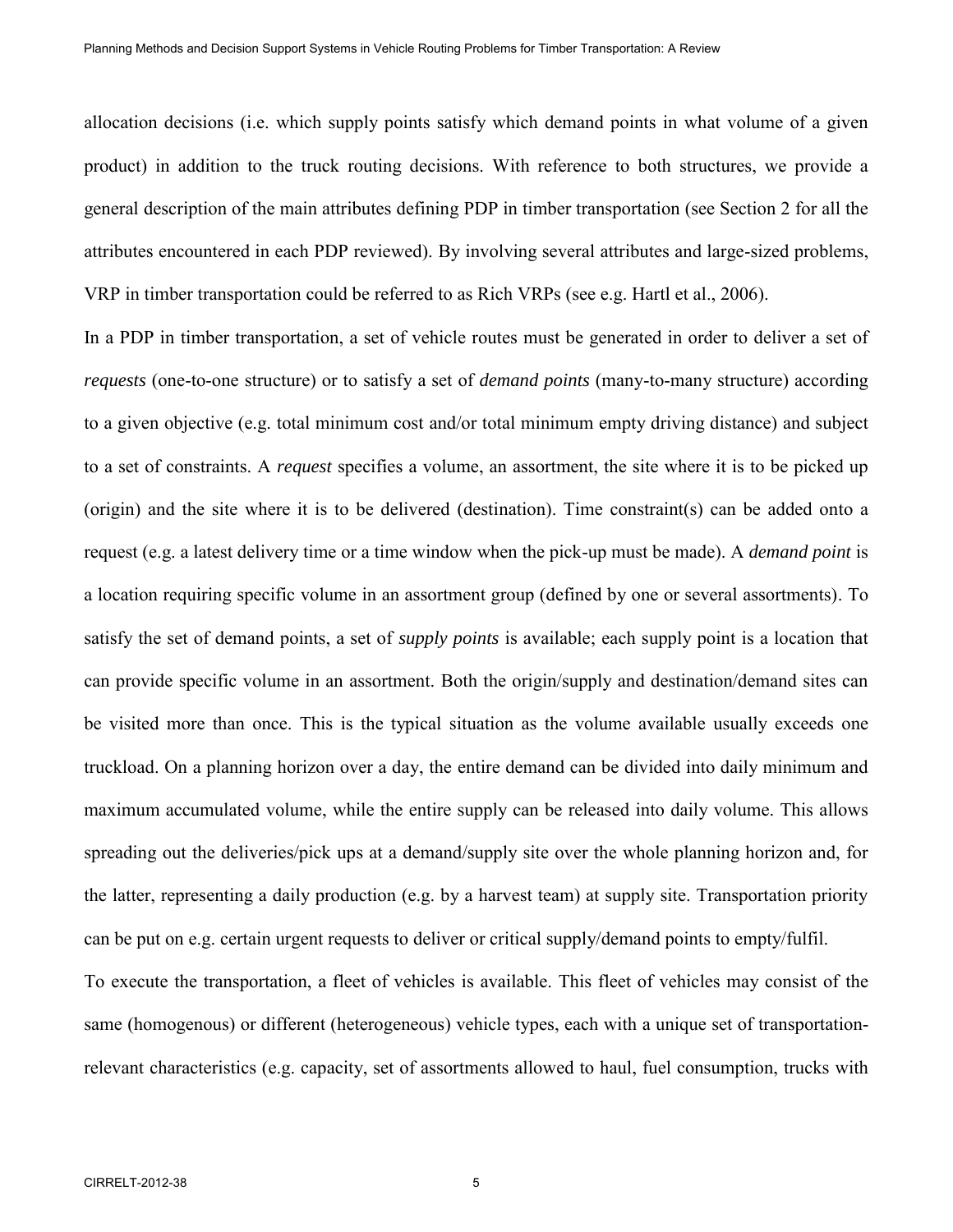or without a crane, set of sites not allowed or impossible to visit). The vehicles are spread throughout a set of sites (multi-depot) or based in only one site (single depot). A route usually starts and ends at the vehicle's depot. For a planning horizon exceeding one day, the vehicle may be allowed to come back to the depot (or home base) not fully unloaded (i.e. stay loaded overnight), in which case the delivery must be performed the following day. Usually, no transshipments are allowed, i.e. a vehicle is not allowed to temporarily drop a volume and pick it up later, even if done by another vehicle. Multiple pickups may be necessary before the truck is full, which is the typical situation when the harvesting is finished and there is a need to clean off all piles, including some with less-than-truckload size. To fill-up the truck, some piles are subject to a partial pick-up and this complicates the planning process. Different approaches are used to deal with this; most are heuristic based.

A route must respect different time constraints such as vehicle's working hours availability (e.g. to disallow working at night), length of driver's work shift, time windows at supply/demand points, etc. More than one driver's work shift could be scheduled on a vehicle. The change of driver can be performed from among a set of predefined changes over sites or only at the truck's depot. Time windows at supply/demand points consist mainly of two forms: opening hours and on-site loader(s) operation hours. The first specifies the site's opening hours in which a vehicle can perform a pickup/delivery, while the second specifies the hours in which on-site loader(s) are available for (un)loading operations. Vehicle types without crane must be scheduled inside both time windows at any site while usually, vehicle type with a crane (i.e. self-loading) must be scheduled inside both time windows only at delivery site. Waiting time is generally allowed when a vehicle arrives before the beginning of a mandatory time window and waiting time for vehicle queuing can also be computed (e.g. when a vehicle waits for a loader already in use by another vehicle). Rather than specify predefined time windows for on-site loader(s) operation hours, the PDP can also include the scheduling of on-site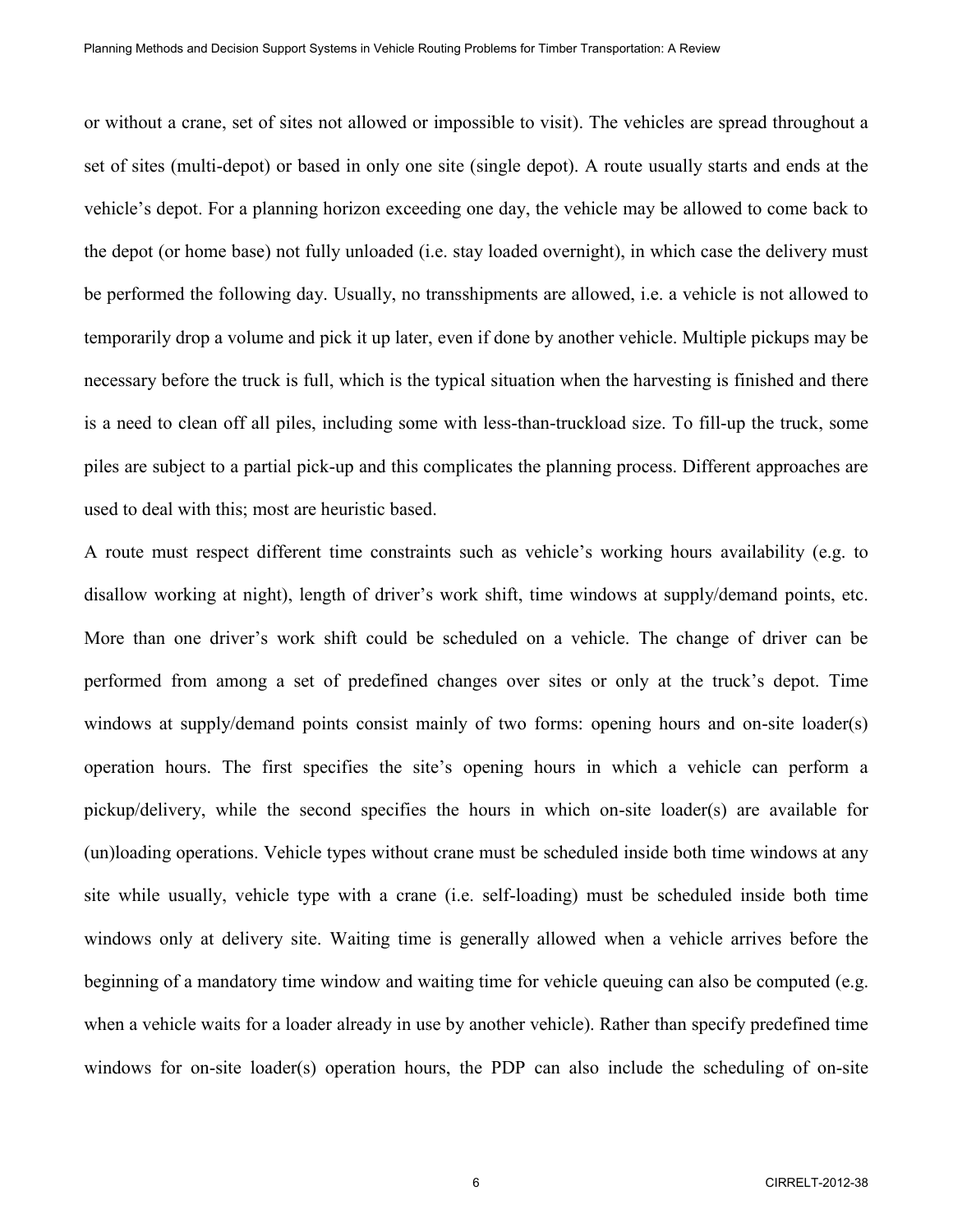loader(s). We refer to *multiple time windows* (as in Xu et al., 2003) to designate e.g. the site's daily opening hours that can change according to the day of the week. It is also possible to address queuing of trucks at mill gates, which is typical for large industries with several specialised production lines. In such a case, it is necessary to come up with a good queuing strategy in order to minimise the waiting time in the industry's yard as well as to minimise additional movements in the yard transportation from log-piles to productions lines. An approach based on revenue management principles has been tested in a Portuguese pulp and paper mill by Marques et al. (2012).

In summary, the main attributes that distinguish a PDP in timber transportation from a more general PDP are:

- the volume of the requests or at supply points is usually greater than a full truckload;

- involve mostly full truckload shipment but remaining less-than-truckload shipments can involve vehicle route with multiple pick-ups before the delivery;

- an origin/destination site or supply/demand point can be visited more than once on the same vehicle route;

- when allowed, driver changeover can be performed at different sites than the truck's depot only, allowing more flexibility for vehicle routing;

- except for self-loading vehicle at delivery site, vehicle routing considers the availability of on-site loader(s) and can include their scheduling;

- the volume at supply points is usually greater than the volume at demand points (applied only for many-to-many structure);

- involve allocation decisions, i.e. which supply points satisfy which demand points in what volume of a given assortment (applied only for many-to-many structure);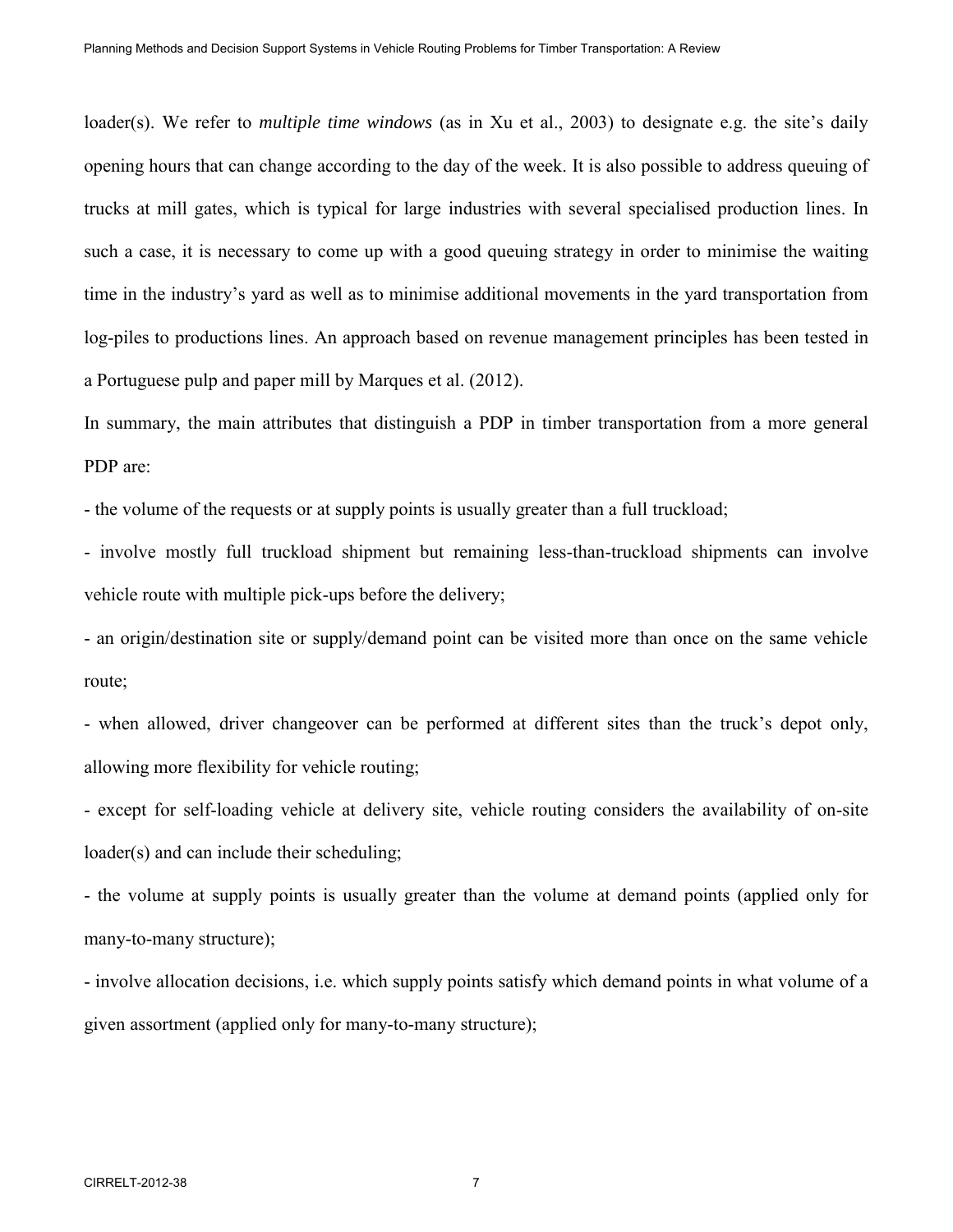- product substitution: a demand point can be expressed as an assortment group allowing its fulfilment with different assortments (applied only for many-to-many structure);

- a demand point usually allows fulfilment flexibility on a planning horizon over a day (applied only for many-to-many structure).

To solve PDP in timber transportation, several planning methods have been proposed in the literature. In the next section, we review these solution methods as well as the main attributes of the PDP addressed by each method.

#### <span id="page-9-0"></span>2. **Planning methods for static PDP in timber transportation**

Several planning methods of PDP in timber transportation have been proposed in the literature.

[Table](#page-35-0) **1** provides an overview of the planning approach used in the reviewed papers. Each paper is discussed at the end of this section.

### Please insert here:

# Table 1 : [Overview of the planning approach](#page-35-0)**.**

It is likely that the differences in the transportation context for each country/company explain why, among the reviewed papers, there is no standard definition of a PDP in timber transportation. [Table 2](#page-43-0) provides a summary of the main attributes of the PDP addressed in each paper reviewed. For each paper, the objective or truck assignment rule and the planning horizon of the solution method is given. Details on the attributes concerning the time windows, the request or supply/demand points (according to the one-to-one or many-to-many structure), the truck fleet and driver, the depot as well as the loader and operator are also given. The last column gives some statistics on the larger-sized problems that were solved and reported in the literature.

Please insert here: Table 2 [: Main attributes of the PDP in each planning method.](#page-43-0)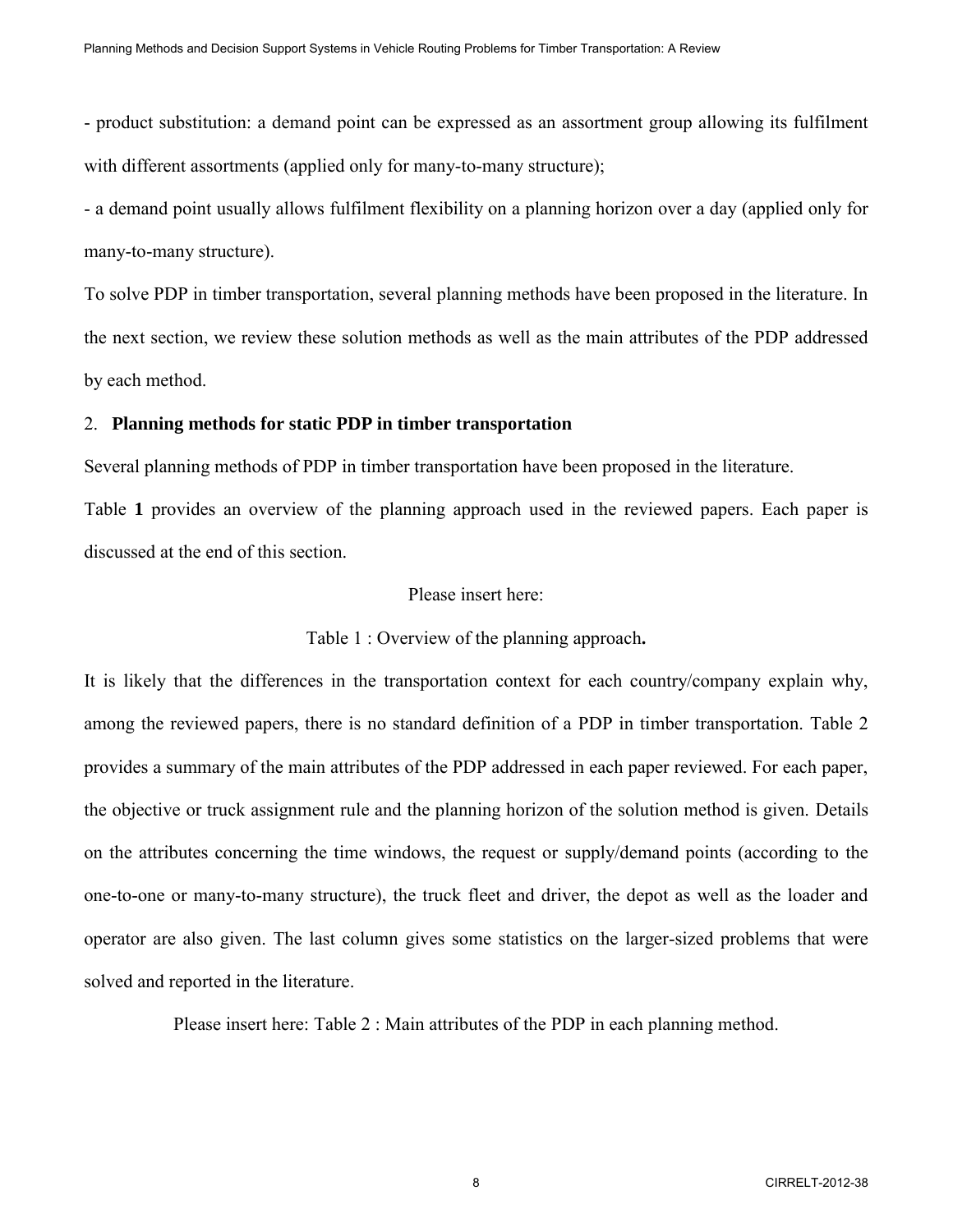Shen and Sessions (1989) propose a network-based method to generate a daily truck schedule that meets a mill delivery program with multiple time windows. The formulated capacitated network is solved with the primal-dual method out-of-kilter algorithm and the number of trucks and their routes are obtained from the solution to the LP formulation. We note that the problem is formulated as a network flow problem and the solution furnishes information on how many trucks are needed (given an assumption on full truckload and homogeneous truck type). The scheduling of individual trucks is determined in a second phase. Robinson (1994) also uses a network flow formulation and suggests a brand-and-bound procedure to solve it.

Linnainmaa et al. (1995) propose a three-phase method. First, based on both the distance between the supply and demands points and the relative volume size at a demand point, a heuristic allocates supply volume to demand points. Second, a set of not-detailed exact mathematical programming methods and heuristics are used to generate a preliminary solution (i.e. a weekly truck schedule). Third, for potential error correction or any other modification to the preliminary solution, a semi-manual post processing is performed by a transportation planner for the daily routes.

Weintraub et al. (1996) propose a simulation-based method with embedded heuristic rules that assigns, on a moving time horizon, one load at a time to available trucks and thus, generates a daily truck schedule. The simulation method accounts for vehicle queuing (i.e. waiting time) at supply and demand points but no improvement procedures are used to enhance the first solution found. This method also makes available the loading schedule for each loader. McDonald et al. (2001a,b) and Mendell et al. (2006) also propose a simulation-based method to generate daily route schedules for a fleet of trucks. In McDonald et al. (2001a,b), a system is studied where the trucks drop unloaded trailers at the supply sites and start with already loaded ones (or wait for a loaded one). Different heuristic rules were developed to find the more efficient one to assign trucks (with unloaded trailer) to supply sites and only the more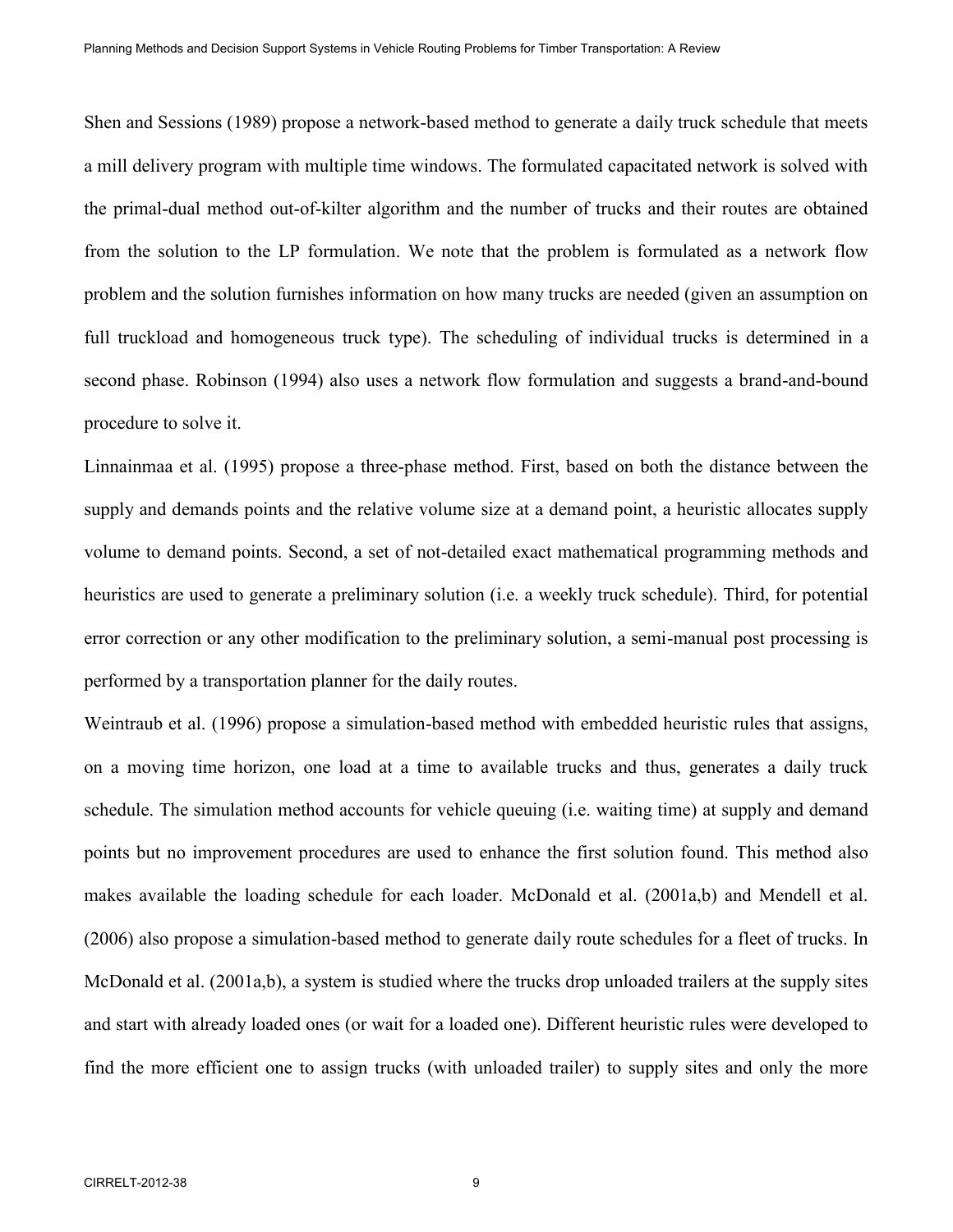efficient assignment rule is reported in [Table 2.](#page-43-0) In Mendell et al. (2006), the heuristic rule assigning trucks to supply sites allows, when efficient to do so, a truck to stay loaded overnight to carry out a delivery the next day directly from the depot. These models do not require any explicit model as the heuristic can deal with any combinatorial aspects needed.

Palmgren et al. (2003, 2004) and Rey et al. (2009) propose a column generation method in which each column corresponds to one feasible route for a truck. These models are based on generalised set partitioning models or general column-based Mixed Integer Programming (MIP) models. In these models, the integer part comes from columns representing a particular route, and the continuous part from inventory levels, for example. The Integer Programming (IP) model by Rey et al. (2009) takes into account different types of truck. These column generation solution methods involve two main phases. The first phase consists in solving a linear relaxation of the IP or MIP model where new columns (routes) to insert are generated a priori using a heuristic (Palmgren et al., 2003) or dynamically by solving a constrained shortest path problem (Palmgren et al., 2004; Rey et al., 2009). The second phase consists in obtaining an integer solution by applying a specific branch-and-price procedure based on the columns generated.

Gronalt and Hirsch (2007) propose a Tabu Search (TS) method to generate a daily truck schedule to deliver a set of requests. With a regret heuristic, an initial solution is found and then improved using one of the specific TS strategies. A post-optimisation heuristic is used to find the last solution. The method is based on the *unified tabu search algorithm* (UTSA) for a general VRP with time windows proposed by Cordeau et al. (2001) and two modified TS strategies are introduced. In their two-phase method, Flisberg et al. (2009) also propose an extended version of the UTSA. In the first phase, the many-tomany structure of the initial PDP is transformed into a one-to-one structure by creating *transportation nodes* (i.e. comparable to a request with a maximal volume of one full truckload) with a two-phase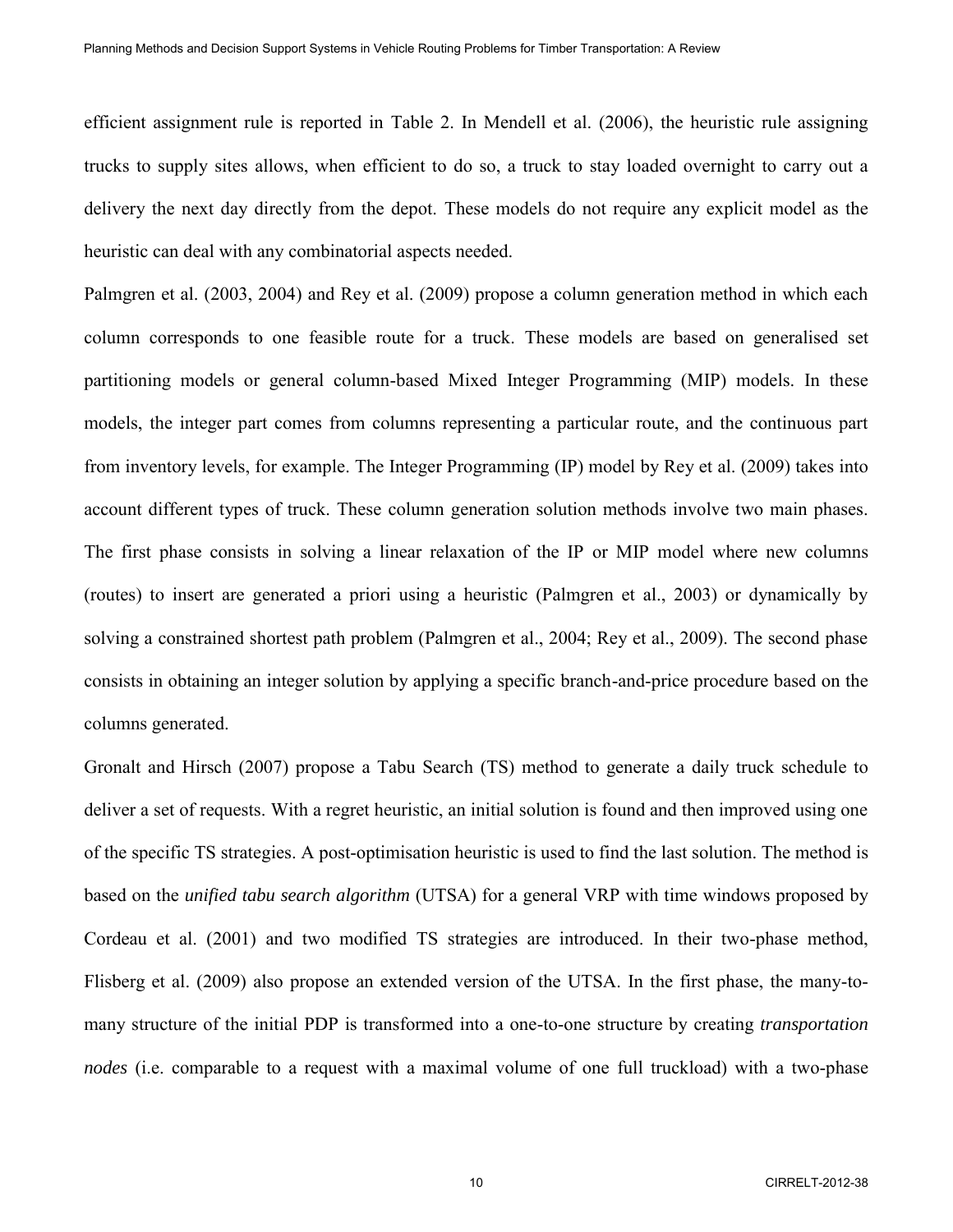procedure. First, an LP problem is solved to generate a destination solution given in flows. Second, a heuristic or a more general MIP model is used to generate full truckloads going between supply and demand points. This solution defines the transportation nodes. In the second phase, a heuristic generates an initial solution by assembling the transportation nodes in a set of routes and then the extended version of the UTSA is applied repeatedly until a stop criterion is reached. Flisberg et al. (2009) proposed one of the two planning methods (the other was proposed by Rummukainen et al., 2009) that support the consolidation of less-than-truckload (LTL) size requests in full (or nearly) truckload-size request. Indeed, during the creation of the transportation node, LTL-size requests with the same destination are, under some conditions, allowed to be included in one request of full (or nearly) truckload size.

Rummukainen et al. (2009) propose a three-phase method. In the first phase, a TS heuristic creates full (or nearly) truckload-size request by splitting large volume at supply point or by consolidating LTL-size request together. In the second phase, an MIP model allocates these truckloads to demand sites as determined by transportation costs minimisation, demand fulfilment and different organisational aspects. Thus, the many-to-many structure of the initial PDP is transformed into a one-to-one structure. In the third phase, a TS heuristic is used to generate the route and a dynamic programming algorithm is utilised to enhance their schedule and find any cost-effective opportunity to leave the crane of a (loaded) truck at a supply point. No instance is reported in Rummukainen et al. (2009) but according to Rummukainen (2012), the planning method is able to provide a solution for a fleet of 250 trucks supplying 100 demand sites from 10,000 'wood batches', i.e. defined by a given quantity in a given assortment at a given location.

The greedy heuristic with a tabu component and Constraint Programming (CP) models proposed by Marrier et al. (2007) also deals with LTL-size requests but does not consolidate them in the first step of the planning method (as in Flisberg et al. (2009) and Rummukainen et al. (2009)). At each iteration, the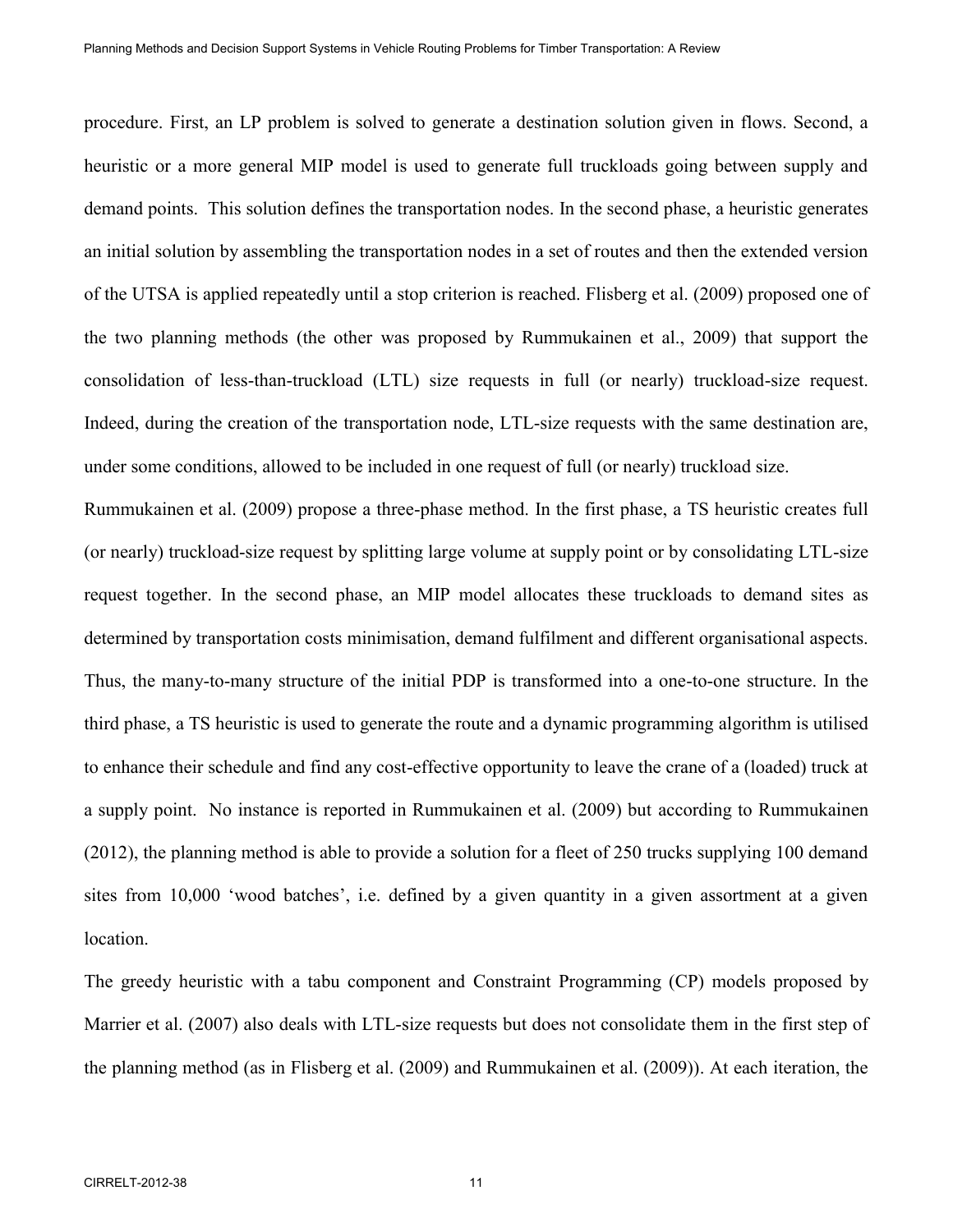volume from all available requests is assigned to a predefined or generated itinerary (i.e. a sequence of sites) from which only the best one (i.e. that provides the lowest cost per ton and kilometre) is scheduled with a CP model and kept in a solution base. Then, the volumes to deliver are updated before initialising a new iteration of the heuristic.

In their respective two-phase method, El Hachemi et al. (2009) and El Hachemi et al. (2011b) transform the many-to-many structure of their initial weekly PDP into a one-to-one structure of a daily PDP. In both methods, attention is given to the synchronisation of forest loaders and trucks arrival. In the first phase by El Hachemi et al. (2009), a local search algorithm enhanced with a tabu component determines the seven daily sets of requests that must be delivered to fulfil the daily demand points. In the first phase by El Hachemi et al. (2011b), the same task is performed through an MIP model solved on a standard optimisation solver. In the second phase by El Hachemi et al. (2009), a two-sequential stage heuristic is proposed. First, a local search algorithm enhanced with a tabu component improves the generated daily routes in the first phase. Then, a greedy heuristic schedules all (un)loading operations on each previous route. In the second phase by El Hachemi et al. (2011b), a constraint-based local search model is formulated and two solving approaches are proposed: an iterated local search algorithm and a hybrid algorithm combining previous iterated local search algorithm and CP. An earlier version of the method in El Hachemi et al. (2011b) is also presented in Gendreau et al. (2009).

El Hachemi et al. (2011a) propose a hybrid method based on a CP model and an IP model. In the generation of daily route schedules, the CP model is constrained to use specific numbers of deadhead trips (i.e. unloaded route segment between a pair of destination and origin sites) extracted from the solution of an IP model. The hybrid method accounts for waiting time of both trucks and loaders at supply sites. An earlier version of this method is presented in El Hachemi et al. (2008).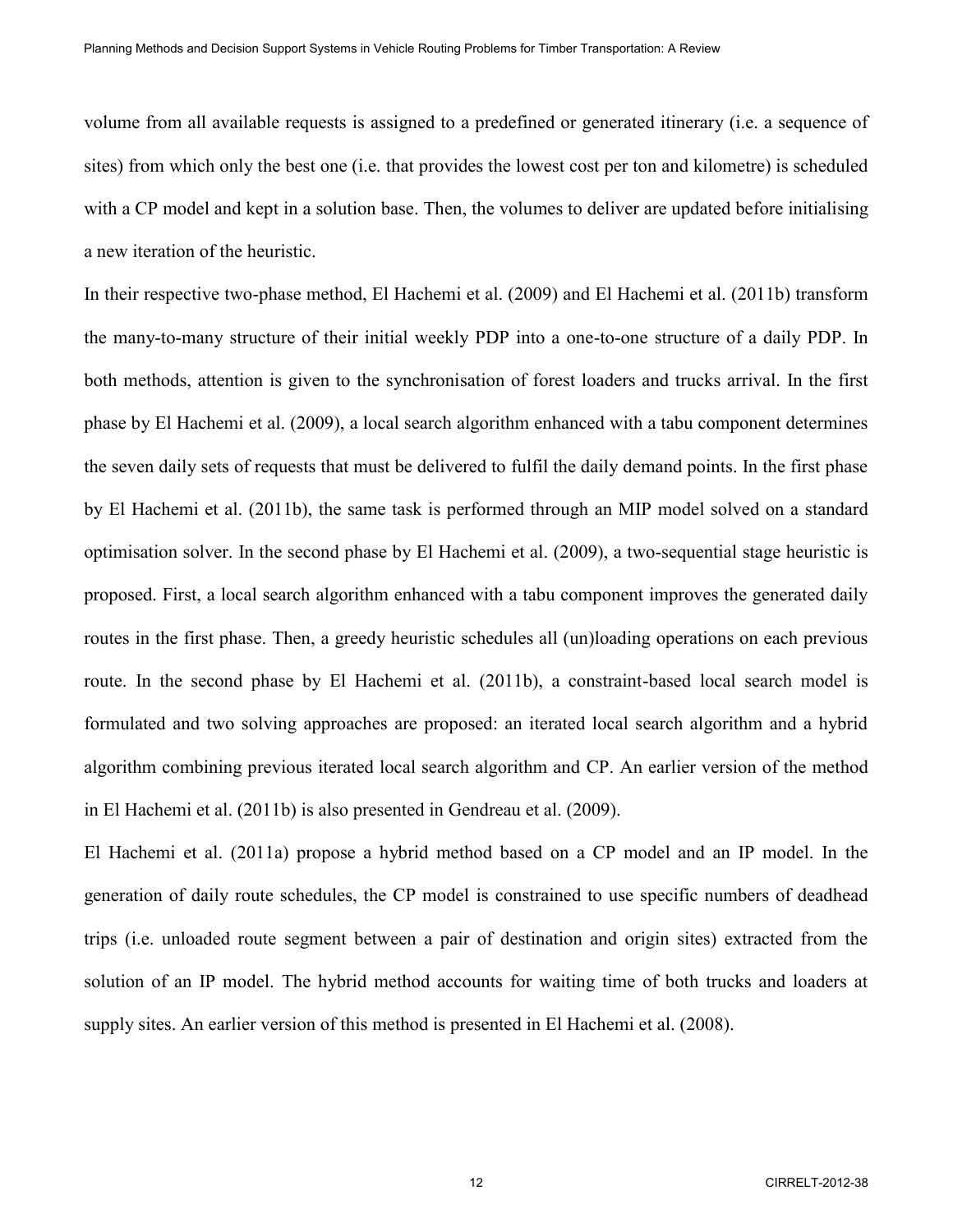For two case studies, Murphy (2003) proposed two similar IP models that are solved with a standard optimisation solver and these models rely on an arc-based formulation of a VRP.

Hirsch (2011) proposes a three-phase method. In the first phase, an LP flow model is used for allocation decisions on a given (e.g. month) planning horizon. This model is the well-known *transportation model* in OR that could be modified to deal with the notions of assortment and assortment group (see e.g. Epstein et al., 2007). From the volume allocation, a number of requests are deduced. The second phase allocates each request to a specific day of the planning horizon, taking into account an even distribution of the workload among the carriers and the destination sites. Formulated as an LP model, this problem is designated as the Timber Transport Order Smoothing Problem and could be solved with a standard optimisation solver. The third phase addresses a daily PDP with a one-to-one structure. Based on Gronalt and Hirsch (2007), a TS method is proposed and two modified TS strategies are introduced.

Audy et al. (2011a) propose a three-phase method to solve a weekly small-size PDP. The first phase generates a large set of potential routes equivalent to one working shift of a driver. In the second phase, a set covering problem and then an MIP model are consecutively solved to select, from the previous large set, a subset of routes per truck that satisfies the weekly demand. In the last phase, this subset of routes is scheduled by solving, on a CP optimisation solver, a machine-job scheduling model where each route/loader is modelled as a job/machine.

McDonald et al. (2010) propose a simulated annealing method where each iteration consists of generating a new solution (by using one or several specified procedures to make modifications to the routes in a current solution), evaluating the new solution (using a multi-objectives function of four transportation metrics) and, subject to a certain probability, keeping the new solution (if there is an improvement compared to the previous one). New iterations are performed until no further improvement is found.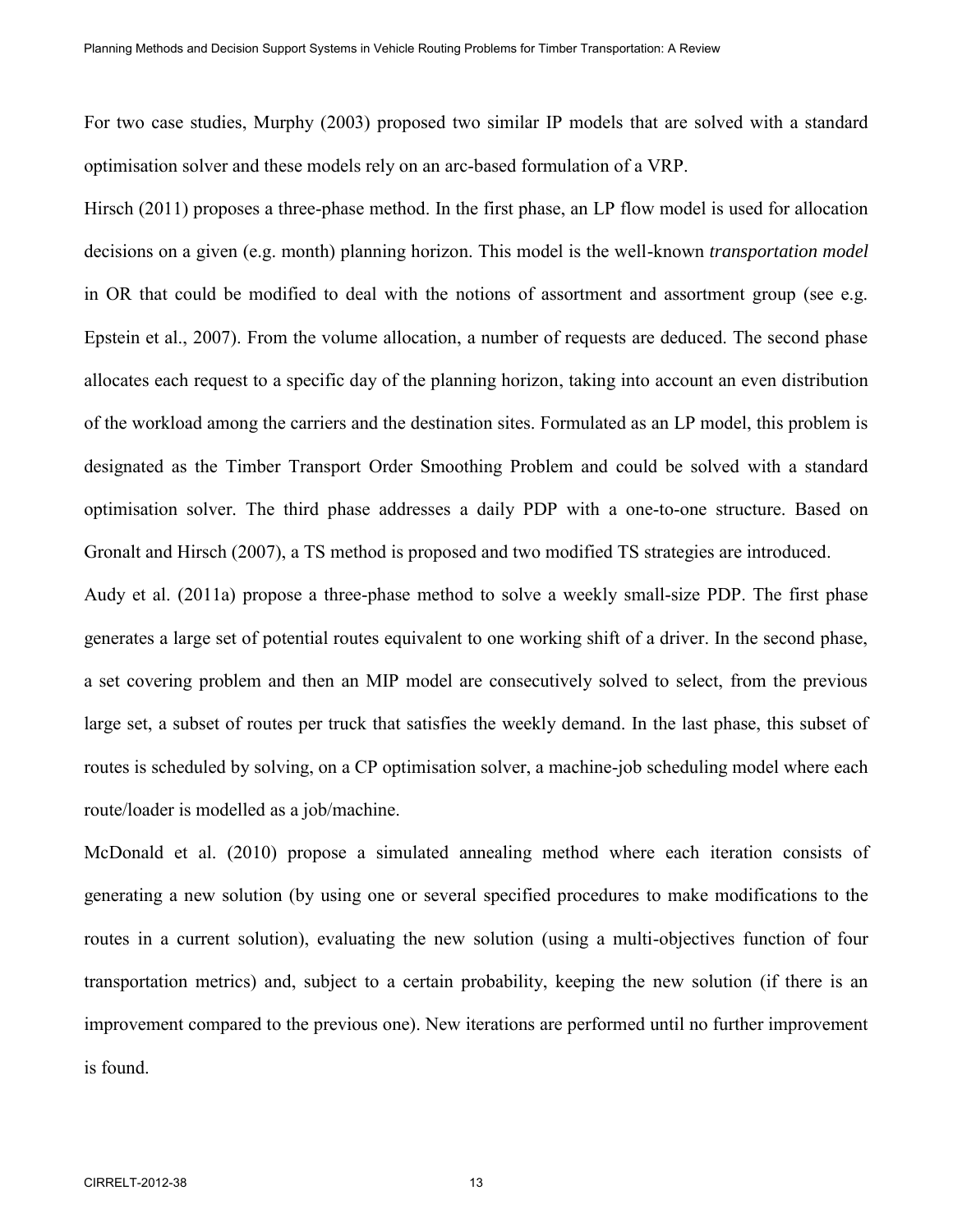#### **2.1. Discussion of reviewed planning methods**

Growing interest in VRP in timber transportation can be observed in the research community. Indeed, since the mid-2000s there have been a number of publications that propose various planning approaches with a preference toward hybrid methods where the initial PDP is decomposed into sub-problems with, in some methods, different planning horizons. Also, these new approaches allow for the incorporation, in the solution methods, of additional operational constraints (see e.g. constraints discussed in Karanta et al., 2000) as well as additional business considerations (e.g. share of workload among the carriers, supply regions or destinations). Furthermore, in recent years, increasing concerns about truck waiting time (i.e. queuing) can be noted and therefore the development of solution methods for better coordination with the scheduling of the loading equipment.

By improving transportation efficiency, all reviewed solutions methods aim for the lowest transportation cost but use various objectives or truck assignment rules to attain it. Among the reviewed objectives and truck assignment rules, two contrasting goals can be identified: i) using available supply points, fulfilling the demand points at the lowest possible transportation cost versus ii) delivery of available requests at origin site at the lowest possible transportation cost. Furthermore, among the solutions methods, there may be large differences in the exact definition of the same objective, e.g. computing of one to several types of cost in the total transport cost minimisation objective. The objective is often based on several parts but different weights lump them together into one single objective. In many cases, no problems exist finding good weights as many are based on a dollar value as a basis. For example, fuel consumption can be converted into a dollar value. Also, working time where the salary or truck cost is known can be converted into a dollar value. We could continue with many similar examples. The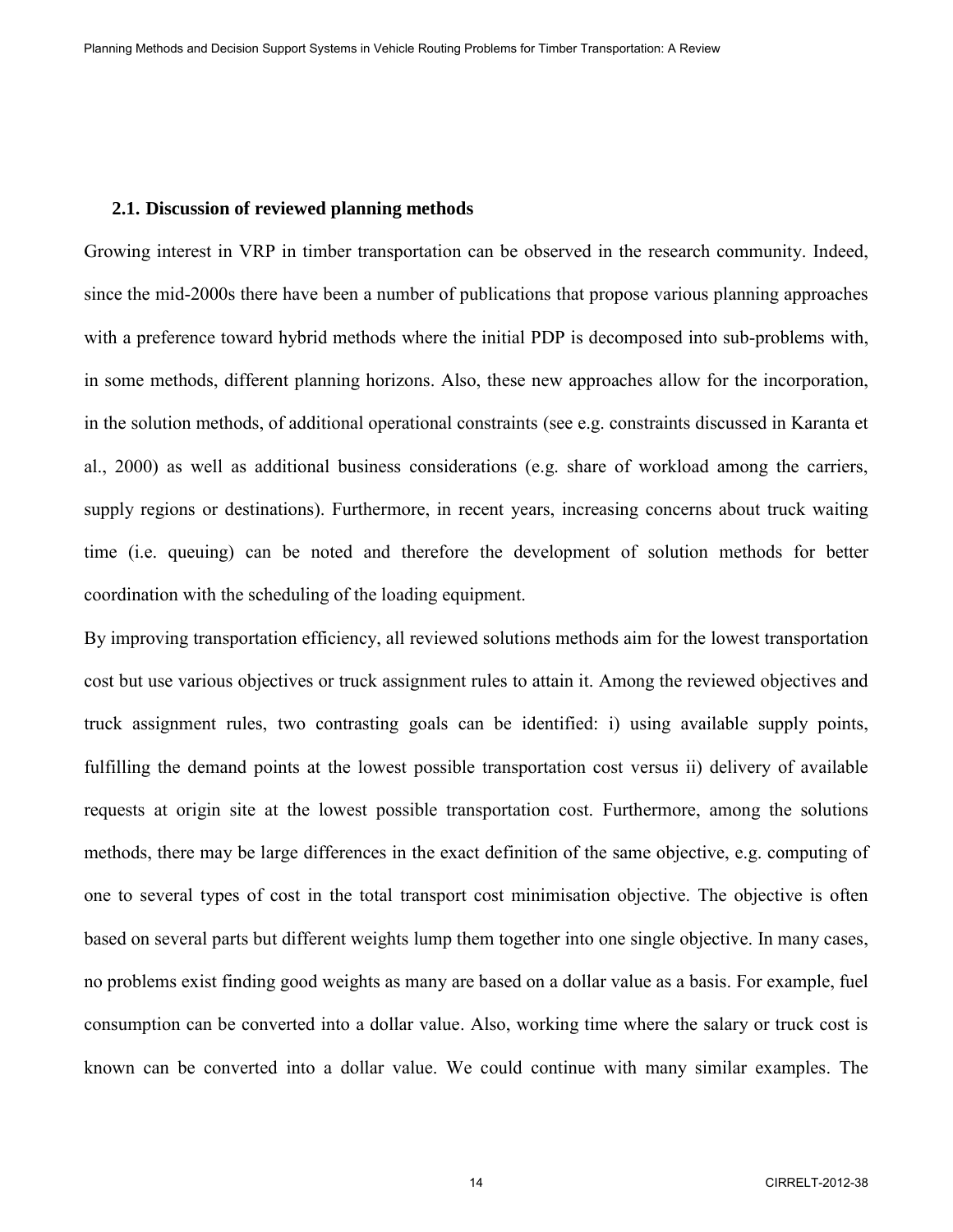problems appear when we consider fairness, for example. One issue appears when it becomes impossible to satisfy all demands. What is the penalty for missing this? Additional discussion with the industry is often required and moreover, it is critical that this should be established as it is very important to guarantee feasible solutions to the model. Another aspect to consider when supply exceeds demand is to avoid creaming of the supply points. If we do not take this into account, we will always use supplies that are closest and later the problem will appear as the average distance increases over time. One approach to avoid this is to require that the average transportation should remain the same.

Finally, the reviewed PDPs are closely linked to a studied country having its own transportation context. [Table](#page-45-0) **3** differentiated a number of transportation figures/characteristics faced by the forest industry in countries from different parts of the world. For each country, the average hauling distance, the proportion of transportation cost on the operational procurement costs and the average truck's payload are given. The potential impact of the climate on the transportation activities is reported. The ownership of the road network as well as the need to build it is detailed. The largest-sized VRP reported in the literature is provided.

#### Please insert here:

[Table 3 : Transportation figures/characteristics in some](#page-45-0) **countries**

#### <span id="page-16-0"></span>**3. Decision support systems for vehicle routing problem in timber transportation**

How the transportation planning is done, by whom and to what level of detail vary significantly among companies (Rönnqvist et al., 2003). Some companies perform in-house transportation planning while others outsource it to transportation service providers (e.g. independent or associated carriers) or to logistics service providers (LSP). Relying on human expertise and information systems instead of physical assets such as trucks, LSP is a single point-of-contact integrated service provider for a company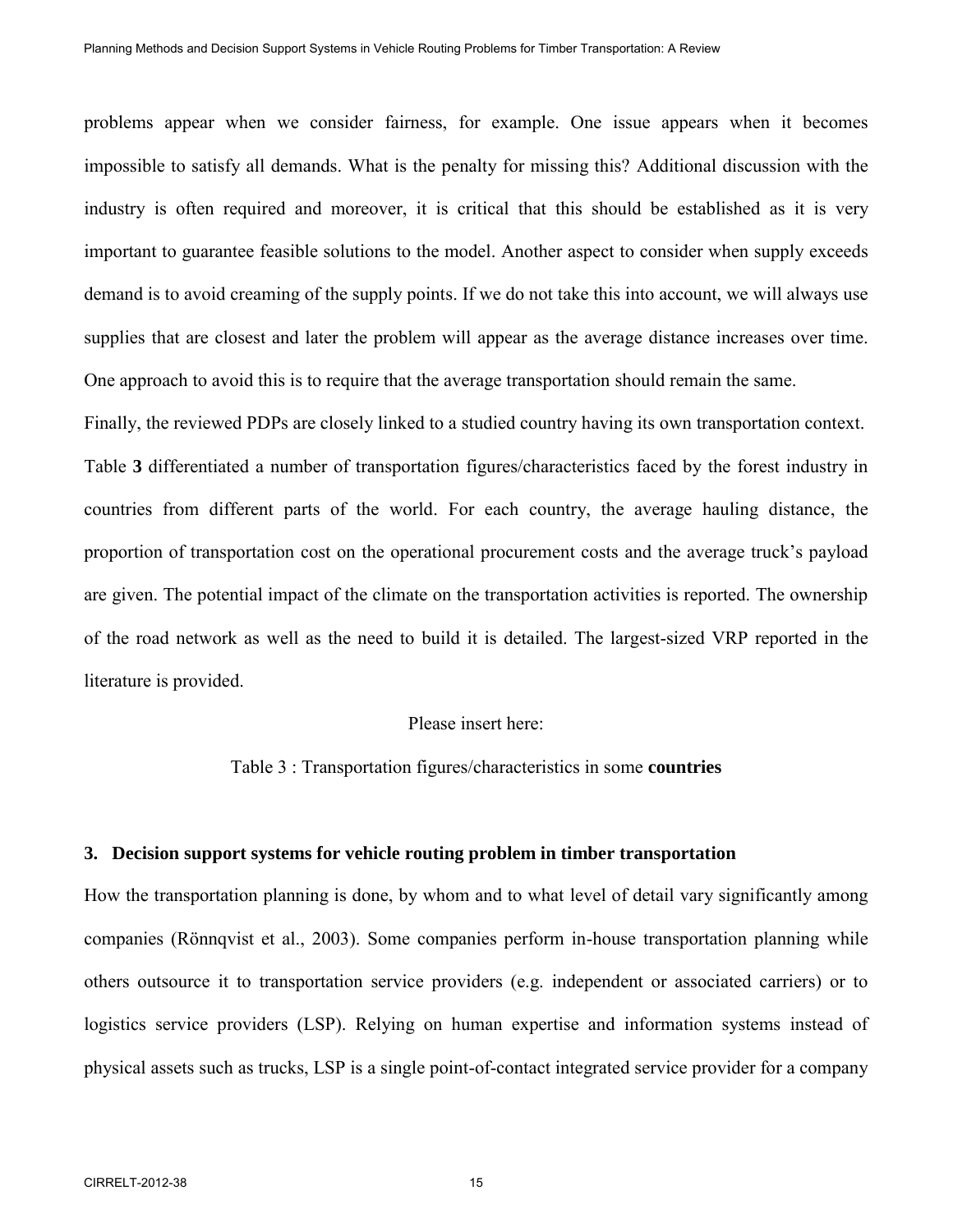that coordinates, on her behalf, a set of asset-based transportation service providers (Selviaridis and Spring, 2007). For instance, Asset Forestry Logistics provides a transportation planning (and execution control) service for several forestry companies in New Zealand (Ludbrook, 2011). Typically, transportation from the harvest areas to the industries (i.e. customers) is the responsibility of the supplier but this responsibility may belong to customers (e.g. timber harvested from Polish public forest, Audy et al., 2012b). In summary, for truck routing/dispatching decisions, there is a gradient from a complete decentralisation approach (where each driver makes his own decision) to a complete centralisation approach (where one management entity makes the decision for the entire truck fleet).

Various fleet ownership structures can be found in the timber transportation industry. Mainly in the past, some forest companies operated their own private fleet but nowadays, large private fleets are less common. Some countries (e.g. France, Canada) have forest companies that maintain a limited internal fleet and complete their transportation needs with contracted carriers. One of the motivations for such a hybrid business strategy is to retain in-house knowledge of the operating costs and productivity of the equipment and thus be more aware of carriers' realities during contract negotiation (Audy et al., 2012b). In certain countries (e.g. central european countries), fleet ownership is highly fragmented among carriers operating one (usually, owner-operated truck) to a few trucks. In such a situation, forest companies will typically prefer to have a contract with a limited number of carriers (that will then subcontract a portion of the volume to other carriers) or with a cooperative representing a number of independent carriers. In other countries (e.g. Southern US), each harvesting contractor typically owns a small fleet where each truck is assigned to serve one harvesting team (Audy et al., 2012b). Owneroperated trucks are used to fulfil punctual needs (e.g. under capacity in trucking).

Regardless of fleet ownership structures, there is a trend for transportation planning to become more centralised and for trucks to increase their working area (Epstein et al., 2007). Such a trend increases the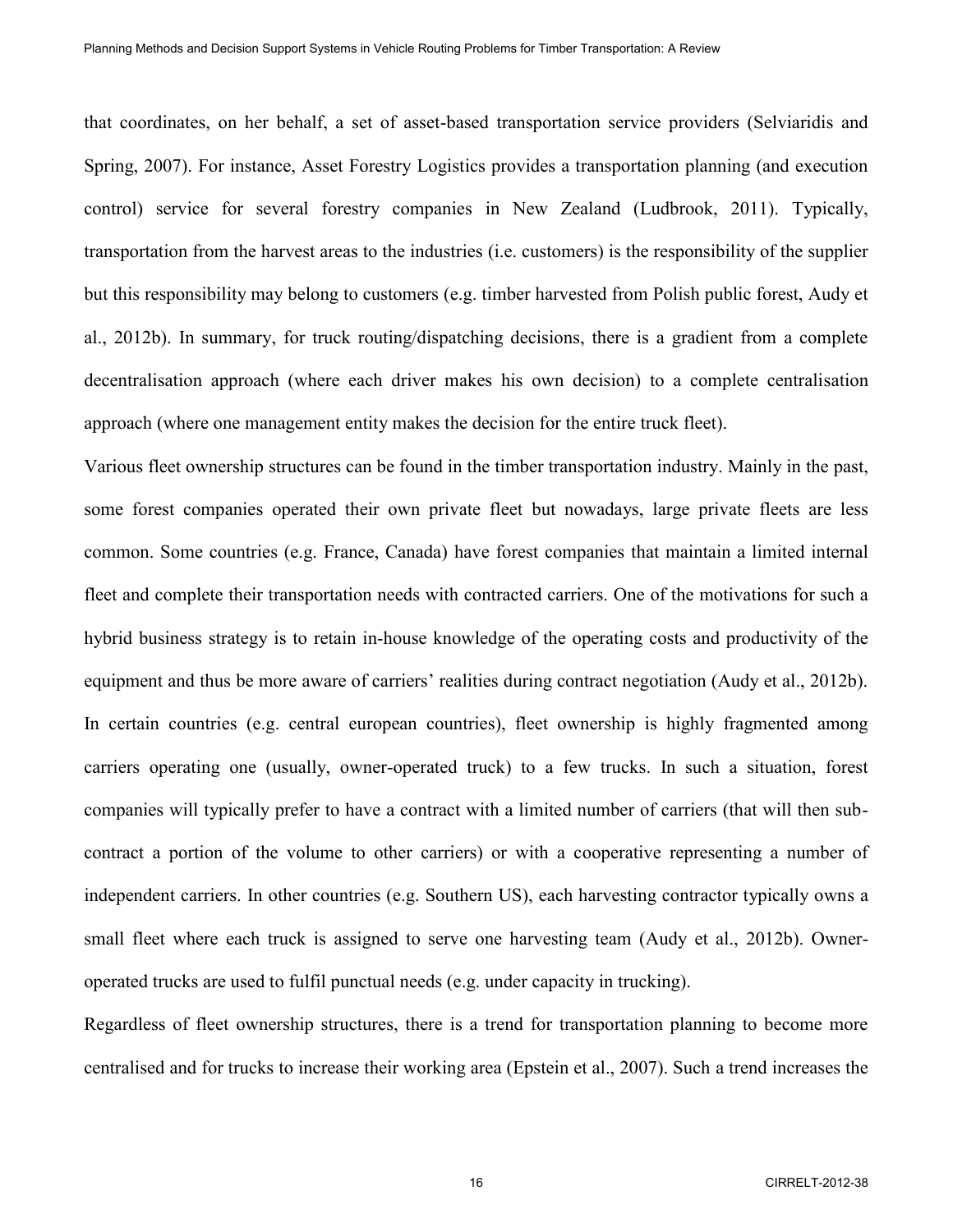relevance of computer-based planning methods: on larger and more complex transportation problems involved in centralised planning; they are more cost-effective than manual planning by a decision maker (DM). Thus, in order to allow DM in timber transportation to benefit from computer-based planning methods, decision support systems (DSS) embedding planning methods have been developed and deployed in the industry.

To the best of the authors' knowledge, the first mention of DSS in timber transportation is by Robinson (1994) who reports the development of a "mechanical [truck] despatching aid" in the 1960's by a New Zealand company that was still in use at the time of publication. In a literature review on DSS in the transportation domain, Zack (2010) reports two definitions of transportation DSS. The first definition gives a broader meaning to transportation DSS by including all computer-based tools supporting the decision-making processes in transportation. Thus, all information management systems, data analysis methods and spreadsheets applied to solve transportation decision problems can be designated as transportation DSSs according to this first definition. The timber transportation DDS reported in Emeyriat and Bigot (2006) falls into this first definition.

The second definition gives a narrower meaning to transportation DSS: it is "(…) an interactive computer-based system that supports the DM in solving a complex (…) transportation decision problem. (…) a [ideal] role of a 'computer-based assistant' that provides the DM specific transportation-focused information, enhances his/her knowledge of a certain transportation decision problem and amplifies the DM's skills in solving the considered transportation decision problems". In Section [3.5,](#page-22-0) we review a number of timber transportation DSSs that fall into the second definition.

Different benefits from efficiency improvement in the transportation operations, including potential/real cost-savings of 0.8-35%, are reported in the case studies/implementations with/of the planning methods and DSS reviewed. Despite such results, the adoption of computer-based planning methods and DSS by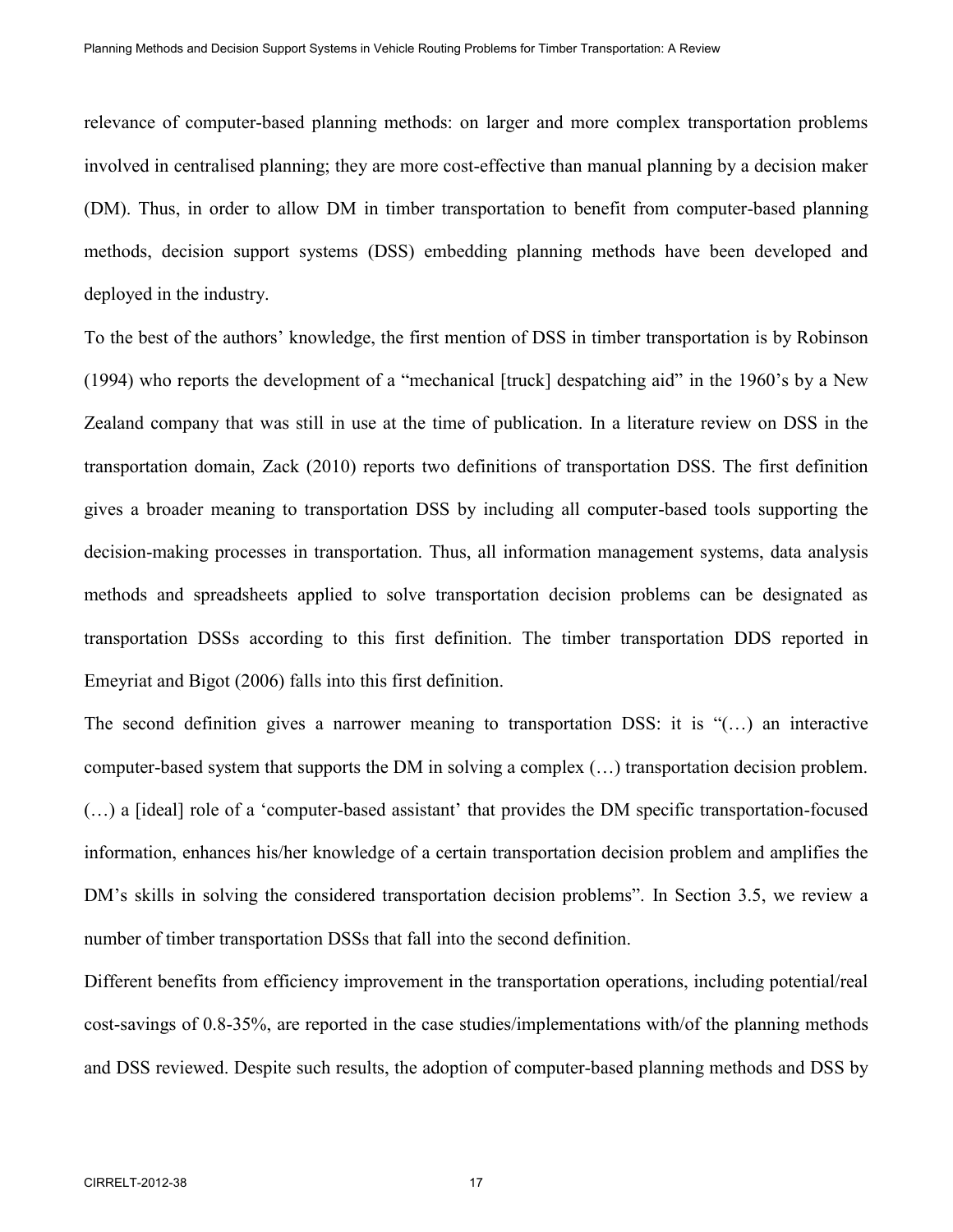forest companies worldwide has been limited up to now, with one notable exception (i.e. mostly in Chile with DSSs ASICAM and ForesTruck, see Section [3.5](#page-22-0) for details). Different issues related to their adoption are reported by Audy et al. (2011b), Kokenge (2011) and Rönnqvist (2012). We can find for instance: planning based on inaccurate/erroneous information, reliable communication, myopic planning, complexity of the set-up parameters that influence the planning method, sharing of sensitive information, trust between the transport stakeholders, opportunistic behaviour, software interoperability, paying for the DSS and sharing the savings. We will discuss some of them.

#### **3.1. Data and communication standard**

To have the capacity to work together, transportation actors must be able to define the transportation components according to standard. PapiNet (see http://www.papinet.org) and StanForD (see Marshall, 2007) are standards created to ensure efficient information exchange in some parts of the forest products industry. In timber transportation, we need to define the supply, demand, assortment, cost, etc. The supply needs to be given in volume (e.g. cubic meters) or weight (e.g. metric tons). It is preferable that the demand should be given in the same unit. However, in some applications this is neither possible nor the case. One example is for forest biomass where the supply is given in cubic metres but the demand in energy. In such cases, a conversion factor has to be given. Even if we use a volume-based measure for example, we also need to define if this is based on under bark, over bark or any other volume-based method. The selection depends on how the measurement is done, e.g. when a harvester is used, the production files from the harvester's computer can be used. In Sweden, there is a central forest organisation which deals with standards and how the measurement should be done. Moreover, as in other countries, this independent organisation also deals with the scaling of trucks in order to guarantee that correct information is used in the invoicing between organisations. Finally, to communicate the data, there are different standards depending on the availability and coverage of mobile networks.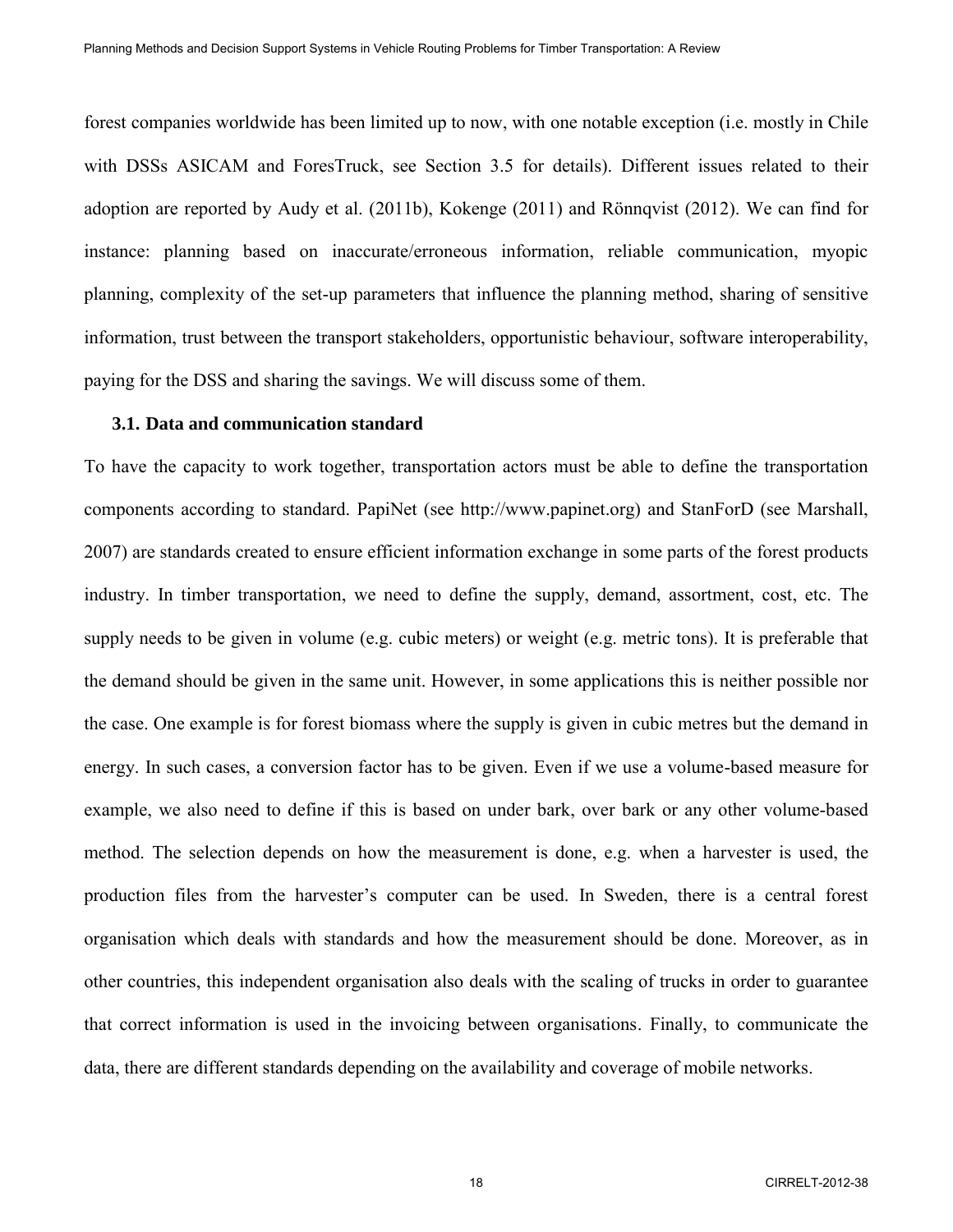#### **3.2. Road network information accuracy**

When solving a routing/dispatching problem, finding correct truck travelling distances and times is required. This can be done using company-specific road databases or a general one such as Google Maps web service and Microsoft MapPoint software. However, one problem is that the selection is often based on shortest or quickest distance (and/or duration) and these distances may not be the ones preferred by the truck drivers, as they also consider road quality, road classification, road ownership (e.g. toll road), etc. In Sweden, for example, the difference between a shortest distance and a preferred one was measured as high as 10% on average (Rönnqvist, 2012). In a practical planning situation, this must be dealt with.

To find the travelling distances and times, common road databases where the information is collected from several companies and organisations can also be utilised when they exist in the country concerned. An example is the Swedish road database NVDB that was jointly developed by the Swedish National Road Administration, the Central Office of the National Land Survey, the Swedish Association of Local Authorities, and the forest industry (Andersson et al., 2008). This database contains digital information of all Swedish roads, i.e. the state road network, the municipal road and street network, and private road networks. All roads, approximately over 500,000 km, are described geometrically, topologically, and with detailed information on each road segment. This includes road manager, road classification, road designation, height restrictions, load-bearing obstacles, surface material, width and traffic regulations. For transportation on forest roads, there are also special characteristics such as accessibility, turning radius, barriers, etc. and these characteristics are handled as an add-on to NVDB, thus creating the Forestry National Road Database (SNVDB). For any given user of a national road database, it is important that data should be up to date. This is handled through data registration at source, i.e. the road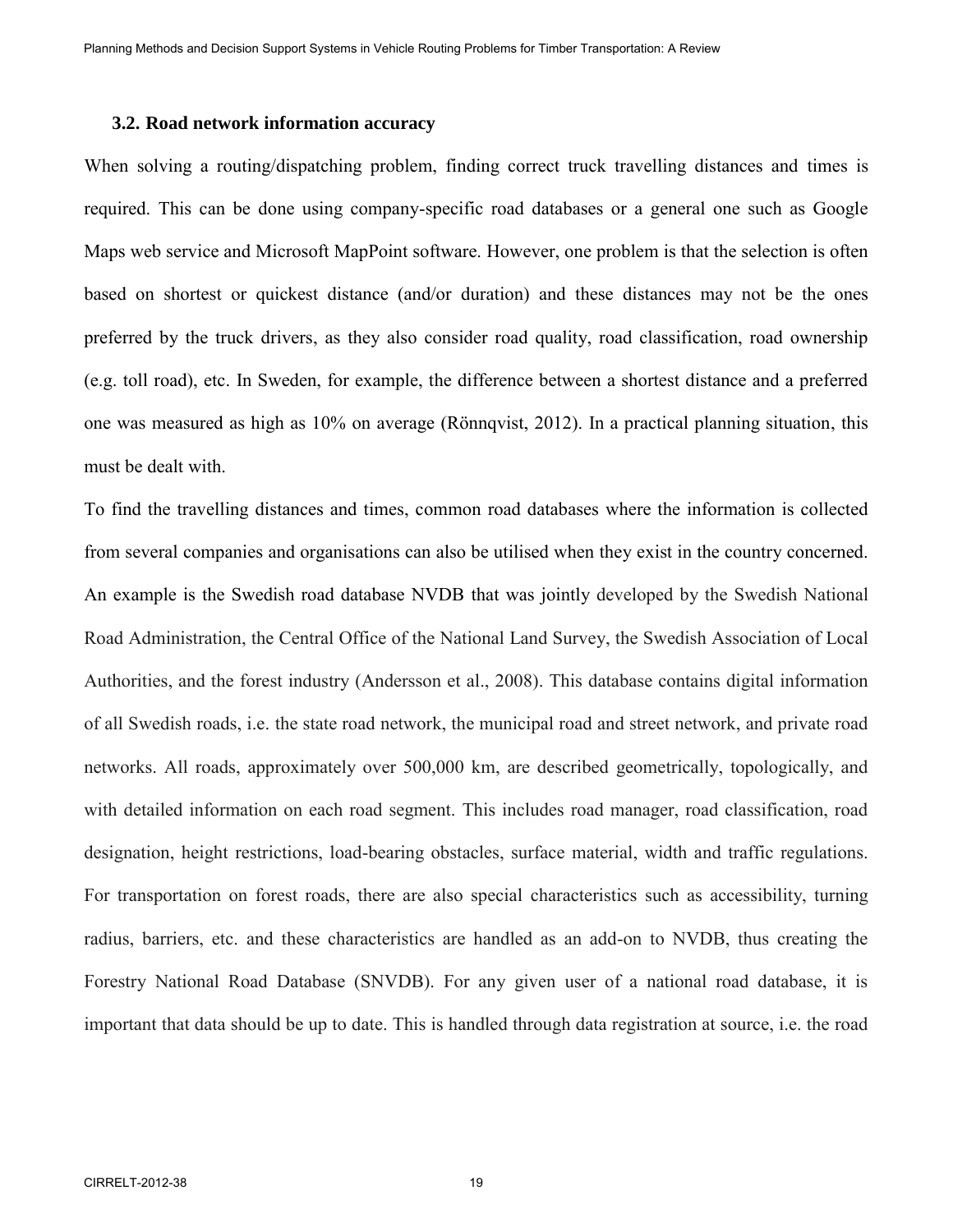manager is responsible for supplying data within his/her fields of operation. This way, data are registered by a manager with knowledge of the conditions and continued updating can be ensured.

#### **3.3. Solutions from the tactical planning level to the operational one**

As in many planning problems, a solution needs to fit within a larger framework. In our case, it must fit with a tactical transportation planning problem (often an MIP model) typically providing aggregated solutions for the flow (i.e. allocation decisions), inventory and a sequence in how the harvest areas are harvested. Also, truck routing must typically satisfy a balanced supply and demand on a weekly/daily level.

#### **3.4. New business models to foster transportation efficiencies**

With a forest industry culture usually known to be conservative, we can expect that the most challenging issues will not be the technological ones but rather those related to organisational changes. Definition of new business models will be needed, especially when transportation efficiencies are achieved by collaboration (in e.g. Mendell et al., 2006; Marier et al., 2007; McDonald et al., 2010). A key aspect of these new business models consists in revising the transportation payment methods currently used by the industry that mostly do not foster the organisation of transportation efficiencies among the transportation actors. Enhanced payments methods providing all transportation actors with a fair and sustainable financial incentive to realise transportation efficiencies must be developed. Recently, a method has been proposed by Frisk et al. (2010) that involves sharing, as equally as possible in proportion, the costsavings from two transportation efficiencies (i.e. back-haulage tours and wood volume exchanges) organised among collaborating forest companies. Another key aspect of these new business models is how to form the collaborating group. A network model determining the collaborating group is proposed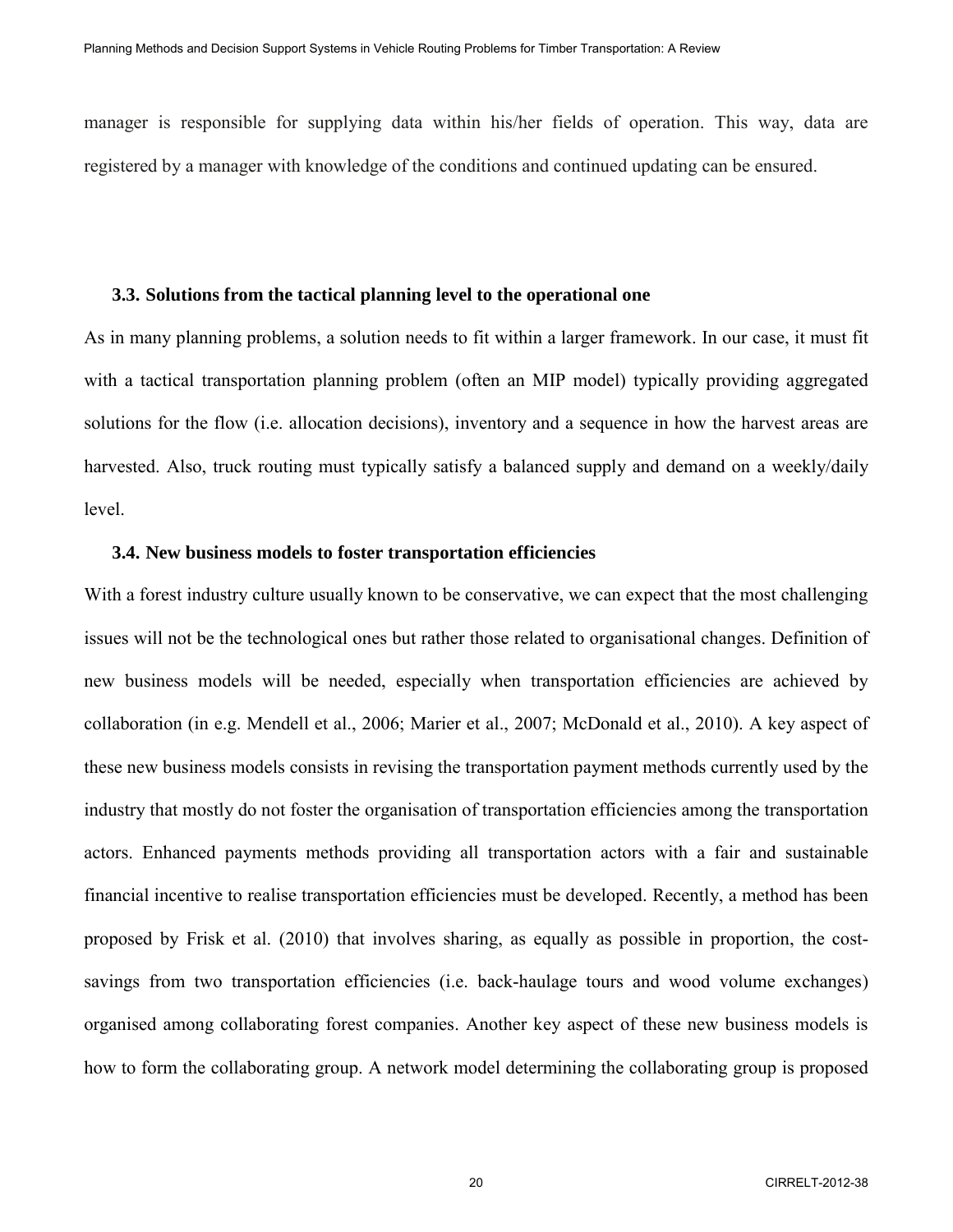by Audy et al. (2012a) and tests launching the group formation with different company(ies) show that very different results can be obtained.

#### <span id="page-22-0"></span>**3.5. Review of DSSs in timber transportation**

This section reviews a number of DSSs in timber transportation. [Table 4](#page-46-0) reports some characteristics of the DSS and identifies which aforementioned planning decisions are addressed by the DSS: supply and demand points allocation (allocation), design of truck back-haulage tours (backhaul), truck routing (routing) or truck dispatching (dispatching). The DSS has a desktop or a web-based platform making the system accessible through an Internet connection (see Zahedi et al., 2008 for a review of web-based system). The system is designed to be used in a static mode (i.e. all planning is done a priori of the transportation activities) or in a dynamic mode (i.e. planning is gradually done/revised while the transportation activities are taking place). The solution of the DSS is expected to be used directly in an execution environment or utilised for further manual analysis (Rönnqvist, 2012). Finally, the DSS has been or not successfully implemented/used by a company.

Please insert here: Table 4 [: Decision support system in VRP in timber transportation.](#page-46-0)

We divided the aforementioned DSSs into three groups and we discuss each of them.

The first group includes the DSSs named Åkarweb, FlowOpt and MaxTour. Even though these systems do not properly address truck routing/dispatching, we review them here because, in practice, the solution they provide (i.e. backhauling tours) is used by some DMs to support their manual truck routing/dispatching planning (Eriksson and Rönnqvist, 2003; Frisk, 2012; Lepage, 2012).

Åkarweb [combination of Swedish word 'åkare' for truck driver/owner and 'web'] is a web-based system developed by a major Swedish forest company from 1999-2001. It computes, on a daily basis, all the best potential back-haulage tours combining two full truckloads within all the volumes under the management of a set of independent DMs. Thus, a back-haulage tour may involve two full truckloads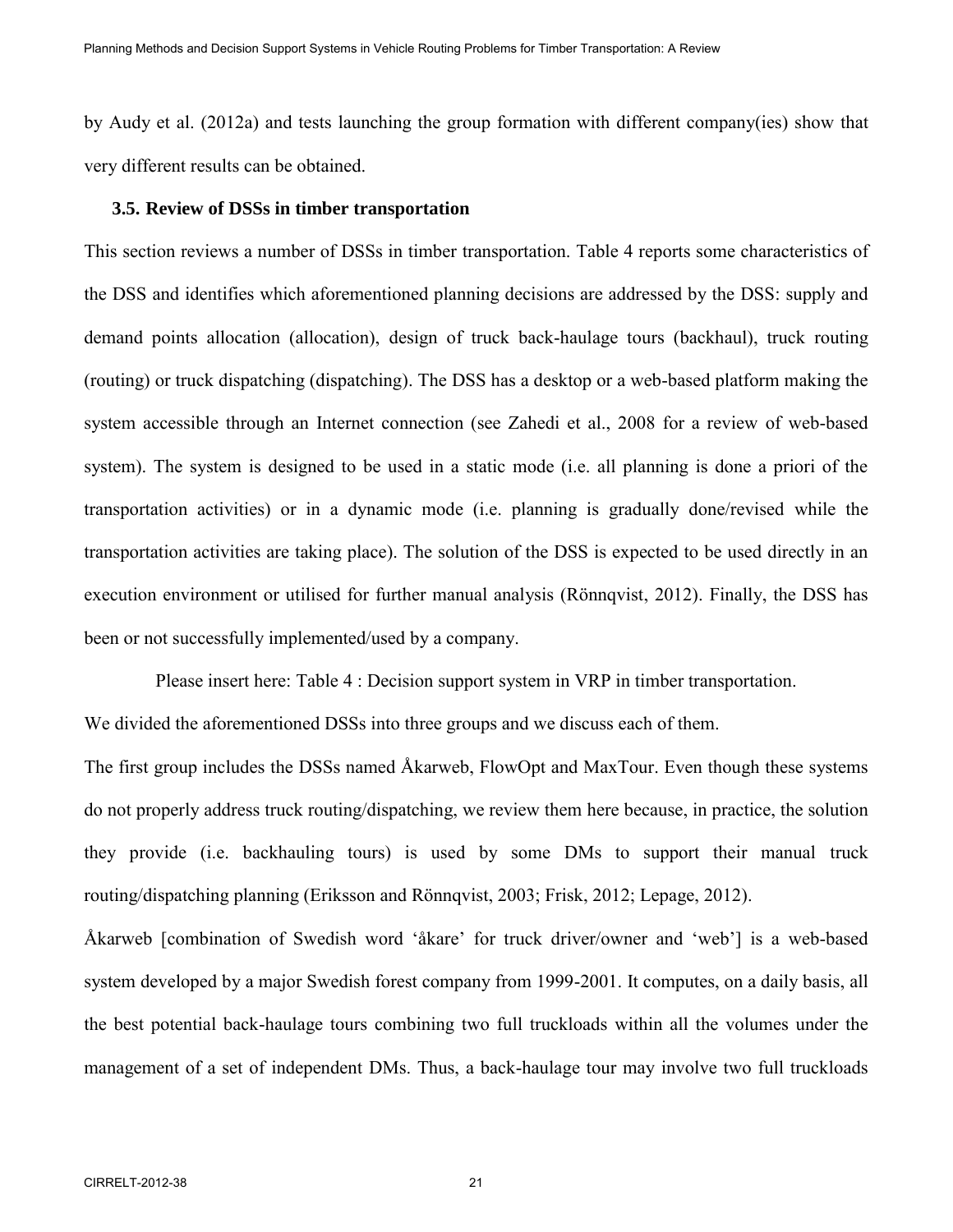within the volume of one DM or two. It then becomes up to the DMs to use them as a support in their further daily truck routing and to collaborate with other DMs on common routes. An analysis in the early years of the system use showed that, in practice, one-quarter of the potential cost-savings of 4% identified by Åkarweb was achieved (Frisk, 2012). The system is used by 50 DMs associated with the Swedish company and involves about 80 trucks (Andersson et al., 2008).

FlowOpt [combination of 'flow' to refer to a network flow model in Operational Research and 'opt' for optimisation] addresses the allocation decision of large supply areas (i.e. catchment areas) to demand points with the possibility of integrating transportation planning of the truck and train modes as well as by ship. Also, FlowOpt computes potential back-haulage tours with, in a case involving many companies, the cost-effective opportunities in wood volume exchanges between them. Case studies with two (Forsberg et al., 2005) and eight (Frisk et al., 2010) Swedish companies report savings of 5% and 12.8% respectively. The first version of the system was developed from 2002-2004 by the Forestry Research Institute of Sweden (Skogforsk). The DSS has been used in many case studies of Swedish and international forest companies (Flisberg et al., 2012) and, in particular, to update the whole transportation and logistics planning of a Swedish forest company after its supply areas were hit by a major storm (Broman et al., 2009). Furthermore, the system has recently been extended to address the procurement logistics of forest biomass (Flisberg et al., 2012) and won the EURO Excellence in Practice Award in 2012.

MaxTour [French acronym for 'Maximiser les Tournées' (Gingras, 2012)] is one of the planning methods in the FPInterface module within the forestry operations control platform FPSuite developed by FPInnovations (Lepage, 2012). This planning method was developed in partnership with researchers at HEC Montréal. Based on an adaptation of the well-known savings heuristic of Clarke and Wright (1964), MaxTour computes the potential in back-haulage tours within the volume of one or several types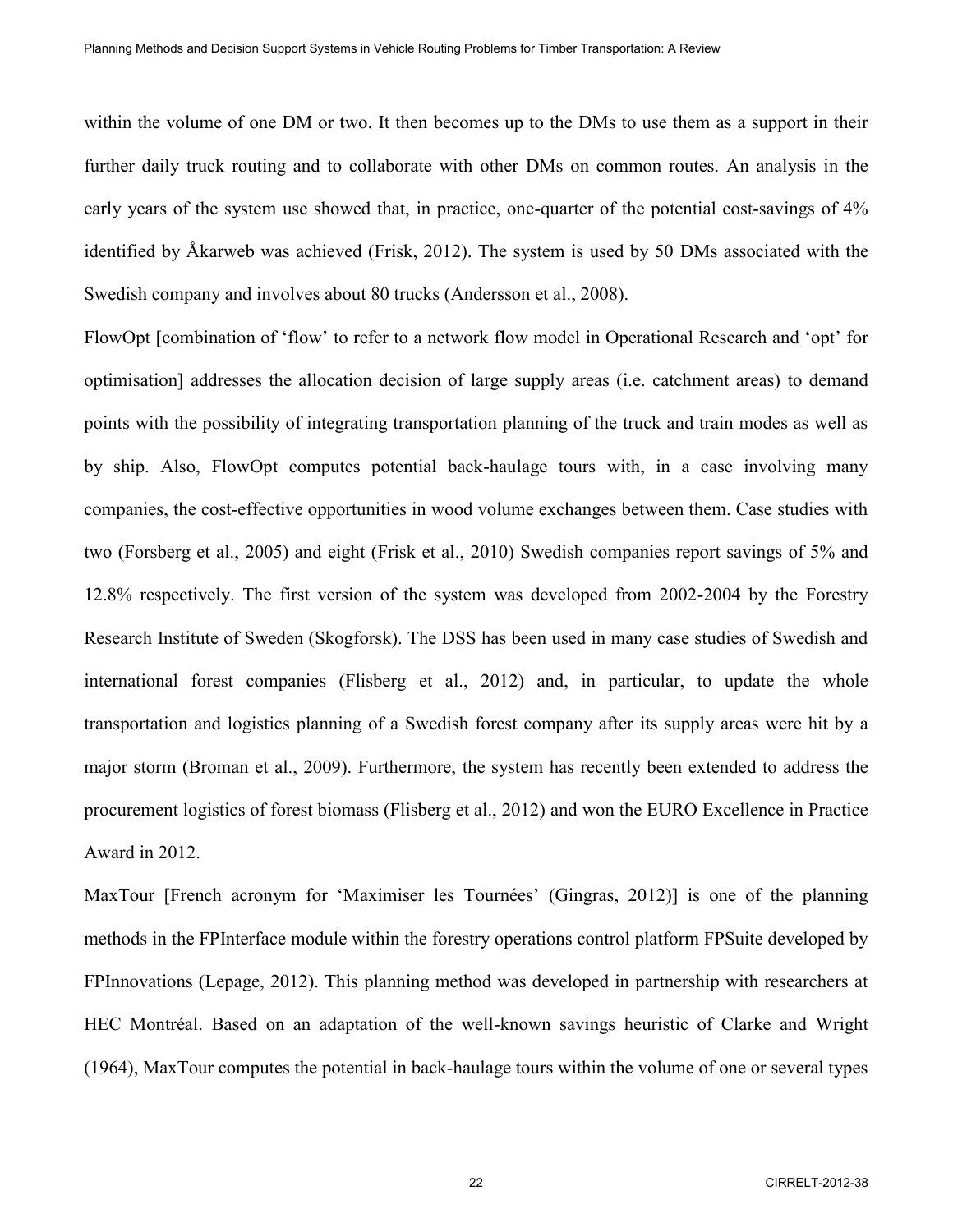of products usually managed by distinct DM (e.g. round timber/bulk fibre delivered/shipped to/from a sawmill). About ten case studies with MaxTour have been done in Canadian companies and potential savings of between 2-7% have been identified (Marier et al., 2007). When several types of products are jointly planned, multi-products truck trailers (i.e. logs and bulk fibre trailers) are used in addition to classic (mono-product) truck trailers. By allowing the transportation of different types of products on the same truck trailer, multi-use truck trailer increases the number of possibilities in back-haulage tours and thus, additional cost savings can be realised. For example, Gingras et al. (2007) report an additional savings of 1.1% with the addition of multi-products truck trailer in the transportation of timber and bulk fibre in a large network of forests and mills of a Canadian company. Other case studies reporting benefits with the use of multi-use truck trailer can be found in e.g. Brown et al. (2003) and Michaelsen (2009).

The second group addresses truck routing decisions and includes the DSSs named ASICAM, EPO2/KUORMA, RuttOpt, VTM and ORTEC.

Since its development in the early 1990's, ASICAM (Spanish acronym from 'Asignador de Camiones') is utilised by several forest companies in Argentina, Brazil, Chile, South Africa, Uruguay and Venezuela (Epstein et al., 2007). The system was developed by researchers at the Universidad de Chile and received the Franz Edelman Award in 1998. The ASICAM system produces the daily working schedule for a fleet of more than 250 trucks and many loaders (Rey et al., 2009). Weintraub et al. (1996) and Epstein et al. (1999) report significant improvements due to system implementation in many forest companies, both quantitative (e.g. cost savings between 15-35%) and qualitative (e.g. better quality working environment for drivers and loader operators) results.

EPO2 is the routing planning module in EPO, a system developed in the early 1990's by a major Finnish forest company to cover the strategic to operational planning of its procurement activities. The EPO2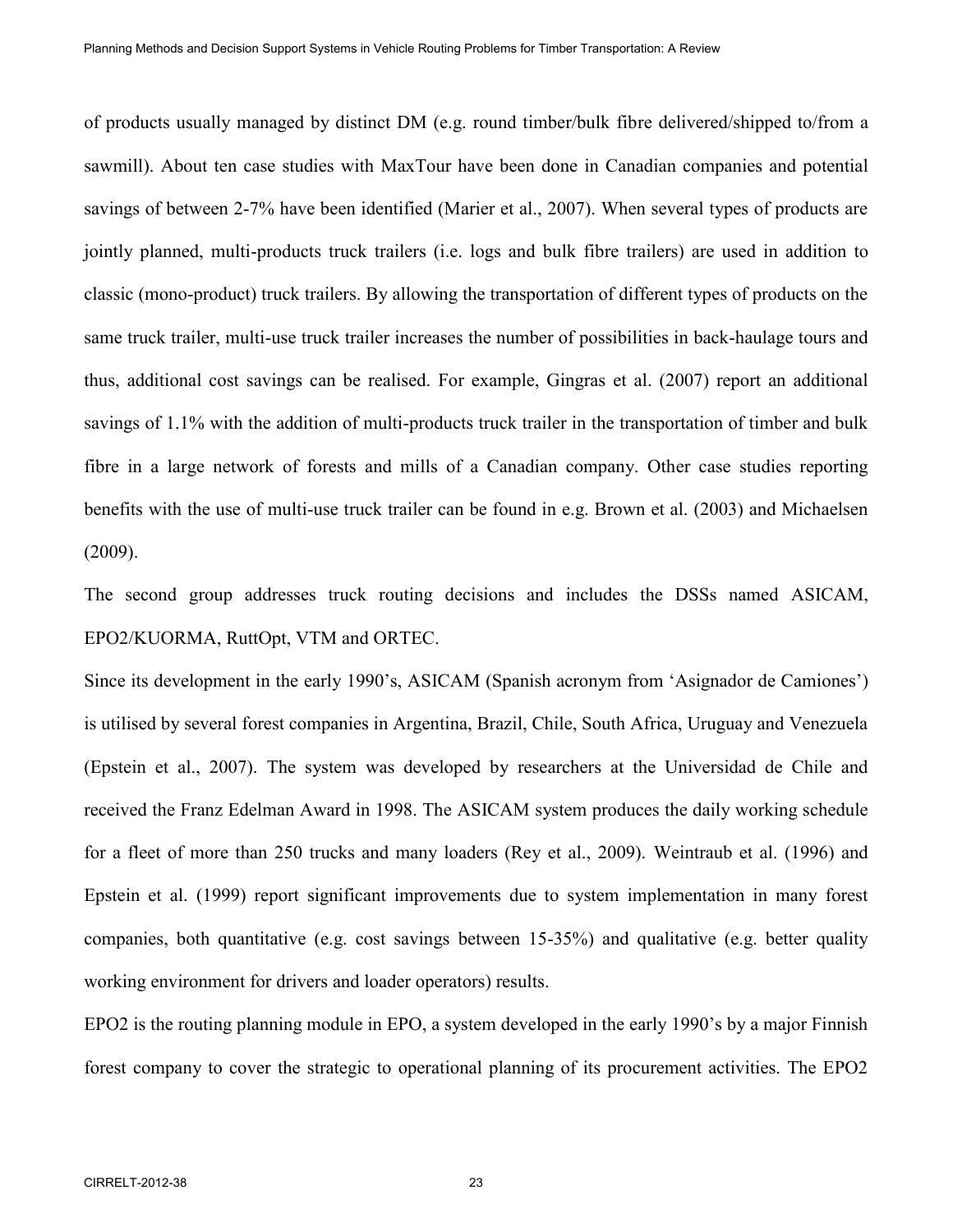system produces the weekly (or shorter when an update is required) working schedule for a fleet of about 20 trucks managed by a regional transportation planner. No result is reported specifically for the EPO2 module but annual cost savings of several million US dollars have been estimated for the whole EPO system. An additional 5% savings is anticipated with KUORMA (Finnish word for 'load'), the second-generation system which replaced EPO in 2002 (Savola et al., 2004). The new routing planning module in KUORMA provides a few days' working schedule for the entire fleet (about 250 trucks) carrying for the forest company. For validation before its execution, this global solution is then separated into parts to be locally analysed by regional transportation planners (Rummukainen, 2012). The planning method within the routing module of EPO and KUORMA was developed by the VTT Technical Research Centre of Finland.

RuttOpt [combination of the Swedish word 'rutt' for route and 'opt' for optimisation] was developed from 2003-2007 by the Forestry Research Institute of Sweden and produces, over up to five days, the daily working schedule for a fleet of up to 110 trucks. Potential cost-savings of 0.8-38% are reported in several case studies conducted in Swedish forest companies. Cost savings of up to 9% are also reported in different scenario analyses (e.g. all demand points are open 24 hours/day). This system is currently used to assess the truck routing efficiency in an association of Swedish carriers. In this project, carriers can identify opportunities to exchange loads between them with a data access on their on-board computer to the loads recently delivered by their fellows (Lidén, 2011).

VTM (abbreviation of 'Virtual Transportation Manager') is designed to capture cost-effective opportunities in joint routing among several forest companies. To manage the confidentiality and standardisation issues raised by the inter-firm collaborations, the web-based system has three distinct roles of users, each with different responsibilities and functionalities/data access rights. The system was jointly developed from 2003-2007 by researchers at FORAC Research Consortium (Université Laval)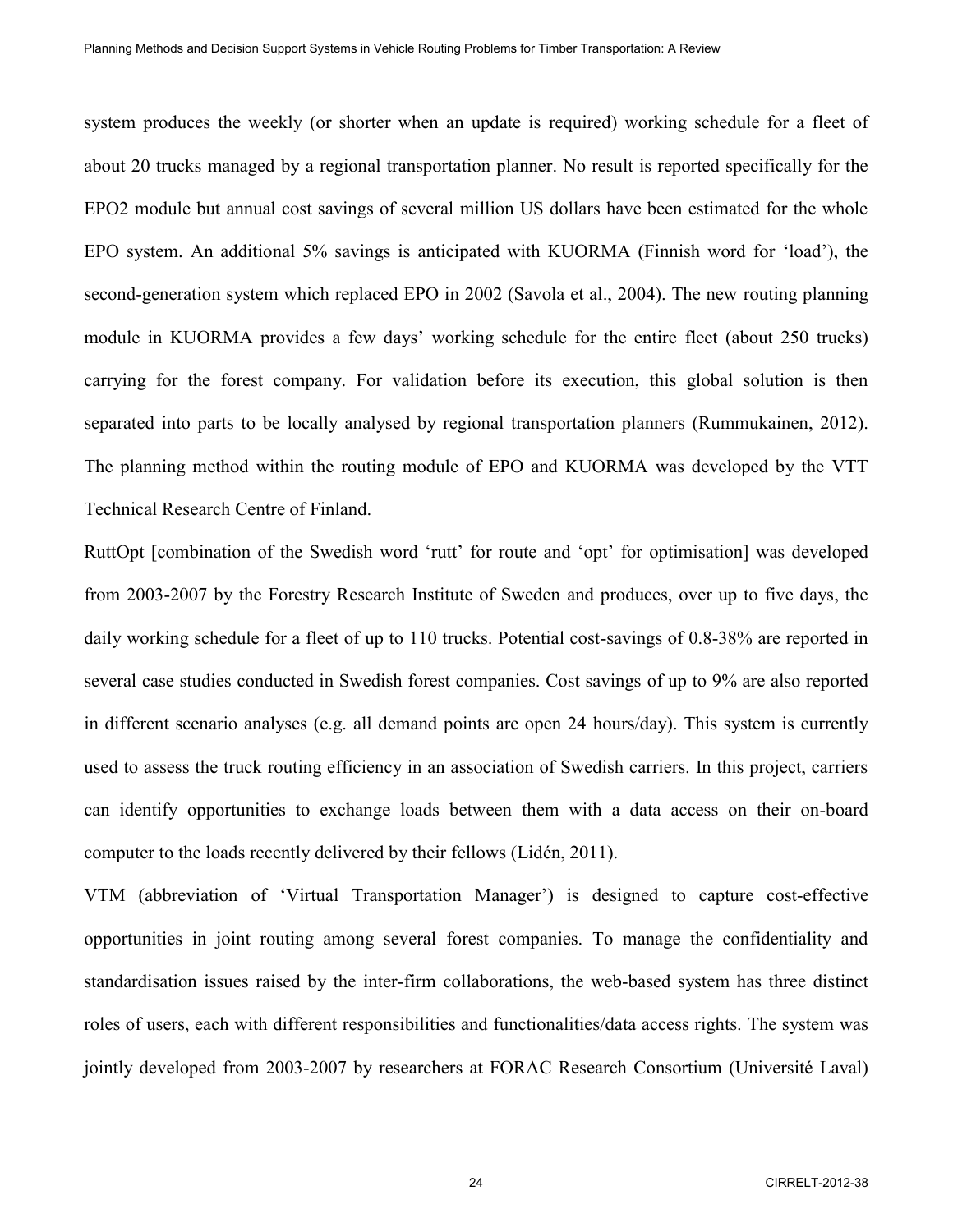and FPInnovations (formerly Forest Engineering Research Institute of Canada). A case study with six regional transport planners reports potential cost-savings of 7-10%. An improved version of the system is currently being tested in other Canadian case studies.

The company ORTEC provides decision support software solutions for different industrial sectors. A tailored version of their truck routing system was implemented by a large industrial timberland owner in the US Pacific Northwest. From 2005-2007, the system provided the daily working schedule for a fleet of up to 100 trucks and resulted in a loaded efficiency increase from approximately 40-65% (Kokenge, 2011). In 2009, a tailored version of the ORTEC routing system was also tested in a dynamic mode (instead of a static one) for truck dispatching among three contractors of a major industrial timberland owner in Southern US (McCary, 2009).

The third group addresses truck dispatching and includes the DSSs named CADIS, FLO/Blue Ox and ForesTruck. In truck dispatching DSS, one load at a time is typically assigned to a driver (e.g. when he/she completes a delivery) and, consequently, this requires a planning method with short resolution time. However, longer resolution time is possible by planning forthcoming assignments without communicating them to the driver and by updating them according to different triggers (e.g. change in the supply or demand levels).

CADIS (acronym from 'Computer Aided Dispatch') was developed from 1994-1996 for a New Zealand multinational corporation with forestry activities. The dispatching module was developed by researchers at the University of Auckland. The system was successfully tested with a fleet of more than 120 trucks and met all the requirements, especially regarding the short response time (e.g. a few seconds) to assign a new load. Due to confidentiality reasons, no quantitative result is reported but the solutions provided were of high quality and particularly useful when the overall supply was low (Rönnqvist, 2012).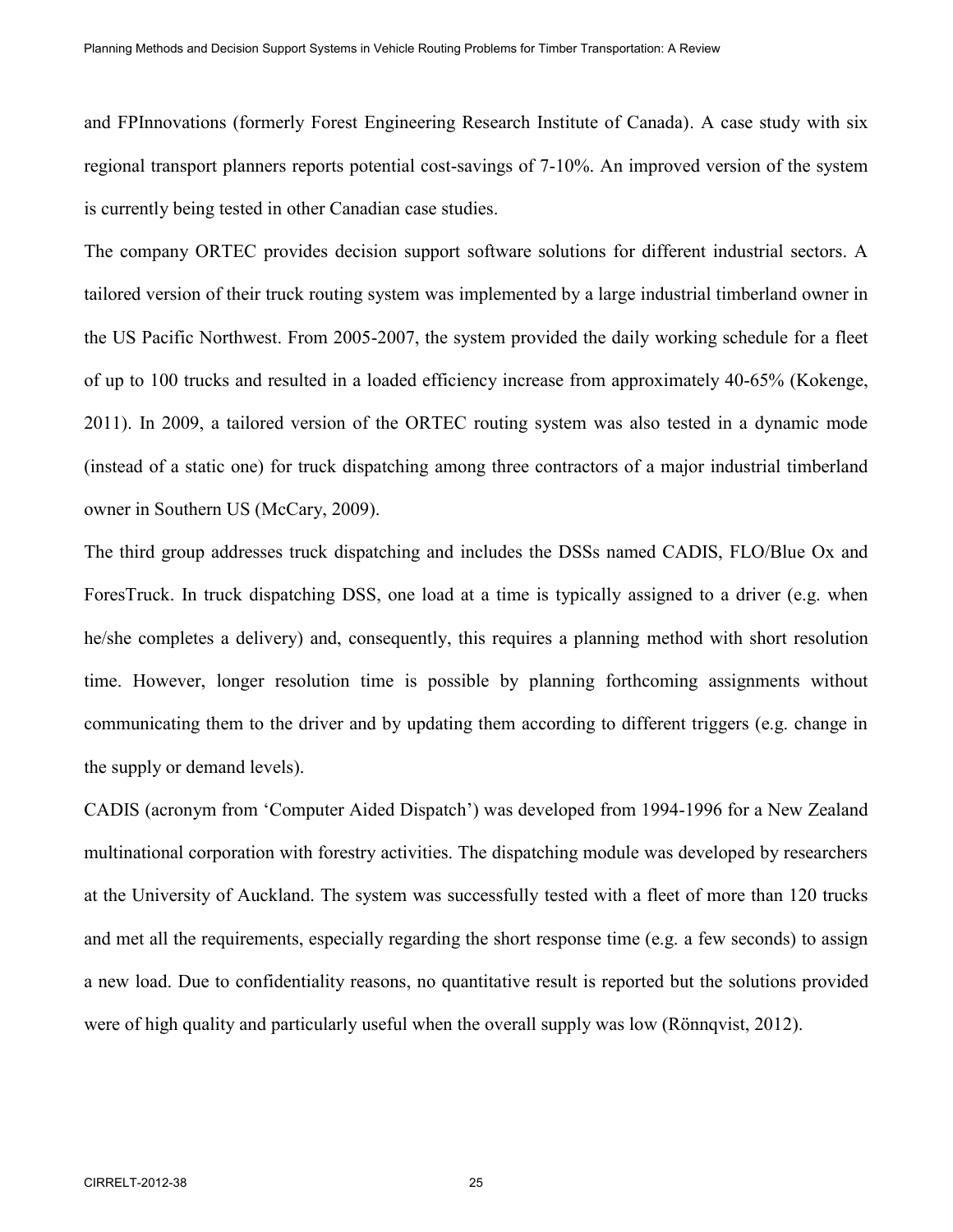Despite the limited information available on the competitive market of software solutions in forestry, FLO/Blue Ox and ForesTruck are likely to be the most advanced DSSs in timber truck dispatching.

FLO (abbreviation of 'Forest Logistics and Optimization') is the former Blue Ox system with a first version developed in 2009 by Trimble Forestry Automation. The system is mainly used by US forest companies and transportation contractors to manage fleets of 50 trucks on average but the system is able to manage fleets of several hundred trucks (Jacqmin, 2012). Different systems configurations, with their required hardware (e.g. truck or loader onboard computer), service (e.g. satellite communication) and functionalities (e.g. various types of report, other applications), are proposed for an implementation customised to user's requirements. Kokenge (2011) reports quantitative results in two pilot tests of the Blue Ox system (e.g. daily loaded mileage increase of 31%) and many benefits from real implementations are advertised by the system provider (e.g. truck fleet and mileage reductions, increase in number of deliveries per truck).

Forestruck is an information system for the operational planning, control and analysis of the entire wood supply chain activities, from wood production (sourcing) to delivery management at the destination sites (sales). Truck dispatching is one of the modules. The first version of ForesTruck was developed in 2006 by West Ingeniería Ltda. The system is used by Chilean forest companies to manage any size fleet subject to reach limits in technology capacities (e.g. hardware, Internet). Implementation of a similar system has been initiated in other industrial sectors, i.e. oil distribution. The system implementations provide cost-savings according to two main factors: increased productivity of the equipment and lower fees in administration and required system use (Soriano, 2012).

#### **3.6. Discussion on reviewed DSSs in timber transportation**

With a DSS designed to be used in a dynamic mode, DM obtains computer-based support to tackle the stochastic events intrinsic to timber transportation (e.g. mill reception closure, long queuing time,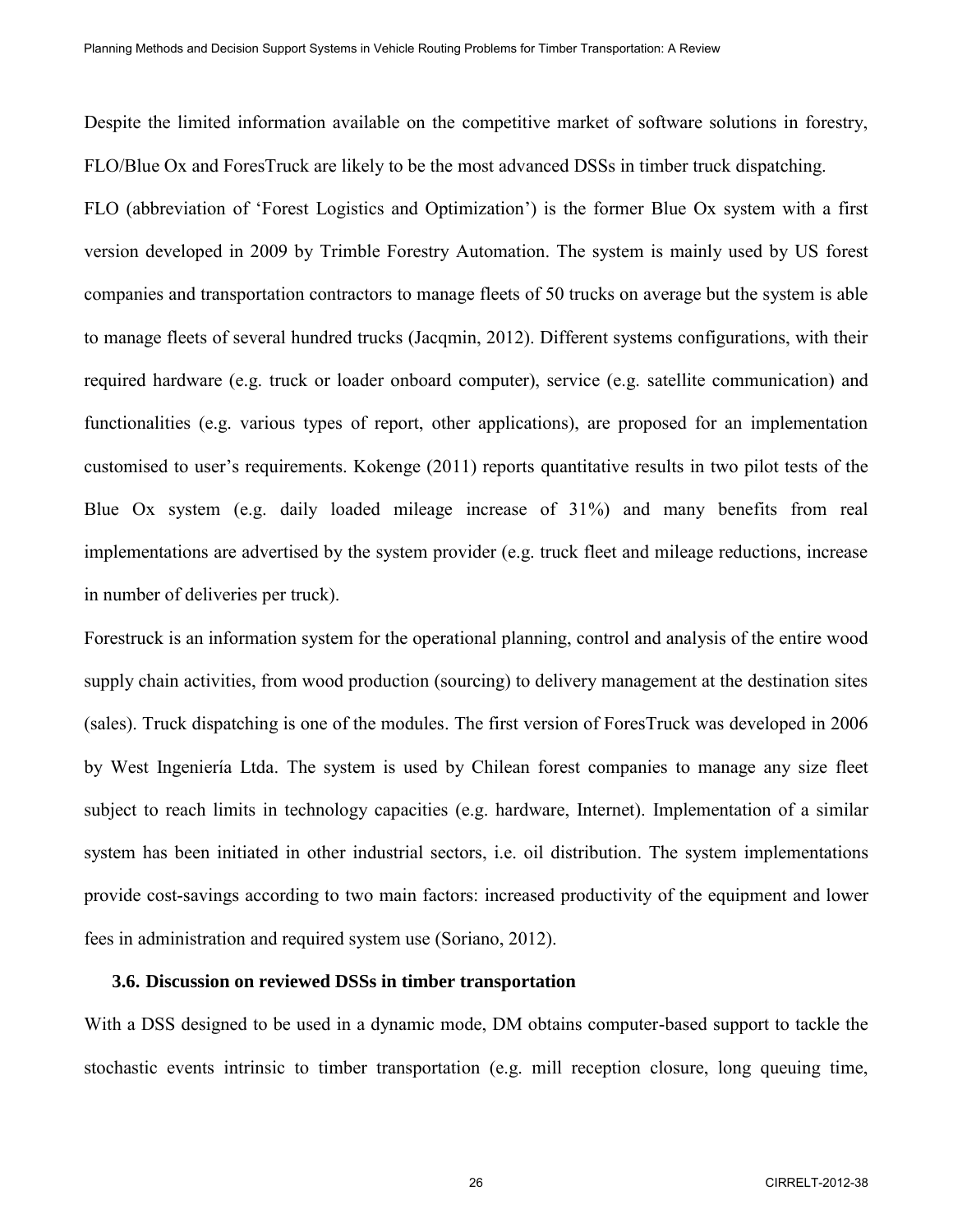equipment breakage) and a trend toward 'dynamic' DSSs can now be perceived. Indeed, the last two DSSs developed have the dynamic mode and a version of the existing ASICAM has been redesigned for a dynamic mode rather than a static one (Weintraub, 2012). In the literature on VRP in timber transportation, there are only two publications on solution methods for dynamic PDPs (i.e. Rönnqvist and Ryan, 1995 and Rönnqvist et al., 1998) while "(…) in the last decade there has been an increasing body of research on dynamic VRPs" (Berbeglia et al., 2010, see also Pillac et al., 2011). To foster contributions from these latest developments to dynamic DSSs in timber transportation, solution methods for dynamic PDP in timber transportation are identified as future research opportunities.

In general, to be implemented the dynamic mode needs higher operational requirements than the static mode. For some forest companies and carriers, some of these requirements can raise issues and risks for technological and/or organisational change reasons. Therefore, regardless of this trend toward the dynamic mode, DSSs dedicated to a use in static mode are the preferred mode to implement for some companies and carriers. Afterwards, based on their experiences, some of them can move to the dynamic mode. In addition, static DSSs remain valuable to e.g. support analysis based on historical data. Training is another example: the solutions from a static DSS can regularly be compared to those planned by a DM (e.g. a driver making his/her own routing decision in a decentralised approach) to foster his/her planning skills development. Finally, a general comment for the systems not addressed in the research literature is that they are often based on heuristics for truck routing/dispatching.

#### **Conclusion**

In this paper, a general description of a VRP in timber transportation is proposed. This description is supported by a literature review of the solution methods for VRP in timber transportation and a summary of the main attributes of the VRP addressed in each method. To allow decision makers in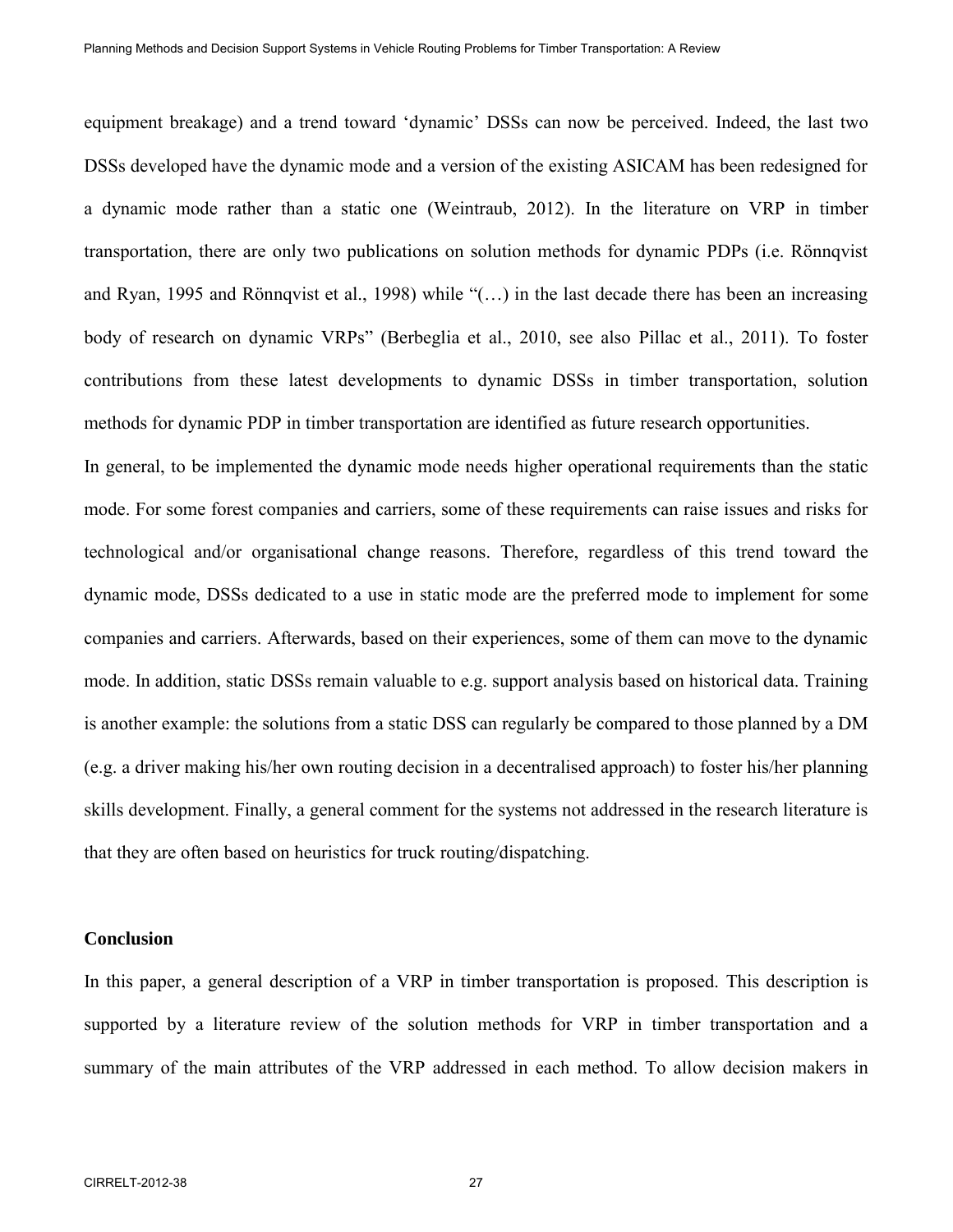timber transportation to benefit from computer-based planning methods, DSSs embedding solutions methods for VRP have been developed. A literature review of DSSs in timber transportation is presented. Moreover, we also discuss some issues related to the implementation of computer-based planning methods and DSS in timber transportation.

Recently, planning methods for VRP in timber transportation with foldable containers (Zazgornik et al., 2012) or forest fuel with potential in-field chipping operations (e.g. Acuna et al., 2011) have been proposed in the literature. The solution method for these VRPs involves additional attributes not addressed in the VRPs reviewed in this paper. In the forest industry other variants of VRP in timber transportation also exist that are seldom or not at all addressed in the literature, e.g. VRP involving bi/multi-modal system or merchandising yard. We hope this survey will stimulate further research in the area of VRP and DSS in timber transportation.

### **Acknowledgements**

The authors would like to acknowledge the financial support of the private and public partners of the

FORAC Research Consortium.

#### **References**

Acuna, M., Brown, M., Mirowski, L., 2011. Improving forestry transport efficiency through truck schedule optimization: a case study and software tool for the Australian industry. Austro 2011 & FORMEC 2011, October 9-12, Graz and Rein, Austria.

Andersson, G., Flisberg, P., Lidén, B., Rönnqvist, M., 2008. RuttOpt: a decision support system for routing of logging trucks. Canadian Journal of Forest Research, 38(7): 1784-1796.

Andersson, G., Forestry Research Institute of Sweden, personal communication, March and June 2012.

Audy, J.-F., D'Amours,S., Rousseau, L.-M., Favreau, J., Marier, P., 2007. Virtual transportation manager: a web-based system for transportation optimization in a network of business units.  $3<sup>rd</sup>$  Forest Engineering Conference, October 1-4, Mont-Tremblant, Canada. 8 p.

Audy, J.-F., El Hachemi, N., Michel, L., Rousseau, L.-M., 2011a. Solving a combined routing and scheduling problem in forestry. International Conference on Industrial Engineering and Systems Management, May 25-27, Metz, France.

Audy, J.-F., Lidén, B., Favreau, J., 2011b. Issues and solutions for implementing operational decision support system – An application in timber truck routing system. In: Ackerman, P., Ham, H., Gleasure,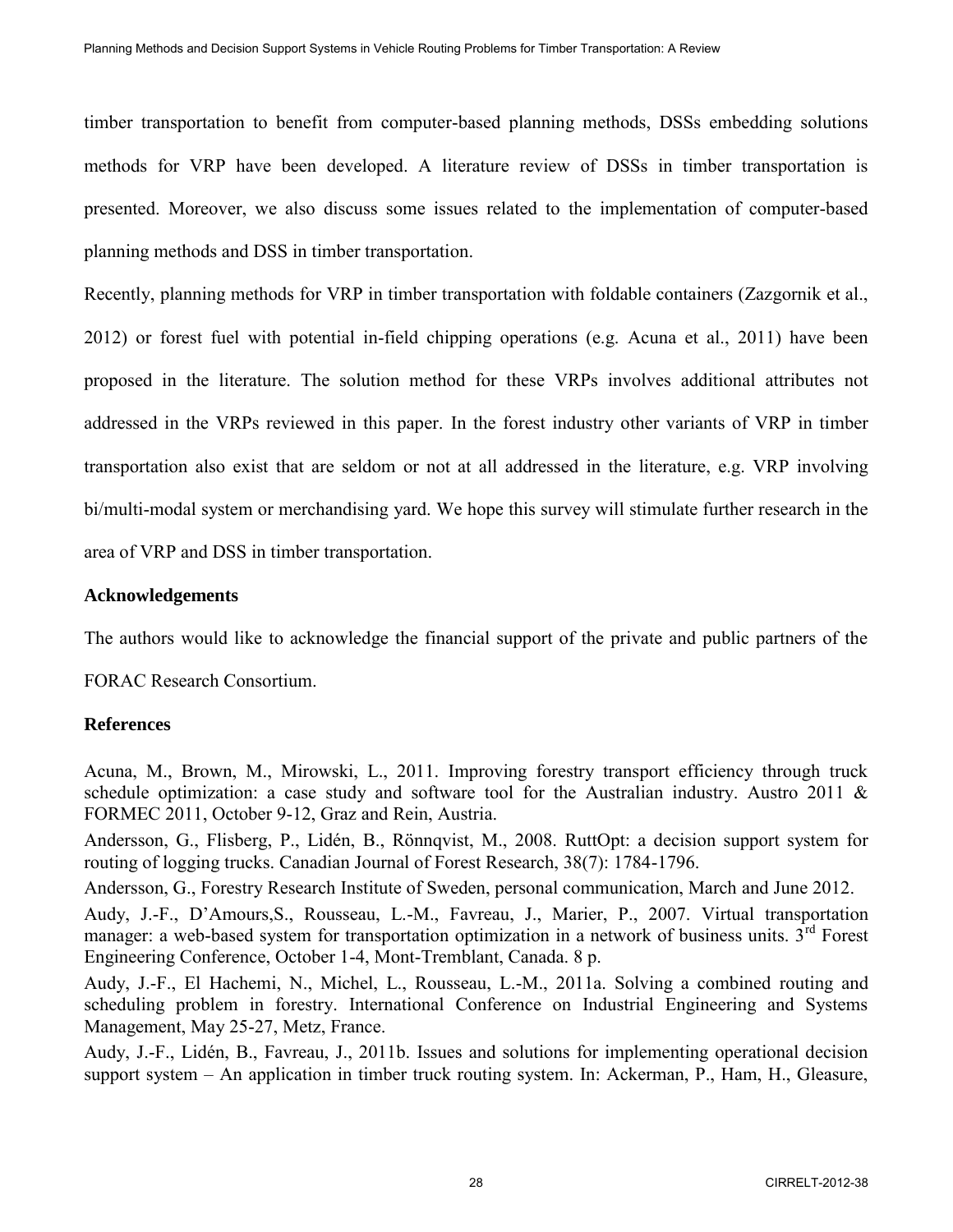E., (Eds.). 4th Forest Engineering Conference, April 5-7, White River, South Africa. Stellenbosch University, 94-97.

Audy, J.-F., D'Amours, S., Rönnqvist, M., 2012a. An empirical study on coalition formation and cost/savings allocation. International Journal Production Economics, 136(1): 13-27.

Audy, J.-F., Pinotti, M., Westlund, K., D'Amours, S., LeBel, L., Rönnqvist, M., 2012b. Alternative logistic concepts fitting different wood supply situations and markets. CIRRELT Research Document, 2012-24, 348 p.

Barnhart, C., Laporte, G. (Eds.). Transportation, Handbooks in Operations Research and Management Science, Volume 14. Amsterdam: North-Holland.

Berbeglia, G, Cordeau, J.-F., Gribkovskaia, I, Laporte, G., 2007. Static pickup and delivery problems: A classification scheme and survey. TOP, 15(1): 1–31.

Berbeglia, G, Cordeau, J.-F., Laporte, G., 2010. Dynamic pickup and delivery problems. European Journal of Operational Research, 202(1): 8-15.

Broman, H., Frisk, M., Rönnqvist, M., 2009. Supply chain planning of harvest operations and transportation after the storm Gudrun. Information Systems and Operational Research, 47(3): 235-245.

Brown, M., Michaelsen, J., Hickman, A., Provencher, Y., 2003. Potential for multi-use trailers in the Canadian forest industry. CR-0196-1, Forest Engineering Research Institute of Canada, Canada.

Brown, M.W., University of the Sunshine Coast and CRC for Forestry, personal communication, March 2012.

Clarke, G., Wright, J.R., 1964. Scheduling of vehicles from a central depot to a number of delivery points. Operations Research 12(4): 568-581.

Cordeau, J.-F., Laporte, G., Mercier, A., 2001. A unified tabu search heuristic for vehicle routing problems with time windows. Journal of the Operational Research Society, 52(8): 928–936.

Cordeau, J.-F., Laporte, G., Potvin, J.-Y, Savelsbergh, M.W.P., 2007. Transportation on demand. In: Barnhart, C., Laporte, G. (Eds.). Transportation, Handbooks in Operations Research and Management Science, Volume 14, Chapter 7, Amsterdam: North-Holland. 429-466.

Dantzig, G.B., Ramser, J.H., 1959. The truck dispatching problem. Management Science, 6(1): 80-91.

D'Amours, S., Rönnqvist, M., Weintraub, A., 2008. Using operational research for supply chain planning in the forest products industry. Information Systems and Operational Research, 46(4): 265-281.

El Hachemi, N., Gendreau, M, Rousseau, L.-M., 2008. Solving a log-truck scheduling problem with constraint programming. In: Perron, L., Trick, M.A., (Eds.).  $5<sup>th</sup>$  International Conference on Integration of AI and OR Techniques in Constraint Programming for Combinatorial Optimization Problems, Lecture Notes in Computer Science, Vol. 5015. Springer. 293–297.

El Hachemi, N., Gendreau, M, Rousseau, L.-M., 2009. A heuristic to solve the weekly log-truck scheduling problem. In: International Conference on Industrial Engineering and Systems Management, May 13-15, Montreal, Canada.

El Hachemi, N., Gendreau, M, Rousseau, L.-M., 2011a. A hybrid constraint programming approach to the log-truck scheduling problem. Annals of Operational Research, 184(1): 163-178.

El Hachemi, N., Gendreau, M, Rousseau, L.-M., 2011b. A heuristic to solve the synchronized log-truck scheduling problem. Forthcoming in Computers and Operations Research, doi:10.1016/j.cor.2011.02.002

Emeyriat, R., Bigot, M., 2006. Management of wood haulage through GIS/GPS tools in maritime pine forest (France). In: P. A. Ackerman, P.A, Längin, D.W., Antonides, M.C., (Eds.). International Precision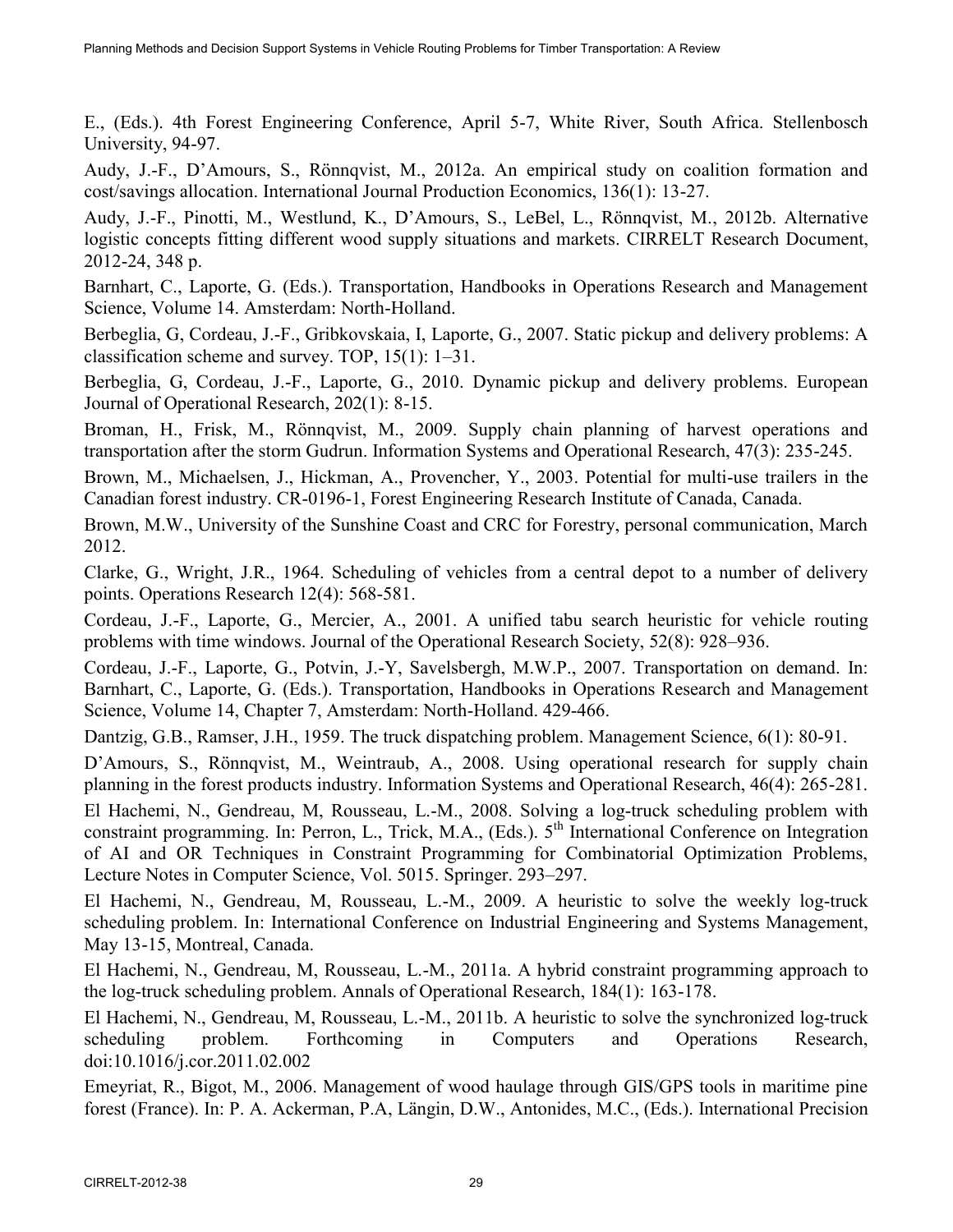Forestry Symposium, March 5-10, Stellenbosch, South Africa. Stellenbosch: Stellenbosch University. 331-340.

Epstein, R., Morales, R., Serón, J., Weintraub, A., 1999. Use of OR systems in the Chilean forest industries. Interfaces, 29(1): 7-29.

Epstein, R., Karlsson, J., Rönnqvist, M., Weintraub, A., 2007. Forest transportation. In: Weintraub, A., Romero, C., Bjorndal, T., Epstein, R., (Eds.). Handbook of Operations Research in Natural Resources, International Series in Operations Research and Management Science, Vol. 99, Chapter 20. New York: Kluwer Academic Publishers. 391-403.

Eriksson, J., Rönnqvist, M., 2003. Transportation and route planning: Åkarweb - a web-based planning system. In: Iwarsson Wide, M., Hallberg, I., (Eds.). 2nd Forest Engineering Conference, May 12-15, Växjö, Sweden. Uppsala: SkogForsk. 48-57.

Flisberg, P., Lidén, B., Rönnqvist, M., 2009. A hybrid method based on linear programming and tabu search for routing of logging trucks. Computers and Operations Research, 36(4): 1122-1144.

Flisberg, P., Frisk, M., Rönnqvist, M., 2012. FuelOpt -A decision support system for forest fuel logistics. Journal of the Operational Research Society, doi: 10.1057/jors.2011.157.

Forsberg, M., Frisk, M., Rönnqvist, M., 2005. FlowOpt: a decision support tool for strategic and tactical transportation planning in forestry. International Journal of Forest Engineering, 16(2): 101-114.

Frisk, M., Jörnsten, K., Göthe-Lundgren, M., Rönnqvist, M., 2010. Cost allocation in collaborative forest transportation. European Journal of Operational Research, 205 (2), 448-458.

Frisk, M., Forestry Research Institute of Sweden, personal communication, March-April 2012.

Gendreau, M., El Hachemi, N., Rousseau, L.-M., 2009. A hybrid LS/CP approach to solve the weekly log-truck scheduling problem. 8<sup>th</sup> Metaheuristics International Conference, July 13-16, Hamburg, Germany.

Gingras, C., Cordeau, J.-F., Laporte, G., 2007. Un algorithme de minimisation du transport à vide appliqué à l'industrie forestière. Information Systems and Operational Research, 45(1): 41-47.

Gingras, C., Planora, personal communication, March 2012

Golden, B., Raghavan, S., Wasil, E., (Eds.), 2008. The Vehicle Routing Problem – Latest Advances and New Challenges. New York: Springer Science+Business Media.

Greene, D., University of Georgia, personal communication, March and June 2012.

Gronalt, M., Hirsch, P., 2007. Log-truck scheduling with a tabu search strategy. In: Doerner, K.F., Gendreau, M., Greistorfer, P., Gutjahr, W.J., Hartl, R.F., Reimann, M. (Eds.). Metaheuristics - Progress in Complex Systems Optimization. New York: Springer. 65-88.

Hartl, R. F., Hasle, G., Janssens, G. K., 2006. Special issue on Rich Vehicle Routing Problems. Central European Journal of Operations Research, 14(2): 103-104.

Hirsch, P., 2011. Minimizing empty truck loads in round timber transport with tabu search strategies. International Journal of Information Systems and Supply Chain Management, 4(2): 15-41.

Hirsch, P., University of Natural Resources and Life Sciences, June 2012.

Jacqmin, F., Trimble Forestry Automation, personal communication, April 2011 and February-March 2012.

Karanta, I., Jokinen, O., Mikkola, T., Savola, J., Bounsaythip, C., 2000. Requirements for a vehicle routing and scheduling system in timber transport. In: Sjöström, K., (Eds.). 1<sup>st</sup> World Symposium on Logistics in the Forest Sector, May 15-16, Helsinki, Finland. Helsinki: Timber Logistics Club. 235-251.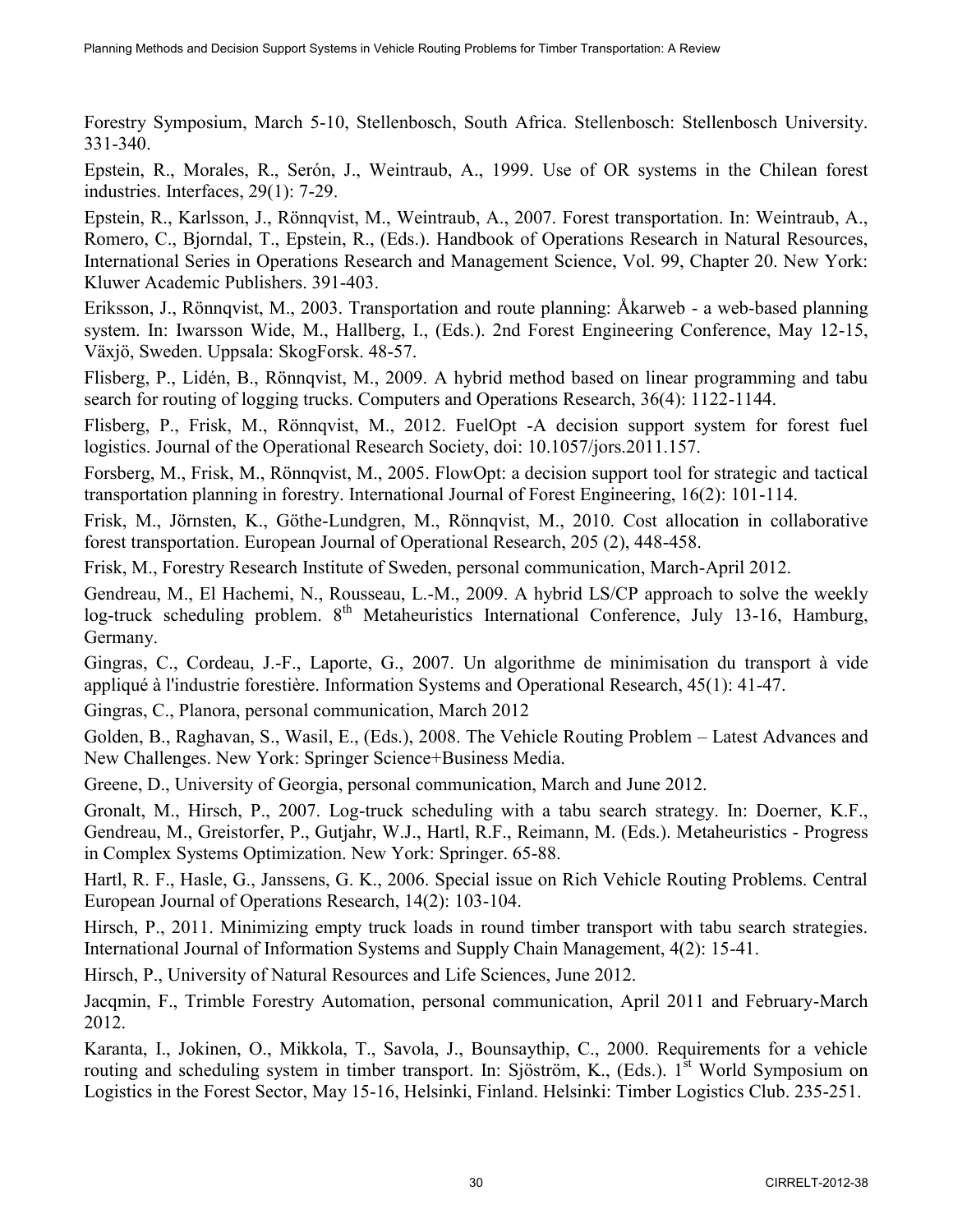Kokenge. K.S., 2011. Opportunities and challenges for decision support systems in log truck scheduling and dispatching. Master thesis, Oregon State University, USA.

Lepage, D., FPInnovations-Forest Operations, personal communication, March 2012.

Lidén, B., Forestry Research Institute of Sweden, personal communication, December 2011.

Linnainmaa, S., Savola, J., Jokinen, O., 1995. EPO: A knowledge based system for wood procurement management. In: Aikins, J,m Shrobe, H., (Eds.). 7th Conference on Innovative Applications of Artificial Intelligence, August 20-23, Montreal, Canada. Menlo Park: AAAI Press. 107-113.

Ludbrook, M., Asset Forestry Logistics, personal communication, August 2011.

Marier, P., Audy, J.-F., Gingras, C., D'Amours, S., 2007. Collaborative wood transportation with the Virtual Transportation Manager. In: Blanchet, P., (Eds.). International Scientific Conference on Hardwood Processing, September 24-26, Quebec City, Canada. Quebec: FPInnovations-Forintek. 191- 198.

Marques, A.F., Rönnqvist, M., D'Amours, S., Weintraub, A., Gonçalves, J., Borges, J.G., Flisberg, P. 2012. Solving the raw materials reception problem using revenue management principles: an application to a Portuguese pulp mill, CIRRELT Research Document, 2012-29, 27 p.

Marshall, H., 2007. Log merchandizing model used in mechanical harvesting. In Weintraub, A., Romero, C., Bjorndal, T., Epstein, R. (eds) Handbook of Operations Research in Natural Resources, International Series in Operations Research and Management Science. Kluwer Academic Publishers, New York, pp. 379–389.

McCary, J., 2009. Coaching strategies – An always-thinking contractor teams up with his wood source to boost efficiency and profitability. Southern Loggin' Times. August 2009.

McDonald, T., Taylor, S., Rummer, R.B., Valenzuela, J., 2001a. Information needs for increasing log transport efficiency. In: 1st International Precision Forestry Cooperative Symposium, June 17-20, Seattle, United-States. Seattle: College of Forest Resources. 181-184.

McDonald, T., Taylor, S., Valenzuela, J., 2001b. Potential for shared log transport services. In: Wang, J., Wolford, M., McNeel, J., (Eds.). 24<sup>th</sup> Annual COFE Meeting, July 15-19 Snowshoe, United-States. Corvallis: Council on Forest Engineering. 115-120.

McDonald, T., Haridass, K., Valenzuela, J., 2010. Mileage savings from optimization of coordinated trucking. In: 33rd Annual COFE Meeting, June 6-9, Auburn, United-States.

Mendell, B. C., Haber, J. A., Sydor, T., 2006. Evaluating the potential for shared log truck resources in middle Georgia. Southern Journal of Applied Forestry, 30 (2): 86-91.

Michaelsen, J., 2009. Reduction of energy intensity by the use of a multipurpose semi-trailer, FPInnovations-FERIC, Advantage 11(9).

Michaelsen, J., FPInnovations-Forest Operations, personal communication, March, April and June, 2012.

Murphy, G., 2003. Reducing trucks on the road through optimal route scheduling and shared log transport services. Southern Journal of Applied Forestry, 27(3): 198-205.

Palmgren, M., Rönnqvist, M., Varbrand, P., 2003. A solution approach for log truck scheduling based on composite pricing and branch and bound. International Transactions in Operations Research. 10(5): 433-447.

Palmgren, M., Rönnqvist, M., Varbrand, P., 2004. A near-exact method to solve the log-truck scheduling problem. International Transactions in Operations Research. 11(4): 447-464.

Parada, C., Forestal CMPC, personal communication, June 2012.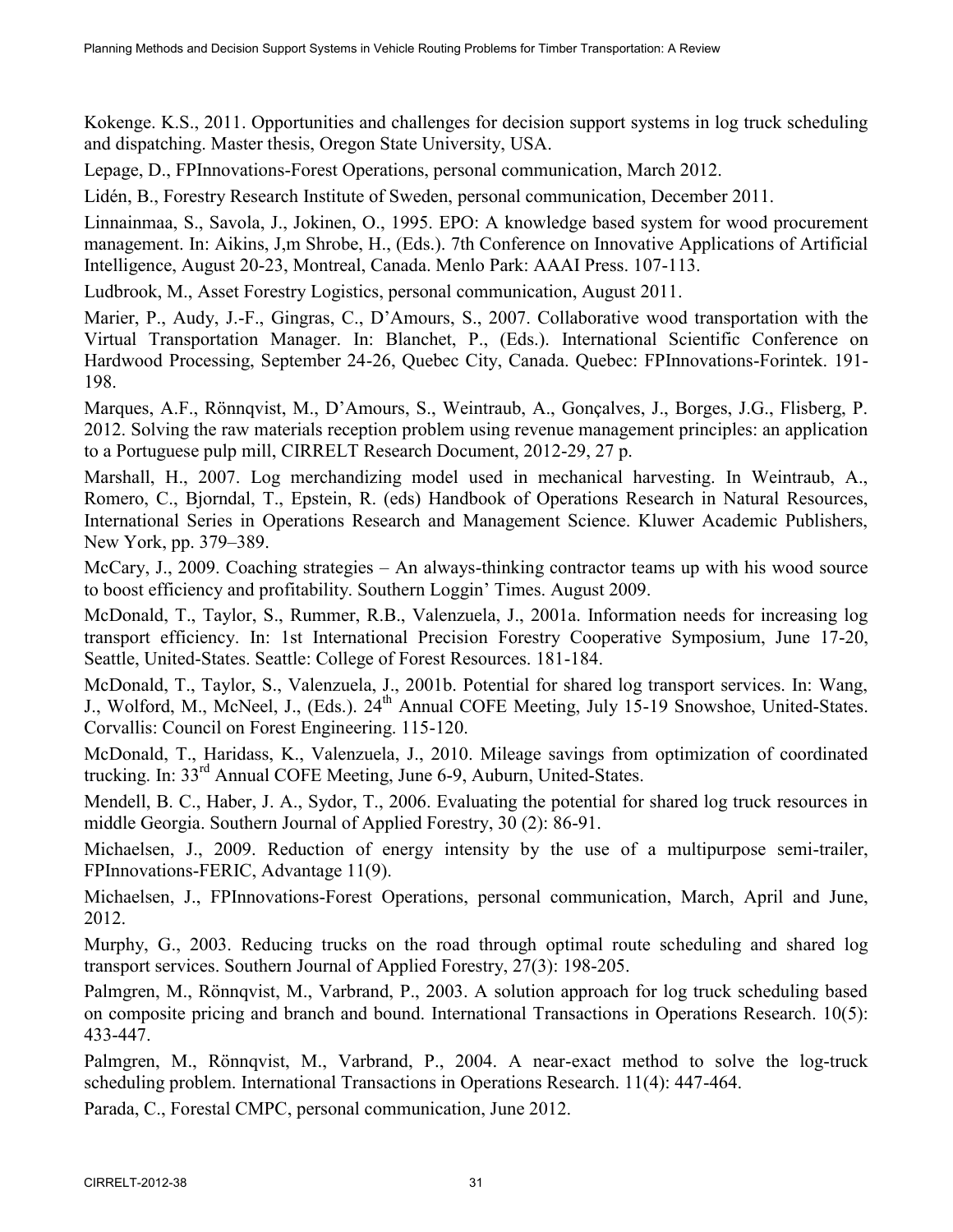Parragh, S.N., Doerner, K.F., Hartl, R.F., 2008. A survey on pickup and delivery problems - Part II: Tansportation between pickup and delivery locations. Journal für Betriebswirtschaft, 58(2): 81-117.

Pillac, V., Gendreau, M., Guéret, C., Medaglia, A.L., 2011. A review of dynamic vehicle routing problems. Technical report, CIRRELT-2011-62, CIRRELT, Canada, 29 p.

Rey, P.A., Muñoz, J.A., Weintraub, A., 2009. A column generation model for truck routing in the Chilean forest industry. Information Systems and Operational Research, 47(3): 215-221.

Robinson, T.F., 1994. Tour generation for log truck scheduling. In: 30th Annual Conference of the Operational Research Society of New Zealand, August 31- September 1, Palmerston-North, New Zealand. 166–171.

Rodriguez, J., former at Masisa, personal communication, June 2012.

Rönnqvist, M., Ryan, D., 1995. Solving truck despatch problems in real time. In: 31th Annual Conference of the Operational Research Society of New Zealand, August 31- September 1, Wellington, New Zealand. 165–172.

Rönnqvist, M., Sahlin, H., Carlsson, D., 1998. Operative planning and dispatching of forestry transportation. Research paper LiTH-MAT-R-1998-18, Linköping University, Sweden.

Rönnqvist, M., 2003. Optimization in forestry. Mathematical Programming, 97(1-2) : 267-284.

Rönnqvist, M., 2012. OR challenges and experiences from solving industrial applications. International Transactions in Operational Research, 19(1-2): 227-251.

Rummukainen, H., Kinnari, T., Laakso, M., 2009. Optimization of wood transportation. In: Madetoja, E., Niskanen, H., Hämäläinen, J. (Eds.). Papermaking Research Symposium, Kuopio, Finland, June 1-4, Kuopio: University of Kuopio.

Rummukainen, H., VTT Technical Research Centre of Finland, personal communication, April 2012.

Savola, J., Rummukainen, H., Jokinen, O., 2004. KUORMA: A collection of APS-algorithms for forest industry wood transport. ERCIM News, 56: 29-31.

Selviaridis, K., Spring, M., 2007. Third party logistics: a literature review and research agenda. International Journal of Logistics Management, 18(1): 125-150.

Shen, Z., Sessions, J., 1989. Log truck scheduling by network programming. Forest Products Journal, 39(10): 47-50.

Soriano, H.O., West Ingeniería Ltda, personal communication, April-June 2012.

Toth, P., Vigo, D. (Eds.), 2002. The Vehicle Routing Problem, SIAM Monographs on Discrete Mathematics and Applications. Philadelphia: Society for Industrial and Applied Mathematics.

Visser, R., University of Canterbury, personal communication, March and June 2012.

Weintraub, A., Epstein, R., Morales, R., Seron, J., Traverso, P., 1996. A truck scheduling system improves efficiency in the forest industries. Interfaces, 26(4): 1-12.

Weintraub, A., Universidad de Chile, personal communication, February and March 2012.

Xu, H., Chen, Z.-L., Rajagopal, S., Arunapuram, S., 2003. Solving a practical pickup and delivery problem. Transportation Science, 37(3): 347-364.

Zahedi, F. M., Song, J., Jarupathirun, S., 2008. Web-based decision support. In: Burstein, F., Holsapple, C.W., (Eds.). Handbook on Decision Support Systems 1, International Handbook on Information Systems, Chapter 16. Springer. 315-338.

Zak, J., 2010. Decision support systems in transportation. In: Jain, L.C., Lim, C.P., (Eds.). Handbook on Decision Making, ISRL 4, Chapter 11. Springer. 249-294.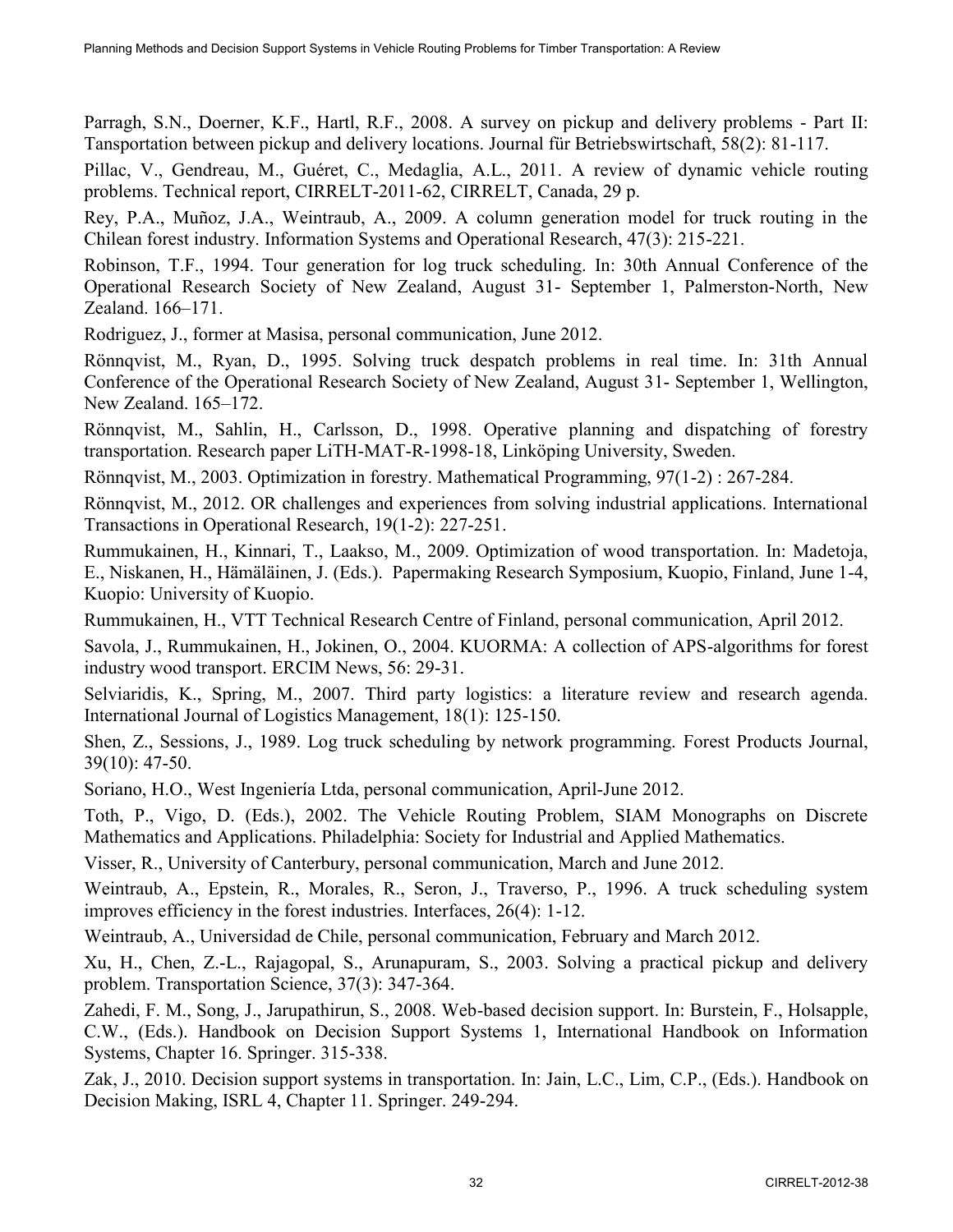Zazgornik, J., Gronalt, M., Hirsch, P., 2012. A comprehensive approach to planning the deployment of transportation assets in distributing forest products. International Journal of Revenue Management,  $6(1/2)$ : 45-61.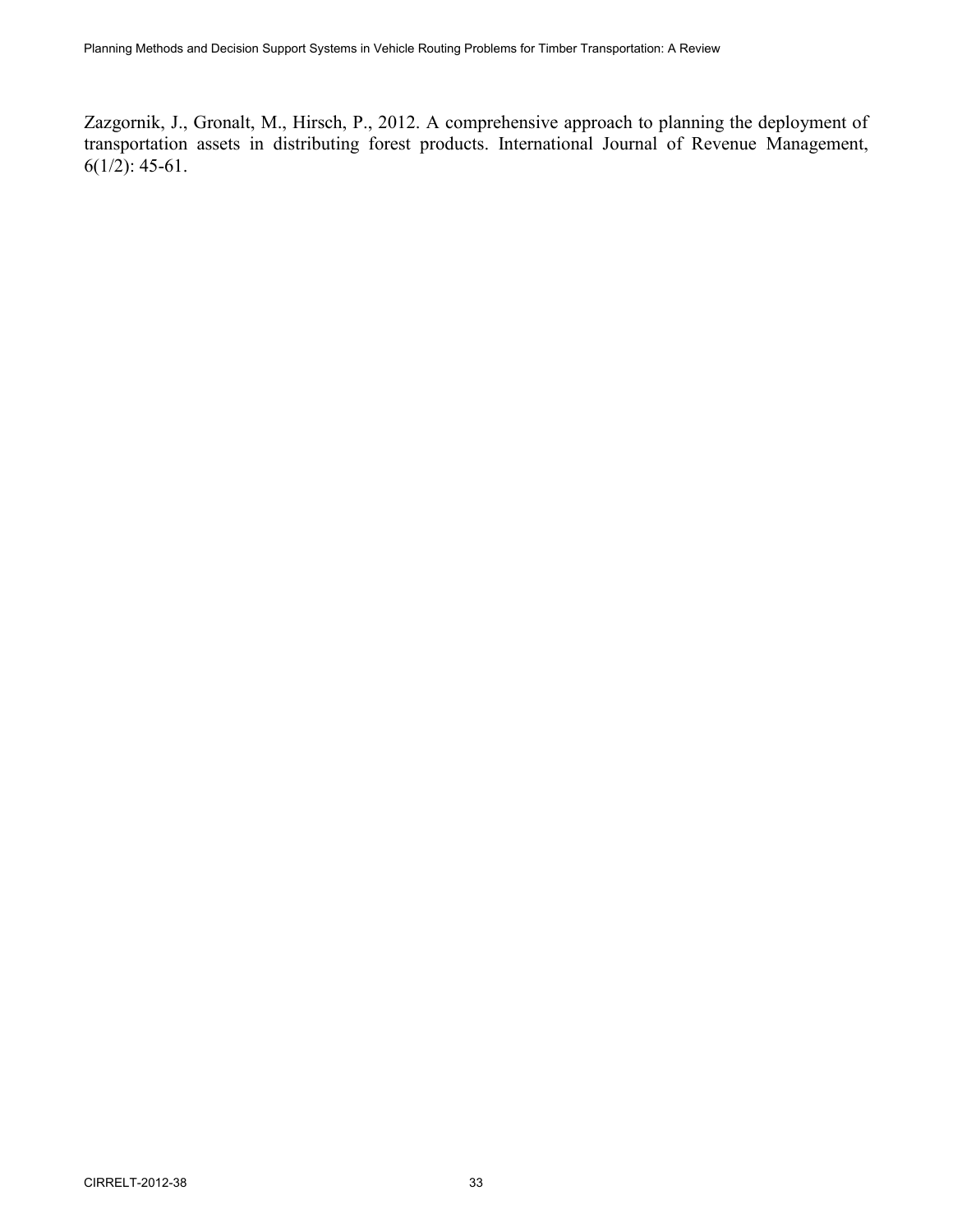| Reference                 | <b>Planning approach</b>                                                                                                                                  |
|---------------------------|-----------------------------------------------------------------------------------------------------------------------------------------------------------|
| Shen and Sessions (1989)  | LP with the out-of-kilter algorithm                                                                                                                       |
| Robinson (1994)           | LP with a branch-and-bound method                                                                                                                         |
| Linnainmaa et al. (1995)  | Hybrid method with MP methods and heuristics                                                                                                              |
| Weintraub et al. (1996)   | Simulation                                                                                                                                                |
| McDonald et al. (2001a)   | Simulation                                                                                                                                                |
| McDonald et al. (2001b)   | Simulation                                                                                                                                                |
| Murphy (2003)             | IP                                                                                                                                                        |
| Palmgren et al. (2003)    | Column generation                                                                                                                                         |
| Palmgren et al. (2004)    | Column generation                                                                                                                                         |
| Mendell et al. (2006)     | Simulation                                                                                                                                                |
| Gronalt and Hirsch (2007) | Tabu search                                                                                                                                               |
| Marier et al. (2007)      | Hybrid method with CP and heuristics                                                                                                                      |
| El Hachemi et al. (2009)  | Hybrid method with local search and an heuristic                                                                                                          |
| Flisberg et al. (2009)    | Hybrid method with LP/heuristic and tabu search                                                                                                           |
| Rey et al. (2009)         | Column generation                                                                                                                                         |
| Rummukainen et al. (2009) | Hybrid method with MIP and tabu search                                                                                                                    |
| McDonald et al. (2010)    | Simulated annealing                                                                                                                                       |
| Audy et al. (2011a)       | Hybrid method with IP, MIP and a CP                                                                                                                       |
| El Hachemi et al. (2011a) | Hybrid method with CP and IP                                                                                                                              |
| El Hachemi et al. (2011b) | Hybrid method with MIP, local search and CP                                                                                                               |
| Hirsch (2011)             | Hybrid method with LP, IP and tabu search                                                                                                                 |
|                           | Legend: Constraint programming (CP); Integer programming (IP); Linear programming (LP);<br>Mathematical programming (MP); Mixed integer programming (MIP) |

# <span id="page-35-0"></span>**Table 1 : Overview of the planning approach.**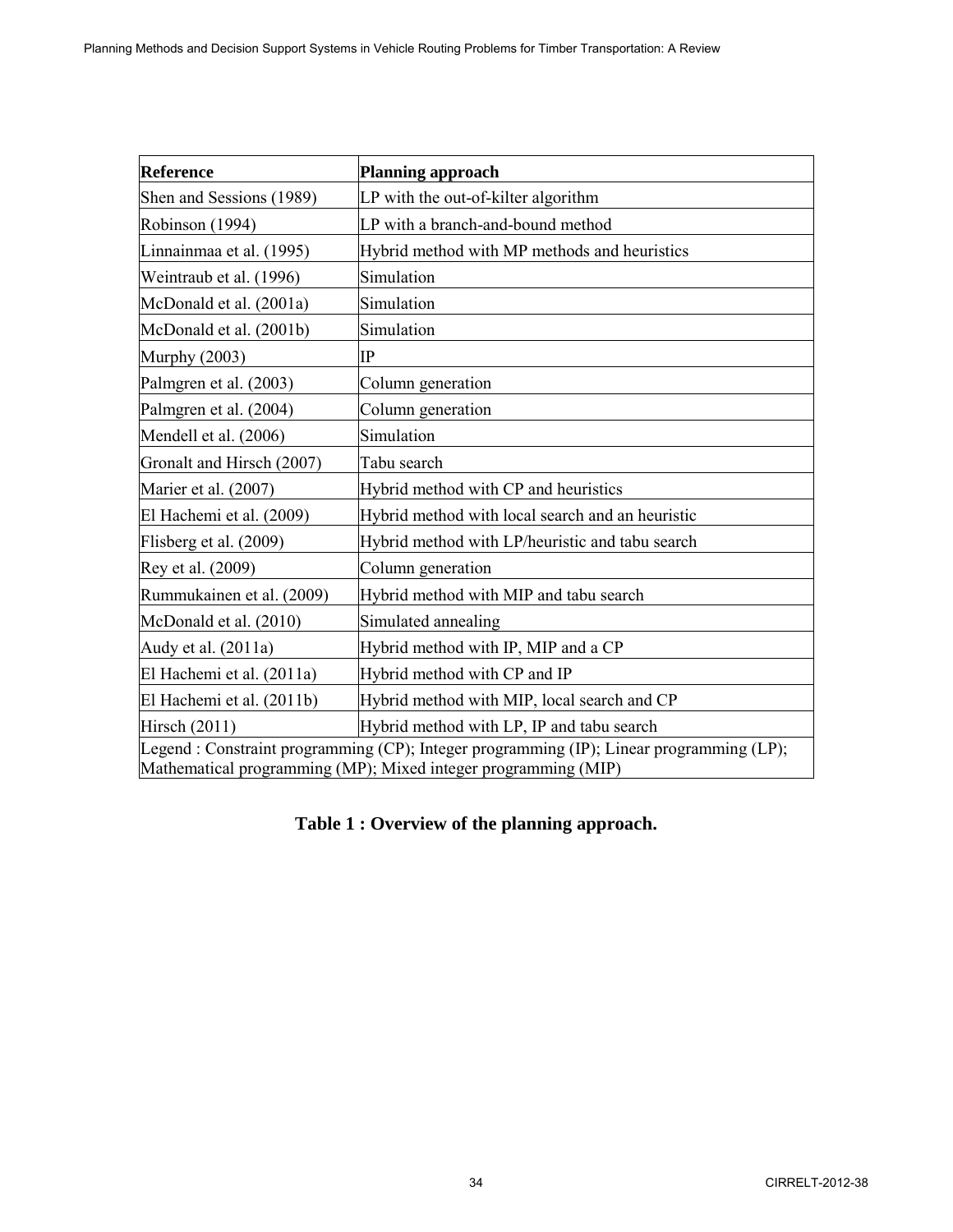| Reference                      | Objective or<br>truck<br>assignment<br>rule | <b>Planning</b><br>horizon | <b>Time windows</b>                                                 | <b>Request or</b><br>supply                  | <b>Request or</b><br>demand                  | <b>Truck fleet and</b><br>driver                                                                       | <b>Depot</b>                              | <b>Loader</b> and<br>operator | <b>Problem solved</b><br>(nb of SP/OS,<br>nb of DP/DS, nb<br>of trucks, nb of<br>truckloads) |
|--------------------------------|---------------------------------------------|----------------------------|---------------------------------------------------------------------|----------------------------------------------|----------------------------------------------|--------------------------------------------------------------------------------------------------------|-------------------------------------------|-------------------------------|----------------------------------------------------------------------------------------------|
| Many-to-many structure         |                                             |                            |                                                                     |                                              |                                              |                                                                                                        |                                           |                               |                                                                                              |
| Shen and<br>Sessions<br>(1989) | MIN transport<br>costs                      | Daily                      | MTM starting<br>time per truck                                      | Min-Max in<br>truckload                      | Min-Max in<br>truckload per<br><b>MTM</b>    | HoF                                                                                                    | SD; Route<br>starts/ends at the<br>depot  | Loading rate<br>per SP        | Small example<br>$(5,1,29,-)$                                                                |
| Robinson<br>(1994)             | MIN transport<br>costs                      | Daily                      | Opening hours per<br>SP/DP                                          | Nb of<br>truckloads in<br>an assortment      | Nb of truckloads<br>in an assortment         | $HeF$ ;<br>Incompatibility<br>between pairs of<br>trucks and<br>assortments;<br>Route Max<br>duration; | MD; Route<br>starts/ends at the<br>depot. |                               | Generated<br>instance $(16,9,-$<br>,74)                                                      |
| Linnainmaa et<br>al. (1995)    | MIN travelling<br>distances                 | $\leq$ Weekly              | Opening hours per<br>SP/DP; MTM for<br>pickup/delivery<br>per SP/DP | Volume in an<br>assortment per<br><b>MTM</b> | Volume in an<br>assortment per<br><b>MTM</b> | WS Max duration;<br>Truck exclusivity<br>at specific SP                                                | MD                                        |                               | Field data $(-,-)$<br>$,20,-)$                                                               |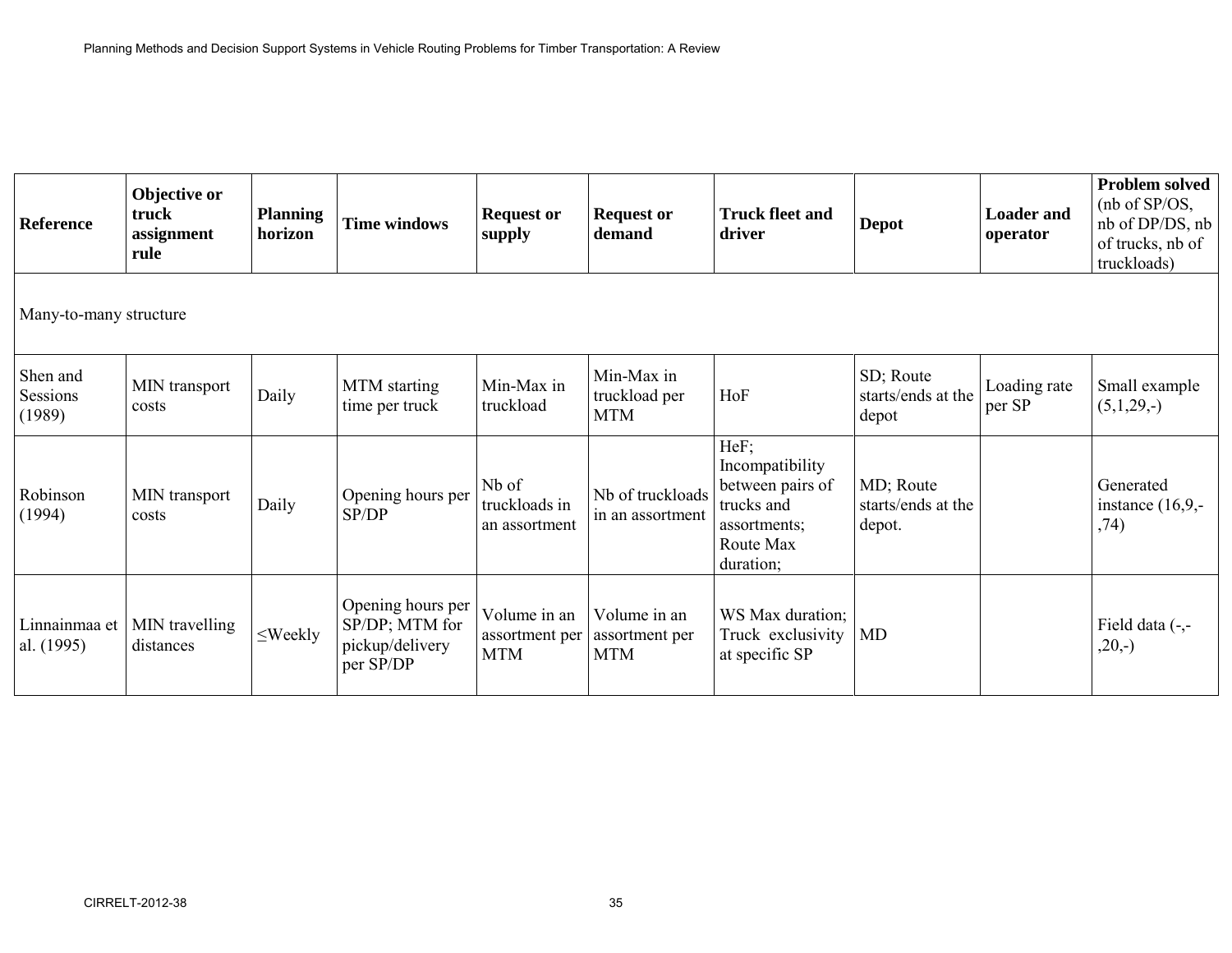| Weintraub et<br>al. (1996)  | AT the most<br>critical level of<br>demand to fulfil<br>and according to<br>a multi-criteria<br>desirability<br>index (i.e.<br>transportation<br>and congestion<br>costs and three<br>different<br>priorities) | Daily        | Working hours<br>availability per<br>truck/loader;<br>Opening hours per<br>SP/DP | Volume in an<br>assortment;<br>Pickup<br>priority on<br>specific SP                                                    | Volume in an<br>assortment,<br>Delivery<br>priority on<br>specific DP | HeF; WS Max<br>duration (short)<br>overtime is<br>allowed); Lunch<br>break; Similar<br>revenue between<br>the trucks of the<br>same truck type;<br>Incompatibility<br>between pairs of<br>truck types and<br>SP/DP; Waiting<br>time computed | MD; Route<br>starts/ends at<br>SP/DP the<br>closest as<br>possible to the<br>depot | WS Max<br>duration<br>(short)<br>overtime is<br>allowed);<br>Lunch break;<br>Service time<br>per loader;<br>Max nb of<br>trucks per<br>time period; | Field data<br>$(90,30,300,-)$    |
|-----------------------------|----------------------------------------------------------------------------------------------------------------------------------------------------------------------------------------------------------------|--------------|----------------------------------------------------------------------------------|------------------------------------------------------------------------------------------------------------------------|-----------------------------------------------------------------------|----------------------------------------------------------------------------------------------------------------------------------------------------------------------------------------------------------------------------------------------|------------------------------------------------------------------------------------|-----------------------------------------------------------------------------------------------------------------------------------------------------|----------------------------------|
| Murphy<br>(2003)            | <b>MIN</b><br>transportation<br>costs                                                                                                                                                                          | $\geq$ 1 day |                                                                                  | Daily Min-<br>Max in<br>truckload in<br>an assortment.<br>A minimal nb<br>of truckloads<br>dedicated to<br>specific DP | Daily Min-Max<br>in truckload in<br>an assortment                     | HoF; Max daily<br>nb of truckloads<br>per truck;<br>WS/driving time<br>Max duration per<br>truck                                                                                                                                             | MD; Route<br>starts/ends at the<br>depot                                           | Max nb of<br>trucks per SP<br>at the first<br>time period;<br>Service time<br>per SP/DP                                                             | Field data<br>(4,13,18,82)       |
| Palmgren et<br>al. $(2003)$ | <b>MIN</b><br>transportation<br>costs                                                                                                                                                                          | Daily        | Opening hours per<br>SP/DP                                                       | Volume in an<br>assortment                                                                                             | Volume in an<br>assortment                                            | HoF, WS Max<br>duration                                                                                                                                                                                                                      | MD; Route<br>starts/ends at the<br>depot                                           |                                                                                                                                                     | Field data<br>$(266, 15, 28, -)$ |
| Palmgren et<br>al. (2004)   | <b>MIN</b><br>transportation<br>costs                                                                                                                                                                          | Daily        | Opening hours per<br>SP/DP                                                       | Volume in an<br>assortment                                                                                             | Volume in an<br>assortment                                            | HoF, WS Max<br>duration; Breaks<br>(e.g. lunch)                                                                                                                                                                                              | MD; Route<br>starts/ends at the<br>depot                                           |                                                                                                                                                     | Field data<br>$(187, 15, 28, -)$ |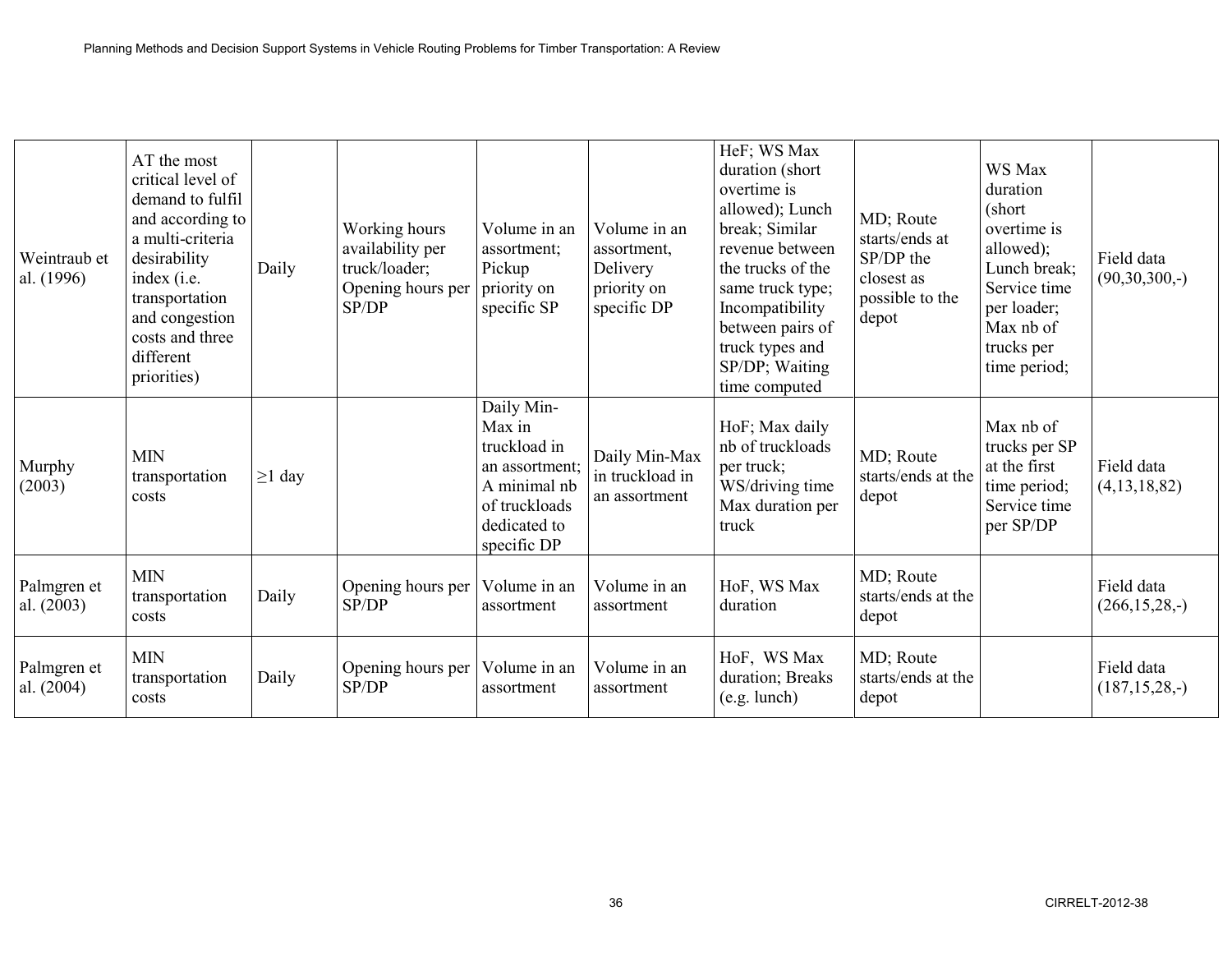| El Hachemi et<br>al. $(2009)$ | First phase:<br><b>MIN</b><br>transportation<br>costs and the<br>daily opening of First<br>SPs. Second<br>phase: MIN<br>costs of<br>unproductive<br>activities ( <i>i.e.</i><br>empty travelling<br>distance and<br>truck/loader<br>waiting time) | phase:<br>weekly;<br>Second<br>phase:<br>daily |                                                                      | Min-Max<br>daily interval<br>of truckloads<br>in an<br>assortment | Daily nb of<br>truckloads in an<br>assortment;<br>Daily inventory<br>limit in an<br>assortment per<br>DP | HoF; Daily total<br>working hours<br>limit for the fleet;<br>Waiting time<br>computed                | The daily route<br>of a truck starts<br>at the site where<br>he ended the<br>previous day | Only one<br>loader<br>allowed per<br>SP/DP; Daily<br>Min-Max WS<br>duration;<br>Waiting time<br>computed | Field data<br>(6,5,14,400)                    |
|-------------------------------|---------------------------------------------------------------------------------------------------------------------------------------------------------------------------------------------------------------------------------------------------|------------------------------------------------|----------------------------------------------------------------------|-------------------------------------------------------------------|----------------------------------------------------------------------------------------------------------|------------------------------------------------------------------------------------------------------|-------------------------------------------------------------------------------------------|----------------------------------------------------------------------------------------------------------|-----------------------------------------------|
| Flisberg et al.<br>(2009)     | First and second<br>phases: MIN<br>transportation<br>costs and<br>penalty costs for<br>unfulfilled<br>demand                                                                                                                                      | $1-5$ days                                     | Opening hours per<br>SP/DP; Loader<br>working hours per<br><b>SP</b> | Volume in an<br>assortment;<br>Pickup bonus<br>on specific SP     | Daily Min-Max<br>interval volume<br>in an assortment<br>group;<br>Delivery bonus<br>on specific DP       | HeF, WS Max<br>duration; Nb of<br>WS per truck; Set<br>of specific sites<br>for driver<br>changeover | MD; Route<br>starts/ends at the<br>depot                                                  | Type of truck<br>with crane                                                                              | Field data<br>(665, 113, 110,<br>$\geq$ 2531) |
| Rey et al.<br>(2009)          | <b>MIN</b><br>transportation<br>costs                                                                                                                                                                                                             | Daily                                          |                                                                      | Volume in an<br>assortment                                        | Volume in an<br>assortment                                                                               | HeF,<br>Incompatibility<br>between pairs of<br>truck types and<br>assortments; WS<br>Max duration    |                                                                                           | Only one<br>loader<br>allowed per<br><b>SP</b>                                                           | Generated<br>instance $(20,6,-$<br>,439)      |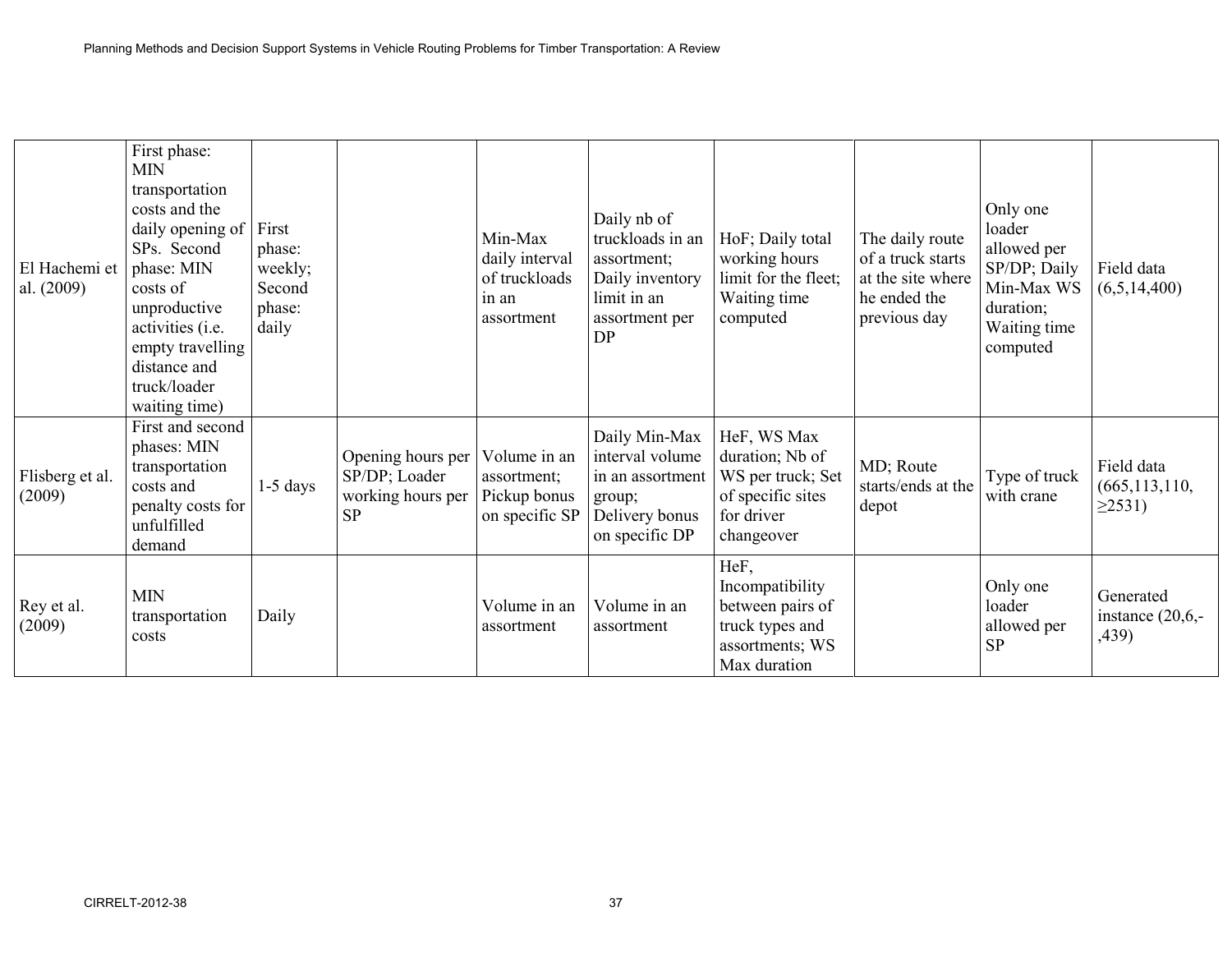| Rummukainen<br>et al. (2009) | First phase:<br>MIN pick-up<br>time of<br>truckloads and<br>various<br>penalties;<br>Second and<br>third phases:<br><b>MIN</b><br>transportation<br>costs and<br>various<br>penalties; | First and<br>second<br>phases: a<br>few<br>weeks;<br>Third<br>phase: a<br>few days | Opening hours per<br>SP/DP; MTM for<br>pickup per SP;<br>MTM for delivery<br>per assortment per<br>DP; MTM per<br>truck for the<br>driver changeover<br>or rest period;<br>MTM starting<br>time per truck | Volume in an<br>assortment;<br>Min truckload<br>to deliver per<br>transportation<br>region; | Daily Min-Max<br>in truckload in<br>an assortment<br>and, for major<br>DPs, per<br>transportation<br>region; Daily<br>Min in nb of<br>truckload<br>deliveries; | HoF;<br>Incompatibility<br>between pairs of<br>trucks and<br>truckload/DP; WS<br>Max duration;<br>Penalties for<br>uneven WS<br>duration; Nb of<br>WS per truck; Set<br>of specific sites<br>for driver<br>changeover or rest<br>period with<br>potential duration;<br>Disallow/allow<br>loaded truck at<br>driver changeover;<br>Min workload per<br>truck | MD with a set<br>of alternative<br>depots per truck;<br>Route<br>starts/ends in<br>one of the<br>depots of the<br>truck | Specific SP<br>requires the<br>detachment of<br>the trailer<br>before<br>reaching<br>them; At an<br>SP, cost-<br>effective<br>detachment of<br>the crane of a<br>truck is<br>allowed; Min<br>time between<br>two<br>consecutive<br>trucks<br>(un)loading; | No instance                    |
|------------------------------|----------------------------------------------------------------------------------------------------------------------------------------------------------------------------------------|------------------------------------------------------------------------------------|-----------------------------------------------------------------------------------------------------------------------------------------------------------------------------------------------------------|---------------------------------------------------------------------------------------------|----------------------------------------------------------------------------------------------------------------------------------------------------------------|-------------------------------------------------------------------------------------------------------------------------------------------------------------------------------------------------------------------------------------------------------------------------------------------------------------------------------------------------------------|-------------------------------------------------------------------------------------------------------------------------|-----------------------------------------------------------------------------------------------------------------------------------------------------------------------------------------------------------------------------------------------------------|--------------------------------|
| Audy et al.<br>(2011a)       | First phase: n.a.<br>Second phase:<br>MIN travelling<br>time; Third<br>phase: MIN<br>makespan                                                                                          | 5 days                                                                             |                                                                                                                                                                                                           | Nb of<br>truckloads in<br>an assortment                                                     | Nb of truckloads<br>in an assortment                                                                                                                           | HoF; WS Max<br>duration; Total<br>Min working<br>hours per truck;<br>Waiting time<br>computed                                                                                                                                                                                                                                                               | MD; Route<br>starts/ends at the<br>depot                                                                                | One to several<br>loader(s)<br>allowed per<br>$SP/DP$ ;<br>Waiting time<br>computed                                                                                                                                                                       | Field data<br>(14, 4, 34, 909) |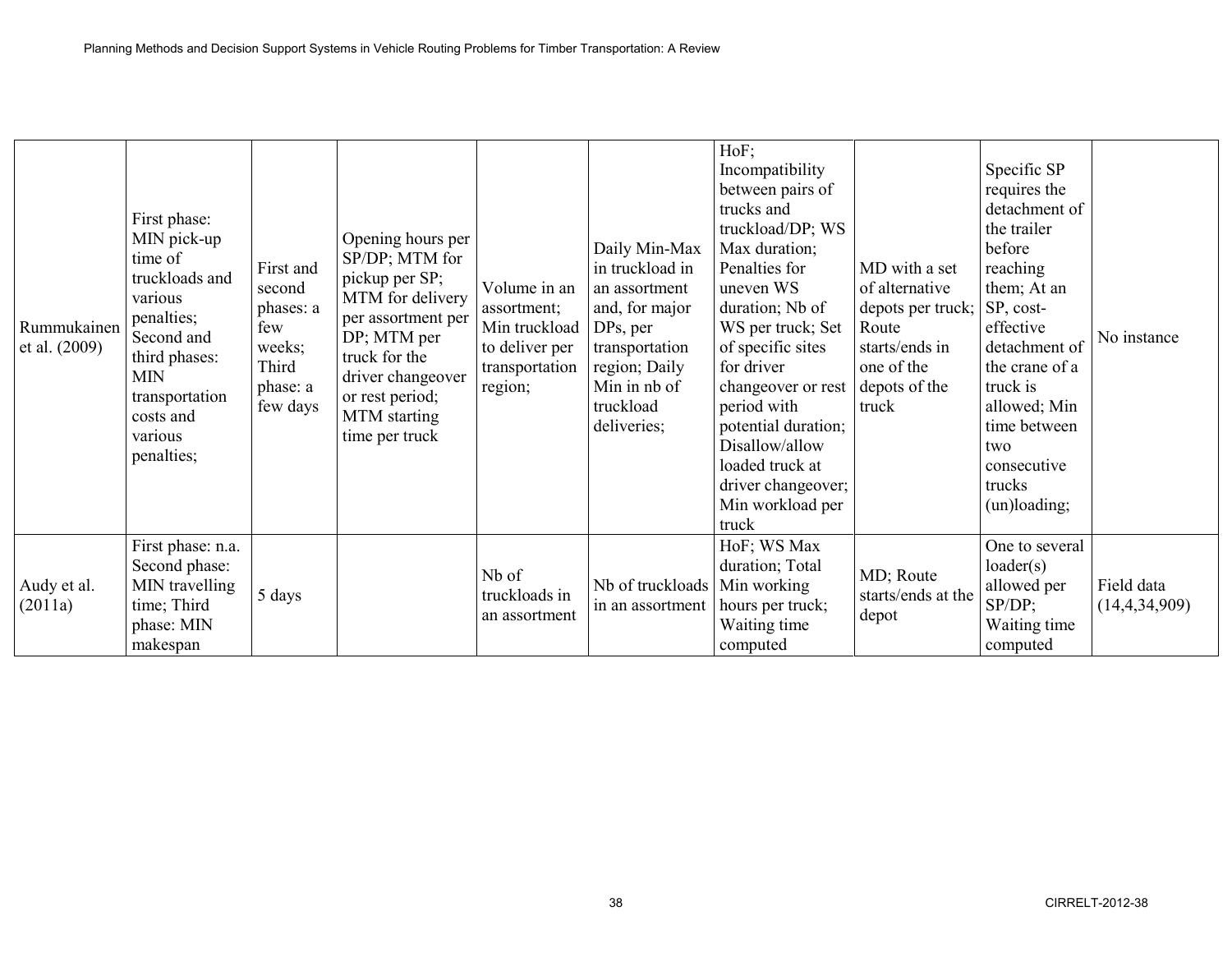| El Hachemi et<br>al. $(2011b)$ | First phase:<br><b>MIN</b><br>transportation<br>costs; Second<br>phase: MIN<br>costs of<br>unproductive<br>activities (i.e.<br>empty travelling   daily<br>distance and<br>truck/loader<br>waiting time) | First<br>phase:<br>weekly;<br>Second<br>phase:                                       |                                                                      | Daily Min-<br>Max in<br>truckloads in<br>an assortment;<br>Daily Min in<br>nb of<br>truckloads to<br>deliver per SP<br>with on-duty<br>loader | Daily nb of<br>truckloads in an<br>assortment;<br>Daily inventory<br>limit in an<br>assortment per<br>DP | HoF; WS Max<br>duration; Waiting<br>time computed                                    | MD with a set<br>of alternative<br>depots per truck;<br>Route<br>starts/ends in<br>one of the<br>depots of the<br>truck | AT one loader<br>Max per<br>SP/DP; Daily<br>Min nb of<br>trucks loading<br>per loader;<br>Max total nb<br>of loaders;<br>Waiting time<br>computed | Field data<br>(6,5,32,700)             |
|--------------------------------|----------------------------------------------------------------------------------------------------------------------------------------------------------------------------------------------------------|--------------------------------------------------------------------------------------|----------------------------------------------------------------------|-----------------------------------------------------------------------------------------------------------------------------------------------|----------------------------------------------------------------------------------------------------------|--------------------------------------------------------------------------------------|-------------------------------------------------------------------------------------------------------------------------|---------------------------------------------------------------------------------------------------------------------------------------------------|----------------------------------------|
| Hirsch $(2011)$                | First phase:<br><b>MIN</b><br>transportation<br>costs; Second<br>phase: MIN the<br>variation in<br>daily workload<br>among the<br>carriers/DPs;<br>Third phase:<br>MIN empty<br>travelling<br>distance   | First<br>phase and<br>second<br>phase:<br>$\geq$ weekly;<br>Third<br>phase:<br>daily | Opening hours per<br>SP; Working<br>hours availability<br>per truck; | Volume in an<br>assortment                                                                                                                    | Volume in an<br>assortment                                                                               | $HeF$ ;<br>Incompatibility<br>between pairs of<br>trucks and SP; WS<br>Max duration; | MD; Route<br>starts/ends at the<br>depot; Service<br>time per depot                                                     | Fix/random<br>service time<br>per SP/DP                                                                                                           | Generated<br>instance (-<br>,3,80,250) |

One-to-one structure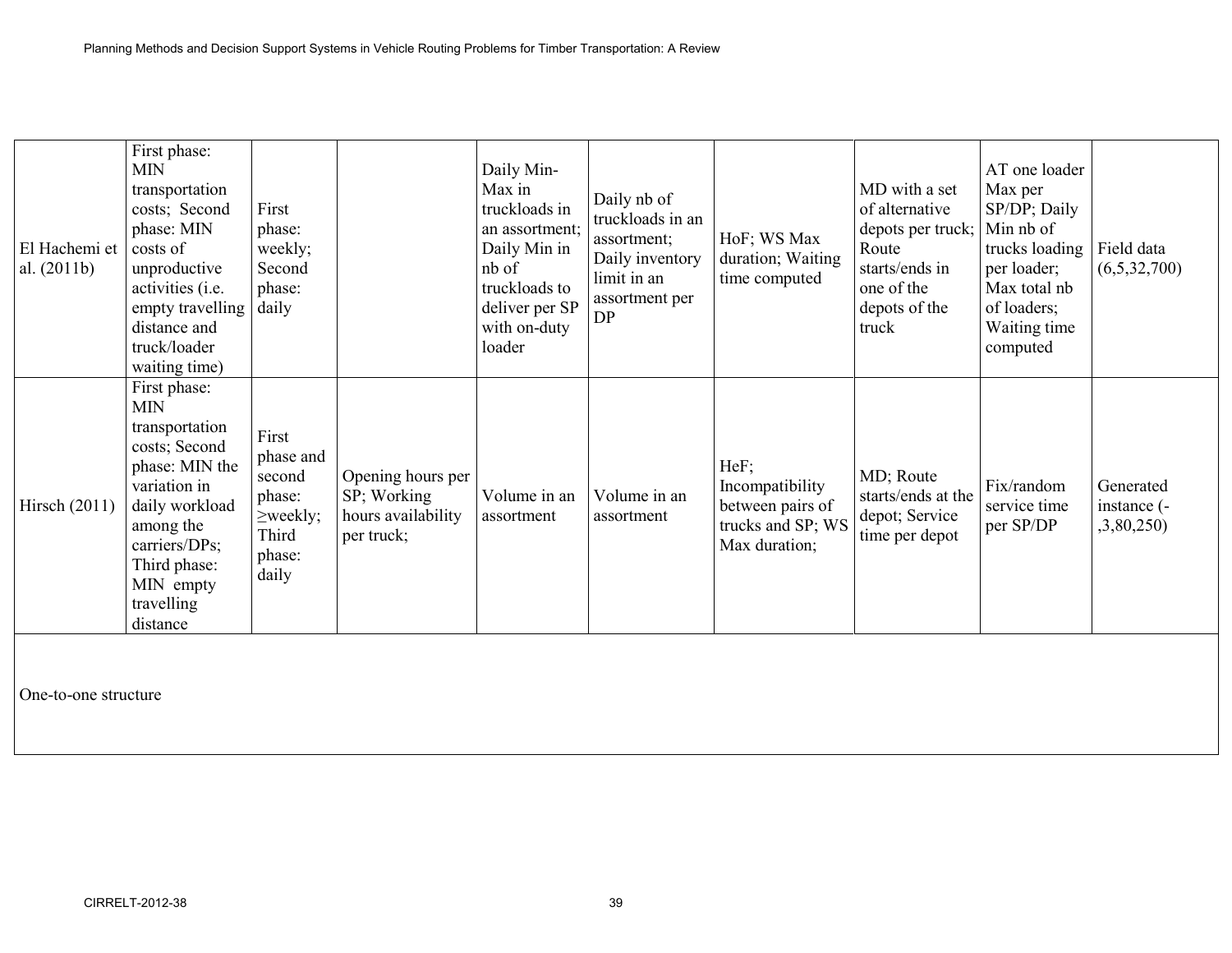| McDonald et<br>al. $(2001a)$ | AT the OS a<br>priori assigned                                                                                       | Daily                             |                                                            | Nb of available requests per OS                                              | Variable travelling<br>time; Distinction<br>between the truck<br>and the trailer;<br>Waiting time<br>computed |                                          | Variable<br>service time<br>per DS;<br>Loading<br>capacity at DS<br>also used by<br>trucks outside<br>the simulated<br>fleet                                             | Generated<br>instance<br>$(5,3,30,-)$  |
|------------------------------|----------------------------------------------------------------------------------------------------------------------|-----------------------------------|------------------------------------------------------------|------------------------------------------------------------------------------|---------------------------------------------------------------------------------------------------------------|------------------------------------------|--------------------------------------------------------------------------------------------------------------------------------------------------------------------------|----------------------------------------|
| McDonald et<br>al. $(2001b)$ | AT the OS with<br>the higher<br>waiting time for<br>a trailer                                                        | Daily (for<br>$30 \text{ days}$ ) |                                                            | Nb of available requests per OS<br>(defined by a set of<br>probabilities)    | WS Max duration;<br>Distinction<br>between the truck<br>and the trailer;<br>Waiting time<br>computed          | MD; Route<br>starts/ends at the<br>depot | Loading<br>capacity at DS<br>also used by<br>trucks outside<br>the simulated<br>fleet; Loading<br>rate per OS;<br>Variable<br>service time at<br>DS; WS Max<br>duration; | Generated<br>instance<br>$(10,3,75,-)$ |
| Mendell et al.<br>(2006)     | AT the closest<br>OS with request<br>available and<br>subject to<br>inventory<br>preferences and<br>time constraints | Daily (for<br>4 days)             | Opening hours per<br>DS; Loader<br>working hours<br>per DS | Daily nb of available requests<br>per OS; Daily Max nb of<br>requests per DS | WS Max duration;<br>Truck allowed to<br>be loaded<br>overnight                                                | MD; Route<br>starts/ends at the<br>depot | Max nb of<br>trucks per<br>time period                                                                                                                                   | Field data<br>(6,15,18,205)            |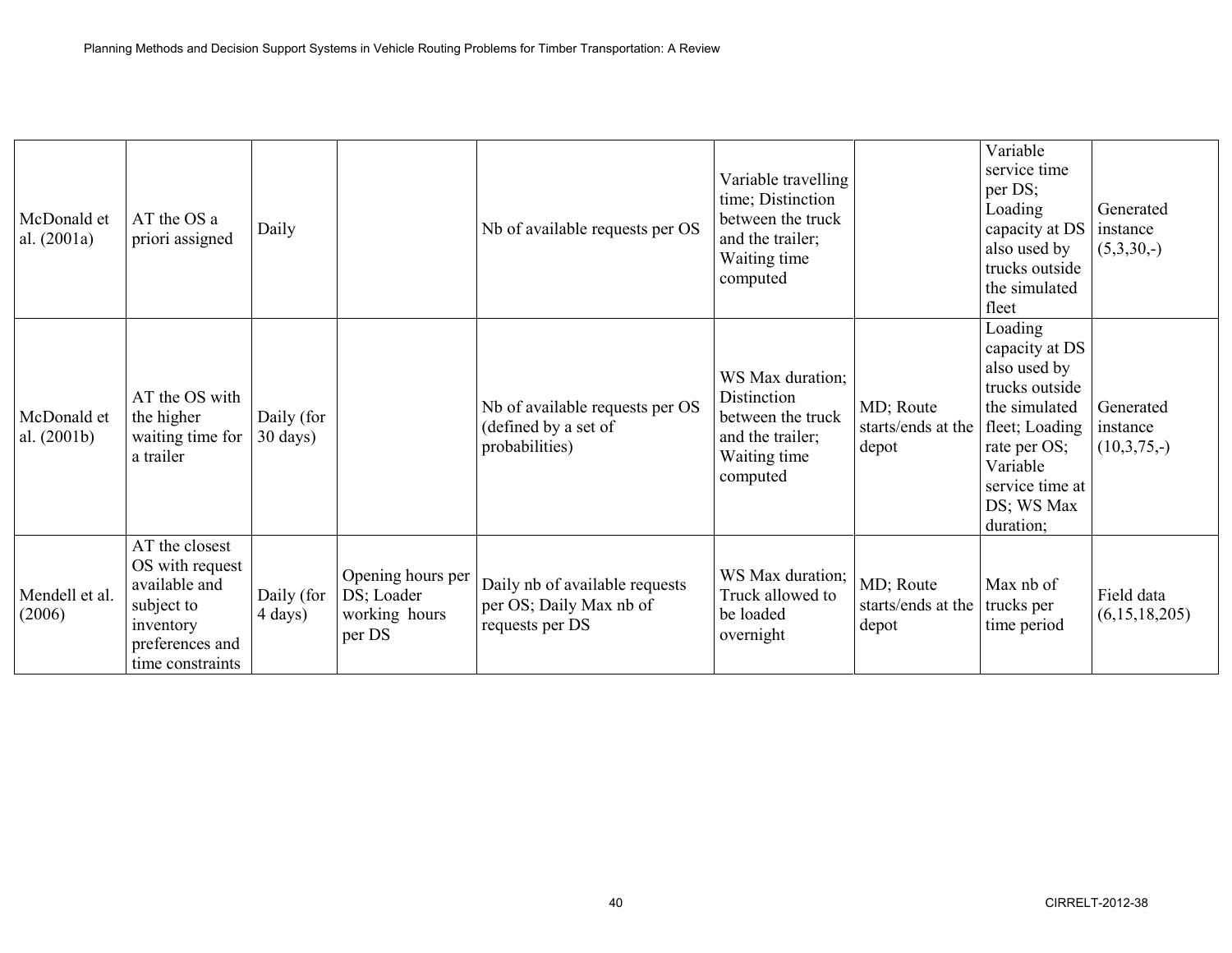| Gronalt and<br>Hirsch (2007) | MIN empty<br>travelling<br>distance   | Daily                 | Opening hours per<br>DS; Working<br>hours availability<br>per truck                                                                                            | Nb of requests to deliver | HeF; WS Max<br>duration;<br>Incompatibility<br>between pairs of<br>truck and pickup<br>sites    | MD; Route<br>starts/ends at the<br>depot;                                                                                                                                                                                                                               | Service time<br>per request | Generated<br>instance<br>$( \leq 30, 4, 10, 30)$ |
|------------------------------|---------------------------------------|-----------------------|----------------------------------------------------------------------------------------------------------------------------------------------------------------|---------------------------|-------------------------------------------------------------------------------------------------|-------------------------------------------------------------------------------------------------------------------------------------------------------------------------------------------------------------------------------------------------------------------------|-----------------------------|--------------------------------------------------|
| Marier et al.<br>(2007)      | <b>MIN</b><br>transportation<br>costs | Two<br>weeks          | Opening hours per<br>OS/DS; Loader<br>working hours per<br>OS/DS;<br>Earliest/latest<br>pickup/delivery<br>time per request;<br>MTM starting<br>time per truck | Nb of requests to deliver | HeF; Nb of trucks<br>per transportation<br>region; WS Max<br>duration; Waiting<br>time computed | MD with one<br>pseudo-depot<br>per<br>transportation<br>region. Route<br>ends at the first<br>pickup site or<br>starts/ends at the<br>pseudo-depot<br>when the<br>first/last<br>pickup/delivery<br>sites are outside<br>the<br>transportation<br>region of the<br>truck | Type of truck<br>with crane | Field data<br>$(50, 8, -,-)$                     |
| McDonald et<br>al. $(2010)$  | MIN travelling<br>distance            | Daily (for<br>6 days) | Working hours<br>availability per<br>truck                                                                                                                     | Nb of requests to deliver | WS Max duration;<br>Waiting time<br>computed                                                    | SD; Route<br>starts/ends at the<br>depot                                                                                                                                                                                                                                | Service time<br>per OS/DS   | Field data<br>(5,9,17,257)                       |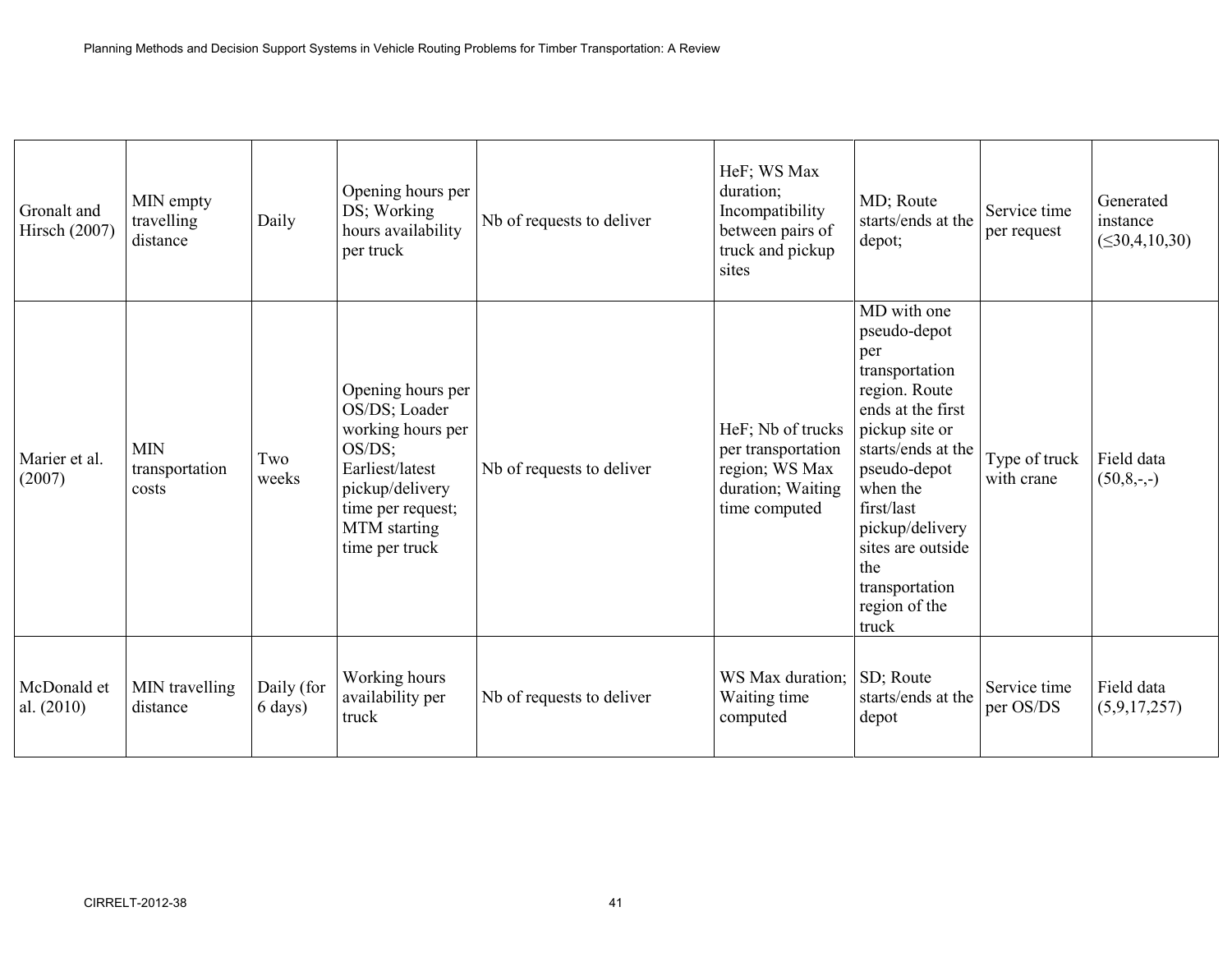| El Hachemi et<br>al. $(2011a)$                                                                                                                                                                                                                                                                                                   | MIN costs of<br>unproductive<br>activities ( <i>i.e.</i><br>empty travelling<br>distance and<br>truck/loader<br>waiting time) | Daily | Opening hours per<br>DS | No of requests to deliver | HoF; WS Max<br>duration; Waiting<br>time computed | MD with a set<br>of alternative<br>depots per truck;   loader<br>Route<br>starts/ends in<br>one of the<br>depots of the<br>truck | Only one<br>allowed per<br>$OS/DS$ ;<br>Waiting time<br>computed | Field data<br>(6,5,18,70) |  |  |
|----------------------------------------------------------------------------------------------------------------------------------------------------------------------------------------------------------------------------------------------------------------------------------------------------------------------------------|-------------------------------------------------------------------------------------------------------------------------------|-------|-------------------------|---------------------------|---------------------------------------------------|----------------------------------------------------------------------------------------------------------------------------------|------------------------------------------------------------------|---------------------------|--|--|
| Legend : Assignation to (AT); Destination site (DS); Demand point (DP); Field undefined (-); Heterogeneous fleet (HeF); Homogenous fleet (HoF); Maximum (Max);<br>Minimisation (MIN); Minimum (Min); Multi depot (MD); Multiple time windows (MTM); Number (Nb); Origin site (OS); Single depot (SD); Supply point (SP); Working |                                                                                                                               |       |                         |                           |                                                   |                                                                                                                                  |                                                                  |                           |  |  |
| shift $(WS)$ ;                                                                                                                                                                                                                                                                                                                   |                                                                                                                               |       |                         |                           |                                                   |                                                                                                                                  |                                                                  |                           |  |  |

<span id="page-43-0"></span>**Table 2 : Main attributes of the PDP in each planning method.**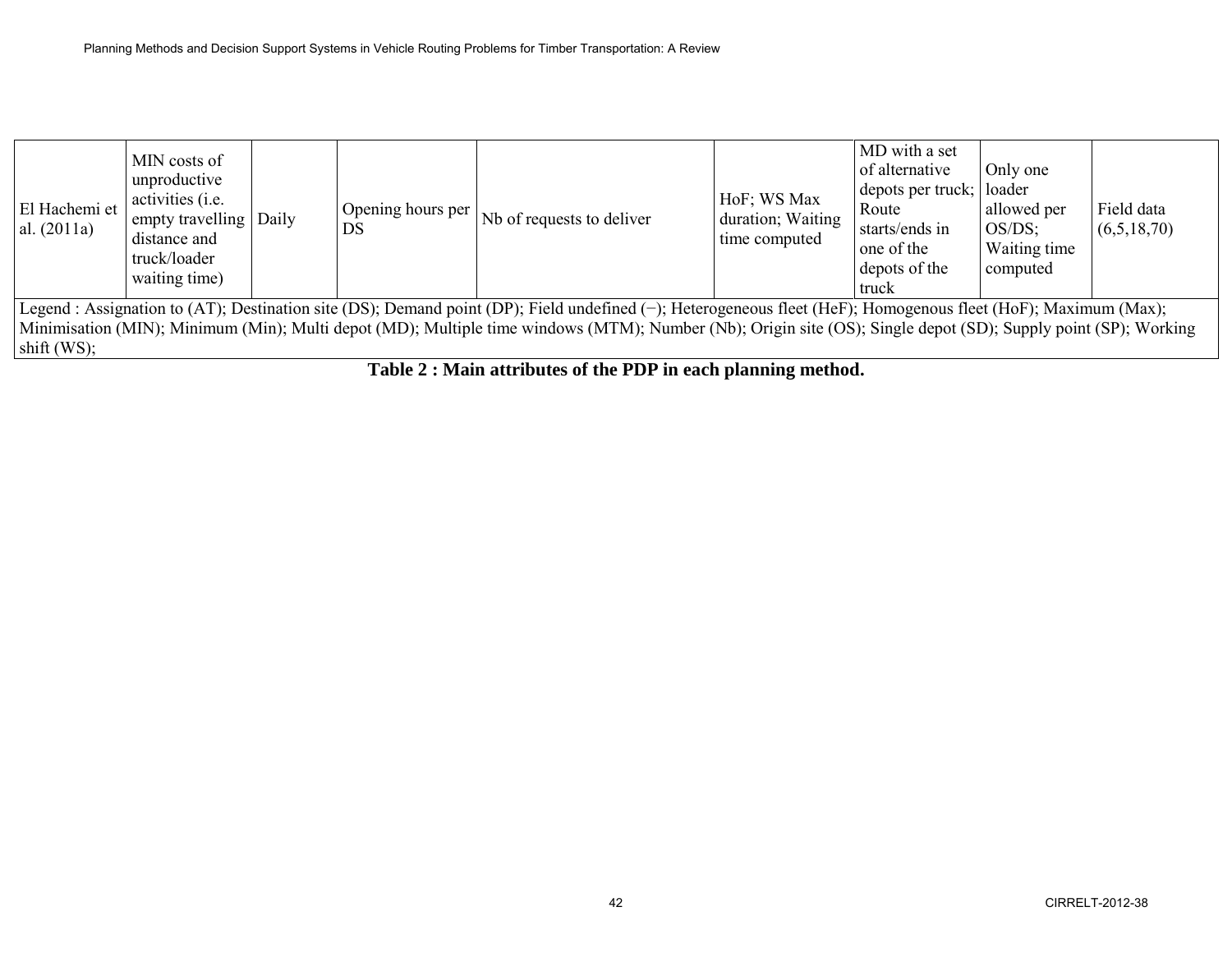|                              |                   | Country           |                                 |                     |                    |                         |  |  |  |  |  |  |
|------------------------------|-------------------|-------------------|---------------------------------|---------------------|--------------------|-------------------------|--|--|--|--|--|--|
|                              | South America     | North America     |                                 | Northern Europe     | Central Europe     | Oceania                 |  |  |  |  |  |  |
| Characteristics              | Chile             | Southern US       | Canada                          | Sweden              | Austria            | New Zealand             |  |  |  |  |  |  |
|                              |                   |                   |                                 |                     |                    |                         |  |  |  |  |  |  |
| Transportation proportion on | $\geq 45\%$       | 25-35%            | 36%                             | in<br>30-40%        | 30%<br>(Hirsch,    | 40% (Visser,            |  |  |  |  |  |  |
| operational<br>procurement   | (Weintraub,       | (Greene,          | (Michaelsen,                    | Sweden              | 2012)              | 2012)                   |  |  |  |  |  |  |
| costs                        | 2012)             | 2012)             | 2012)                           | (Anderson,<br>2012) |                    |                         |  |  |  |  |  |  |
| Average hauling distance     | 60-120<br>Km      | 130<br>Km         | 145<br>Km                       | 90<br>Km            | 50-90 Km for       | $50 - 60$<br>Km         |  |  |  |  |  |  |
|                              | 2012;<br>(Parada, | (Greene,          | (Michaelsen,                    | (Anderson,          | larger sawmills    | (Visser,                |  |  |  |  |  |  |
|                              | Rodriguez,        | 2012)             | 2012)                           | 2012)               | (Hirsch, 2012)     | 2012)                   |  |  |  |  |  |  |
|                              | 2012)             |                   |                                 |                     |                    |                         |  |  |  |  |  |  |
| Average truck's payload      | 28-31<br>tons     | $26 - 28$<br>tons | 38<br>but<br>tons               | 37-42<br>tons       | $20 - 25$<br>tons  | 28-30<br>tons           |  |  |  |  |  |  |
|                              | (Rodriguez,       | (Greene,          | can go up to                    | (Anderson,          | (Hirsch, 2012)     | but can go up           |  |  |  |  |  |  |
|                              | 2012)             | 2012)             | 165 tons for                    | 2012), tests with   |                    | to 80 tons for          |  |  |  |  |  |  |
|                              |                   |                   | non-standard<br>truck           | up to 60 tons       |                    | non-standard            |  |  |  |  |  |  |
|                              |                   |                   | (Michaelsen,                    |                     |                    | truck (Visser,<br>2012) |  |  |  |  |  |  |
|                              |                   |                   | 2012)                           |                     |                    |                         |  |  |  |  |  |  |
| Climate impact               | Rainy<br>season   | Rainy season      | Winter                          | Winter requiring    | Rainy periods      | Virtually<br>no         |  |  |  |  |  |  |
|                              | requiring better  | with regional     | requiring                       | removal<br>snow     | heavy<br><b>or</b> | impact                  |  |  |  |  |  |  |
|                              | quality roads to  | rainy             | snow                            | and<br>thawing      | snowfall           | (Visser,                |  |  |  |  |  |  |
|                              | maintain          | episodes          | removal<br>and                  | period<br>suspend   | temporarily        | 2012)                   |  |  |  |  |  |  |
|                              | transportation    | temporarily       | thawing                         | transportation 1-   | suspend            |                         |  |  |  |  |  |  |
|                              |                   | suspend           | period                          | 4 weeks             | transportation     |                         |  |  |  |  |  |  |
|                              |                   | transportation    | suspend                         |                     | (Rauch, 2010)      |                         |  |  |  |  |  |  |
|                              |                   |                   | transportation<br>for 6-8 weeks |                     |                    |                         |  |  |  |  |  |  |
| Forest<br>network<br>road    | Mainly<br>private | Essentially       | Mainly                          | Public<br>and       | Mainly private     | Essentially             |  |  |  |  |  |  |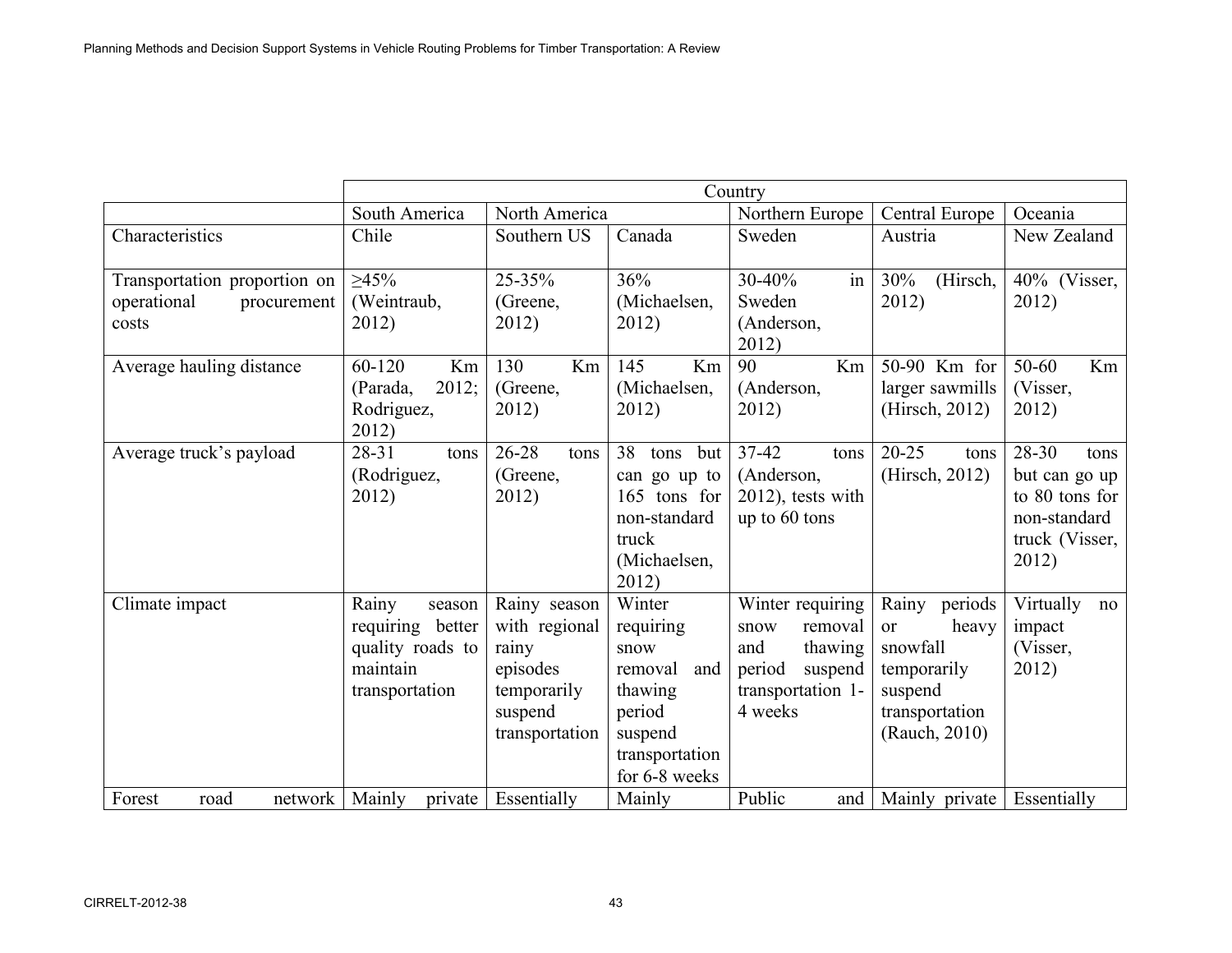| ownership and construction                                                                                                  | and             | already          | private        | and       | public           | and  | private,        | mostly                | and             | mainly | private        | and   |
|-----------------------------------------------------------------------------------------------------------------------------|-----------------|------------------|----------------|-----------|------------------|------|-----------------|-----------------------|-----------------|--------|----------------|-------|
|                                                                                                                             | built           |                  | already        | built     | mainly           | to   |                 | already built but     | already         | built  | already        | built |
|                                                                                                                             | (Rodriguez,     |                  | but almost all |           | build            |      | all             | companies             | (Hirsch, 2012)  |        | but almost all |       |
|                                                                                                                             | 20120)          |                  | trucking       | <b>1S</b> |                  |      |                 | can use all roads     |                 |        | trucking       | is    |
|                                                                                                                             |                 |                  | done           | $\alpha$  |                  |      | with a fee      |                       |                 |        | done           | on    |
|                                                                                                                             |                 |                  | public         | road      |                  |      |                 |                       |                 |        | public         | road  |
|                                                                                                                             |                 |                  | network        |           |                  |      |                 |                       |                 |        | network        |       |
|                                                                                                                             |                 |                  | (Greene,       |           |                  |      |                 |                       |                 |        | (Visser,       |       |
|                                                                                                                             |                 |                  | 2012)          |           |                  |      |                 |                       |                 |        | 2012)          |       |
|                                                                                                                             |                 |                  |                |           |                  |      |                 |                       |                 |        |                |       |
|                                                                                                                             |                 |                  |                |           |                  |      |                 |                       |                 |        |                |       |
| VRP largest size reported (nb)                                                                                              | $(90,30,300,-)$ |                  | (6,15,18,205)  |           | (14, 4, 34, 909) |      | (665, 113, 110, |                       | $(-3,80,250)$   |        | (4,13,18,82)   |       |
| of SP/OS, nb of DP/DS, nb                                                                                                   |                 | Weintraub et al. | Mendell et al. |           | Audy et          | -al. |                 | $\geq$ 2531) Flisberg | Hirsch $(2011)$ |        | (Murphy,       |       |
| of trucks, nb of truckloads)                                                                                                | (1996)          |                  | (2006)         |           | (2011a)          |      | et al. $(2009)$ |                       |                 |        | 2003)          |       |
| Legend : Destination site (DS); Demand point (DP); Field undefined $(-)$ ; Number (Nb); Origin site (OS); Supply point (SP) |                 |                  |                |           |                  |      |                 |                       |                 |        |                |       |

# <span id="page-45-0"></span>**Table 3 : Transportation figures/characteristics in some countries**